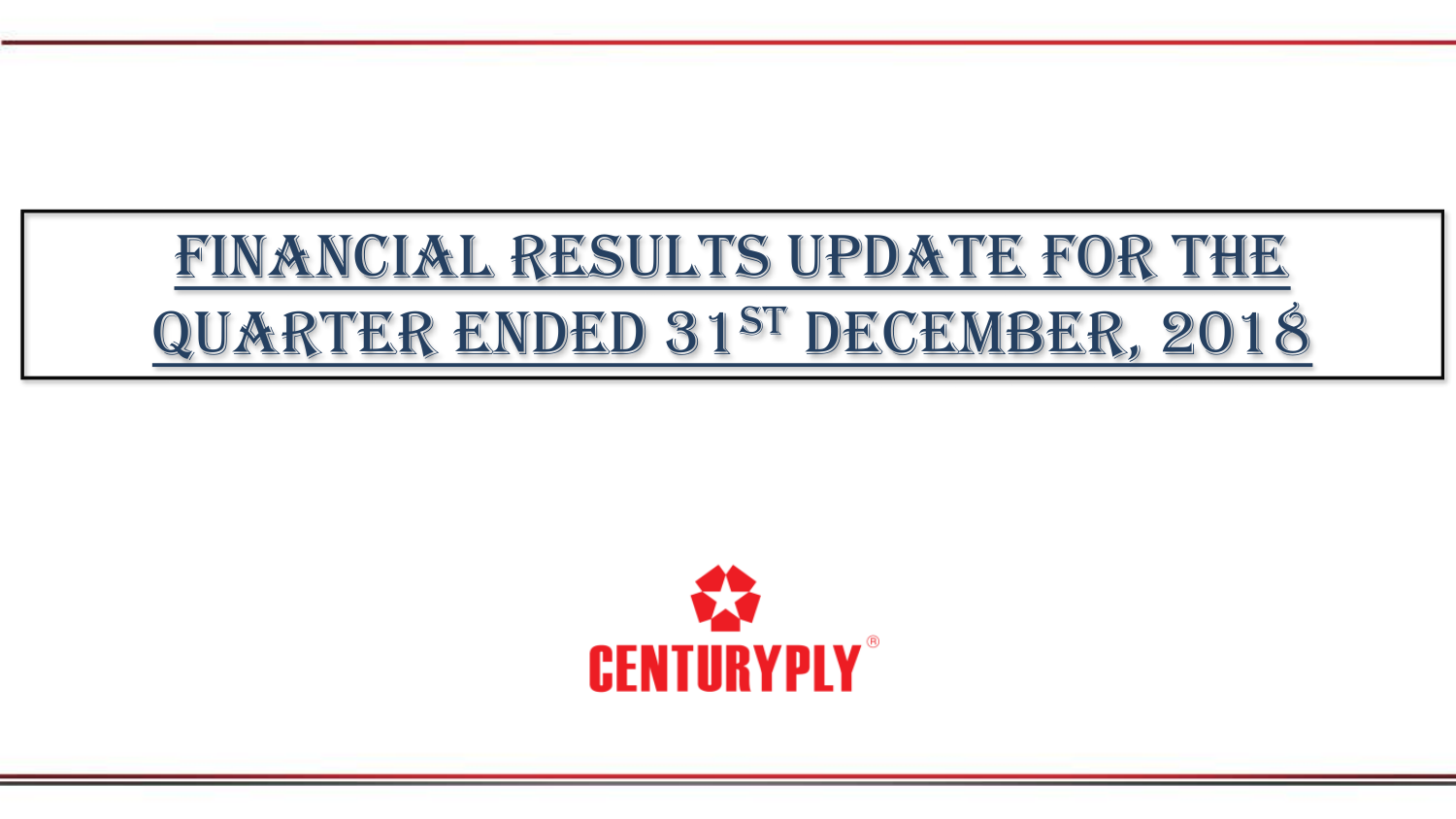

## **SAFE HARBOR**

This presentation and the accompanying slides (the "Presentation"), which have been prepared by Century Plyboards (I) Ltd. (the "Company"), have been prepared solely for information purposes and do not constitute any offer, recommendation or invitation to purchase or subscribe for any securities, and shall not form the basis or be relied on in connection with any contract or binding commitment whatsoever. No offering of securities of the Company will be made except by means of a statutory offering document *containing detailed information about the Company.*

This Presentation has been prepared by the Company based on information and at a which the Company considers reliable, but the Company makes no representation or warranty, express or implied, whatsoever, and no reliance shall be placed on, the truth, accuracy, completeness, fairness and reasonableness of the contents of this Presentation. This Presentation may not be all inclusive and may not contain all of the information that you may consider material. Any liability in respect of the contents of, or *any omission from, this Presentation is expressly excluded.*

*Certain matters discussed in this Presentation may contain statements regarding the Company's market opportunity and business prospects that are individually and collectively forward looking statements. Such forward looking statements are not guarantees of future performance and are subject to known and unknown risks, uncertainties and assumptions that are difficult to predict. These risks and uncertainties include, but are not limited to, the performance of the Indian economy and of the economies of*  various international markets, the performance of the industry in India and worldwide, competition, the company's ability to successfully implement its strategy, the Company's *future levels of growth and expansion, technological implementation, changes and advancements, changes in revenue, income or cash flows, the Company's market*  preferences and its exposure to market risks, as well as other risks. The Company's actual results, levels of activity, performance or achievements could differ materially and *adversely from results expressed in or implied by this Presentation. The Company assumes no obligation to update any forward looking information contained in this Presentation. Any forward looking statements and projections made by third parties included in this Presentation are not adopted by the Company and the Company is not responsible for such third party statements and projections.*

The financial figures in the presentation are re-grouped/re-casted/re-arranged for facilitating financial analysis and may not confirm to statutory formats. All the figures except *for the whole year are unaudited.*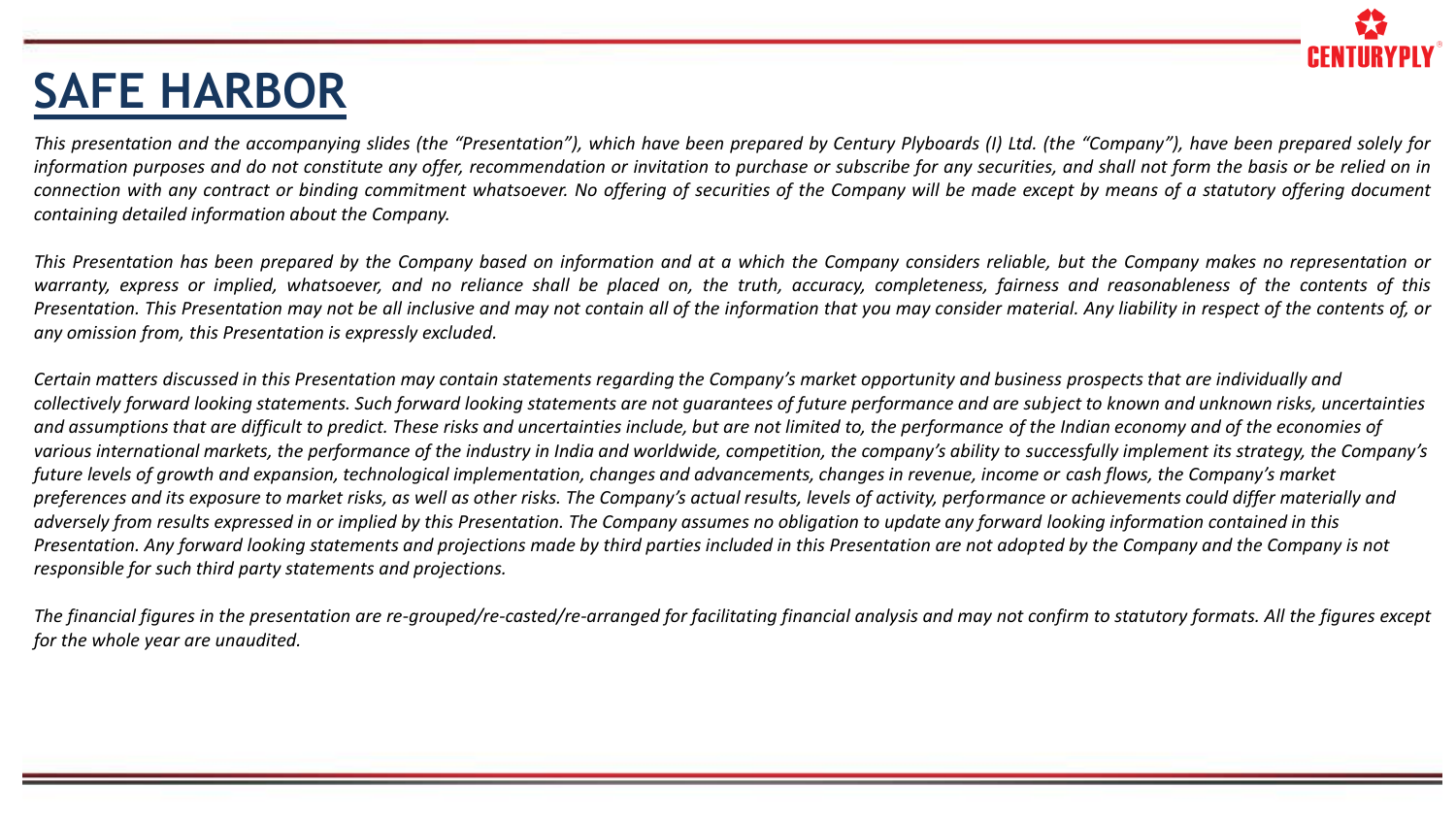

# **Contents**

| <b>Topics</b>                                    | Page No.                |
|--------------------------------------------------|-------------------------|
| <b>Key Highlights</b>                            |                         |
| <b>Balance Sheet</b>                             | $\overline{2}$          |
| <b>Key Ratios</b>                                | $\overline{\mathbf{3}}$ |
| <b>Working Capital Cycle</b>                     | 4                       |
| <b>Profit &amp; Loss Summary</b>                 | $5 - 6$                 |
| <b>Plywood - Volumes &amp; Financials</b>        | $7 - 8$                 |
| <b>Laminates - Volumes &amp; Financials</b>      | $9 - 10$                |
| <b>MDF - Volumes &amp; Financials</b>            | $11 - 12$               |
| <b>Particle Board - Volumes &amp; Financials</b> | 13 - 14                 |
| <b>Logistics - Volumes &amp; Financials</b>      | $15 - 16$               |
| <b>Others - Financial Details</b>                | 17                      |
| <b>Capex Details</b>                             | 18                      |
| <b>Term Loan Projection</b>                      | 19                      |
| <b>Fund Flow Statement</b>                       | $20 - 21$               |
| <b>Forex Exposure</b>                            | 22                      |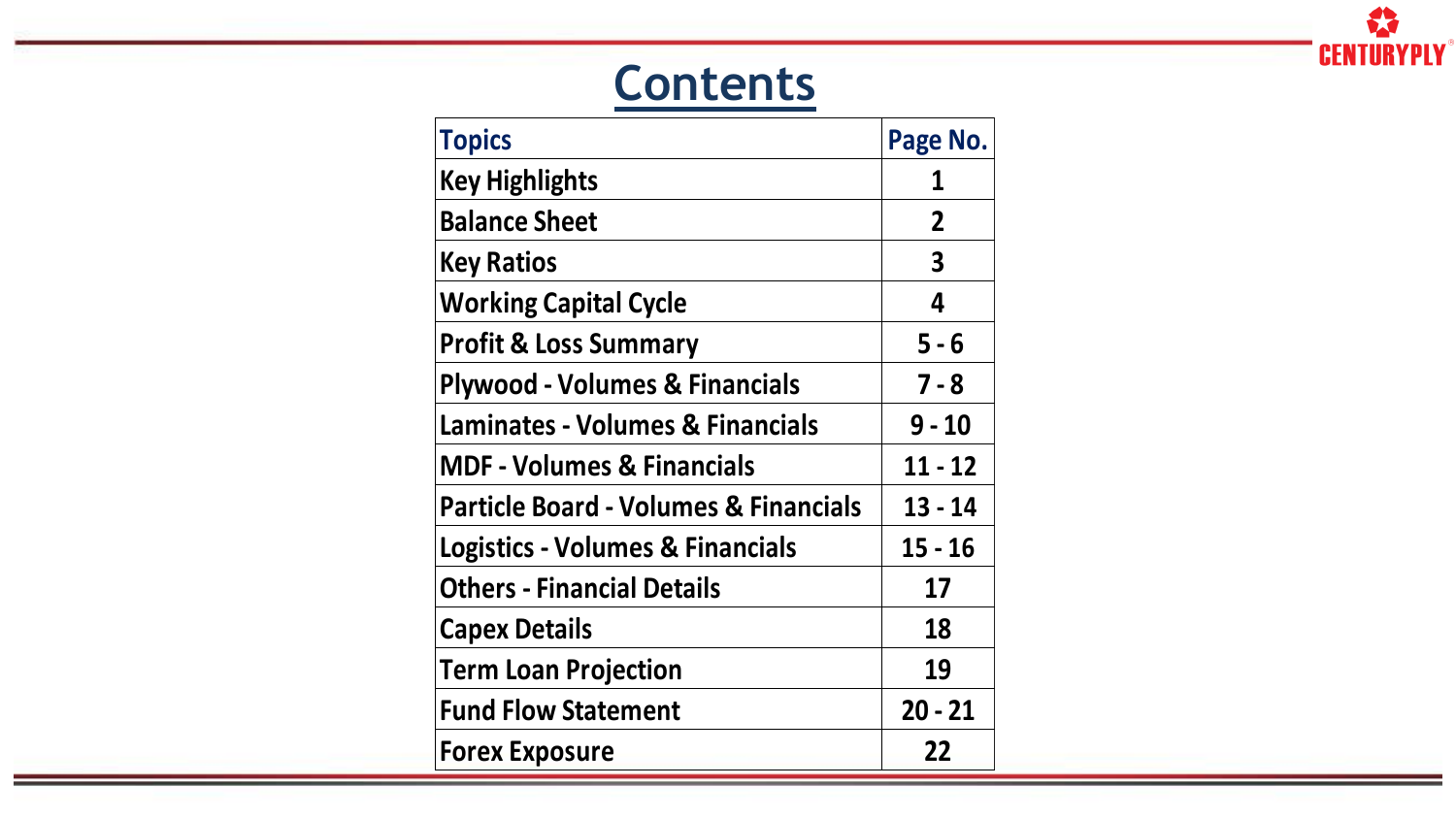

### **KEY HIGHLIGHTS – Q3FY19 Vs. Q3FY18**

- Net Revenue from operations increased by 14% from 509.93 crores to Rs.578.89 crores
- EBITDA reduced from Rs. 91.99 to Rs. 77.50 crores.
- EBITDA margins decreased from 18% in Q3FY18 to 13.4% in current quarter
- PBT marginally decreased by 3% from 59.42 crores to 57.66 crores
- PAT decreased from 46.66 crores to 41.41 crores showing a decrease of 11%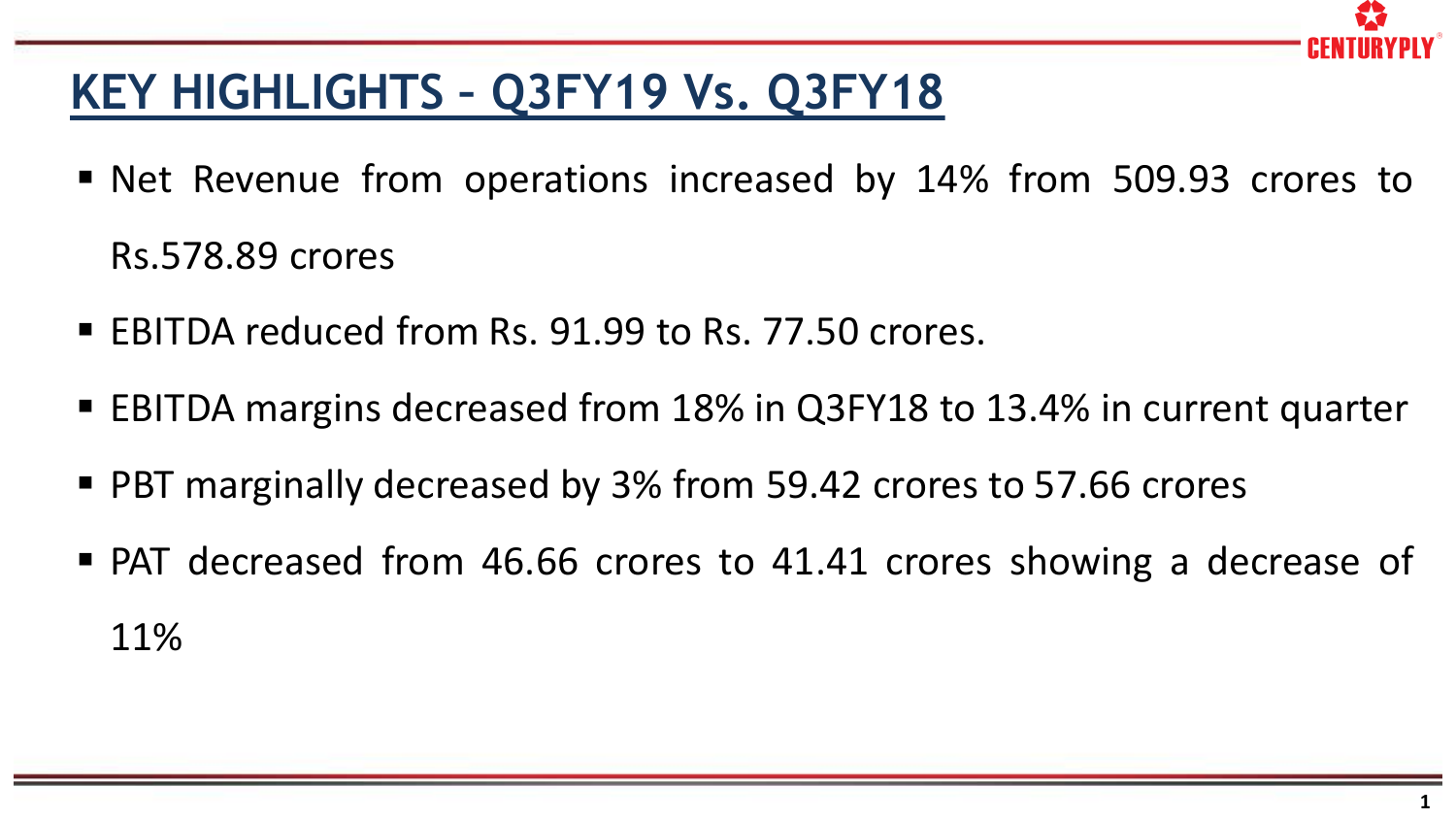#### **BALANCE SHEET**

| <b>PARTICULARS</b>                               | 2014   | 2015   | 2016   | 2017     | 2018     | As on 30.06.18 | As on 30.09.18 As on 31.12.18 |          |
|--------------------------------------------------|--------|--------|--------|----------|----------|----------------|-------------------------------|----------|
| Net Worth (Including Share Capital -22.25 Cr)    | 291.41 | 387.58 | 525.05 | 708.63   | 837.95   | 883.19         | 894.26                        | 935.67   |
| <b>Debt</b>                                      |        |        |        |          |          |                |                               |          |
| - Long Term Debt (Excl Current Maturities) - FCY | 53.64  | 35.68  | 38.61  | 78.74    | 96.44    | 94.22          | 91.63                         | 80.46    |
| - Long Term Debt (Excl Current Maturities) - INR | 64.34  | 45.74  | 25.35  | 68.00    | 70.50    | 69.47          | 66.15                         | 64.87    |
| - Capex Buyers' Credit                           | 13.70  | 8.78   | 19.44  | 92.37    | 101.81   | 61.71          | 46.13                         | 44.18    |
| - Short Term Debt (Bank CC+Related party loan)   | 113.98 | 220.59 | 159.04 | 177.07   | 91.54    | 173.30         | 248.08                        | 279.07   |
| <b>Total Debt</b>                                | 245.66 | 310.79 | 242.44 | 416.18   | 360.29   | 398.70         | 451.99                        | 468.58   |
| <b>Non Current Liabilities</b>                   | 1.88   | 2.86   | 0.27   | 10.61    | 10.79    | 11.55          | 11.30                         | 11.71    |
| <b>Total Liabilities</b>                         | 538.95 | 701.23 | 767.76 | 1,135.42 | 1,209.03 | 1,293.44       | 1,357.55                      | 1,415.96 |
|                                                  |        |        |        |          |          |                |                               |          |
| <b>Fixed Assets</b>                              | 211.96 | 208.91 | 197.47 | 249.41   | 541.71   | 551.96         | 570.34                        | 702.14   |
| <b>Capital Work in Progress</b>                  | 18.77  | 22.68  | 93.02  | 284.22   | 120.06   | 130.31         | 141.90                        | 33.49    |
| <b>Investments</b>                               | 37.89  | 45.12  | 49.67  | 96.02    | 96.04    | 96.35          | 96.35                         | 96.35    |
| <b>Current Assets</b>                            |        |        |        |          |          |                |                               |          |
| - Finished Goods Inventory                       | 73.81  | 117.36 | 125.50 | 123.88   | 169.13   | 162.84         | 169.82                        | 178.96   |
| - Raw Material Inventory                         | 218.84 | 202.68 | 149.65 | 139.95   | 169.08   | 180.74         | 190.42                        | 200.62   |
| - Sundry Debtors                                 | 204.63 | 271.91 | 286.76 | 335.27   | 314.46   | 306.85         | 322.93                        | 306.78   |
| - Cash, Bank & Liquid Funds                      | 18.04  | 17.03  | 19.04  | 53.84    | 16.51    | 9.73           | 12.47                         | 13.83    |
| - Other Current Assets                           | 18.81  | 9.02   | 87.79  | 154.30   | 106.50   | 117.54         | 113.14                        | 106.98   |
| - Loans & Advances                               | 43.69  | 67.01  | 4.80   | 4.61     | 19.07    | 13.90          | 13.90                         | 15.40    |
| <b>Less: Current Liabilites</b>                  |        |        |        |          |          |                |                               |          |
| - Sundry Creditors                               | 59.15  | 65.22  | 84.33  | 141.10   | 176.43   | 196.93         | 210.35                        | 176.61   |
| - Buyers' Credit *                               | 200.21 | 145.03 | 162.48 | 140.90   | 141.93   | 48.57          | 28.79                         | 23.30    |
| - Others                                         | 118.79 | 138.47 | 127.37 | 137.30   | 131.88   | 141.62         | 144.45                        | 141.79   |
| <b>Net Current Assets</b>                        | 199.67 | 336.29 | 299.36 | 392.56   | 344.51   | 404.48         | 439.09                        | 480.87   |
| <b>Non Current Assets</b>                        | 70.66  | 88.23  | 128.24 | 113.21   | 106.71   | 110.34         | 109.87                        | 103.11   |
| <b>Total Assets</b>                              | 538.95 | 701.23 | 767.76 | 1,135.42 | 1,209.03 | 1,293.44       | 1,357.55                      | 1,415.96 |

\*Buyers' Credit is related to payment of import vendors and hence shown as part of current liabilities for analytical purpose

23 **CENTURYPLY** 

**Rs. Crores**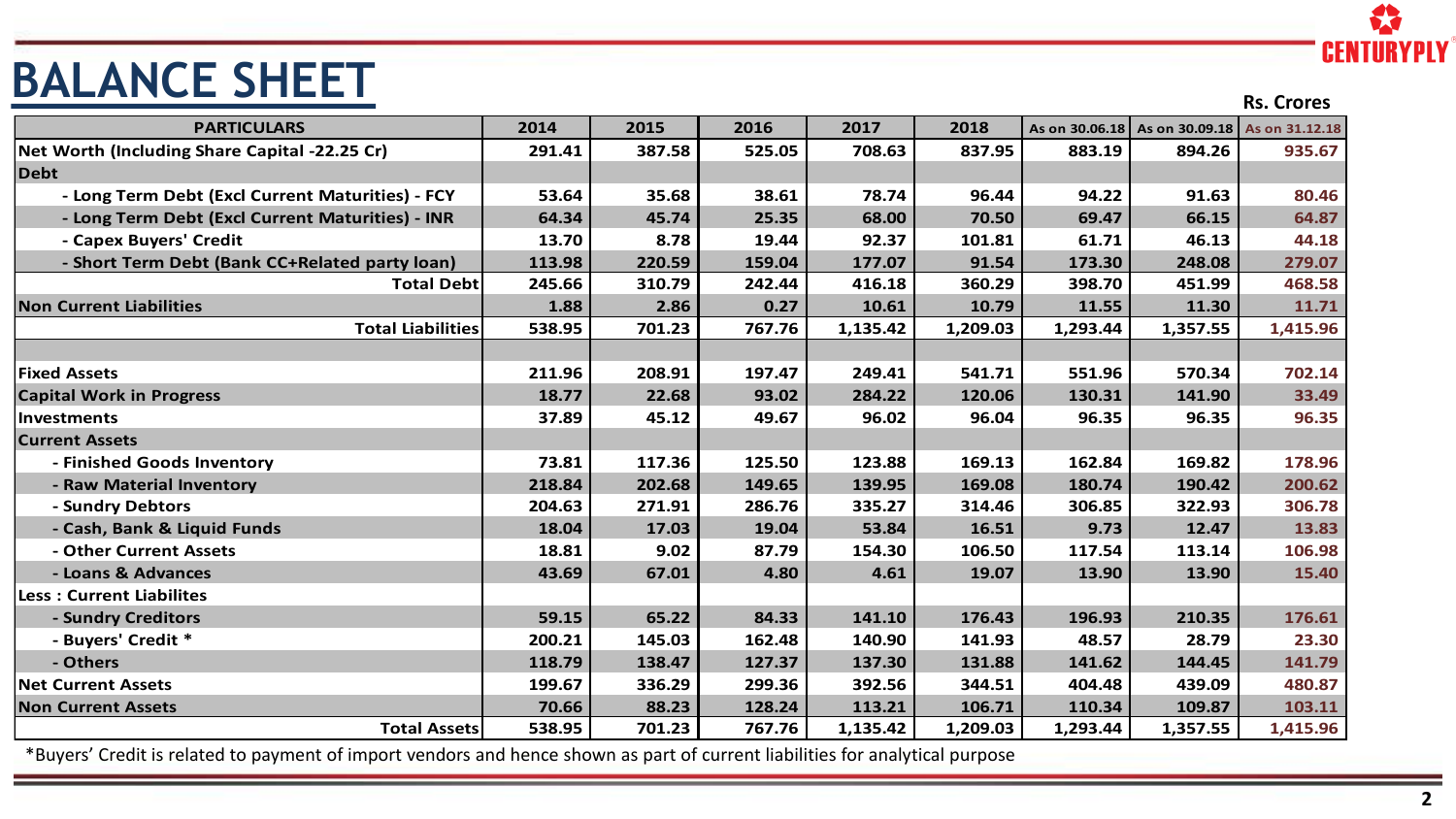

# **KEY RATIOS**

| <b>KEY RATIOS</b>                                       |        |        |        |      |                 |                             | 2013-14 2014-15 2015-16 2016-17 2017-18 Q1 FY19 Q2 FY19 Q3 FY19 |                 |
|---------------------------------------------------------|--------|--------|--------|------|-----------------|-----------------------------|-----------------------------------------------------------------|-----------------|
| <b>Return on Avg Equity (ROAE) (%)</b>                  | 24.74% | 44.42% | 37.21% |      |                 | $30.08\%$   20.26%   21.09% |                                                                 | 17.02%   18.10% |
| <b>Return on Avg Capital Employed (ROACE) (%)</b>       | 16.59% | 26.68% | 26.34% |      | 22.89%   17.21% | 22.15%                      | 18.29%                                                          | 17.63%          |
| <b>Total Outside Liabilities to Net Worth (TOL/TNW)</b> | 2.15   | 1.71   | 1.17   | 1.19 | 0.98            | 0.90                        | 0.95                                                            | 0.88            |
| <b>Total Debt / EBITDA</b>                              | 3.12   | 1.87   | 1.57   | 1.91 | 1.74            | 1.41                        | 1.76                                                            | 1.75            |
| Total Debt Equity Ratio                                 | 1.69   | 1.29   | 0.87   | 0.85 | 0.65            | 0.56                        | 0.59                                                            | 0.58            |
| Long Term Debt (Incl capex buyers credit)/ Equity Ratio | 0.40   | 0.21   | 0.16   | 0.34 | 0.32            | 0.26                        | 0.23                                                            | 0.20            |
| Interest Cover                                          | 2.26   | 5.15   | 5.30   | 9.16 | 7.09            | 5.67                        | 4.13                                                            | 10.23           |
| <b>Fixed Assets Turnover Ratio</b>                      | 5.56   | 6.76   | 5.63   | 3.34 | 2.97            | 3.15                        | 3.17                                                            | 3.15            |

**Note: Figures for the quarters are annualized.**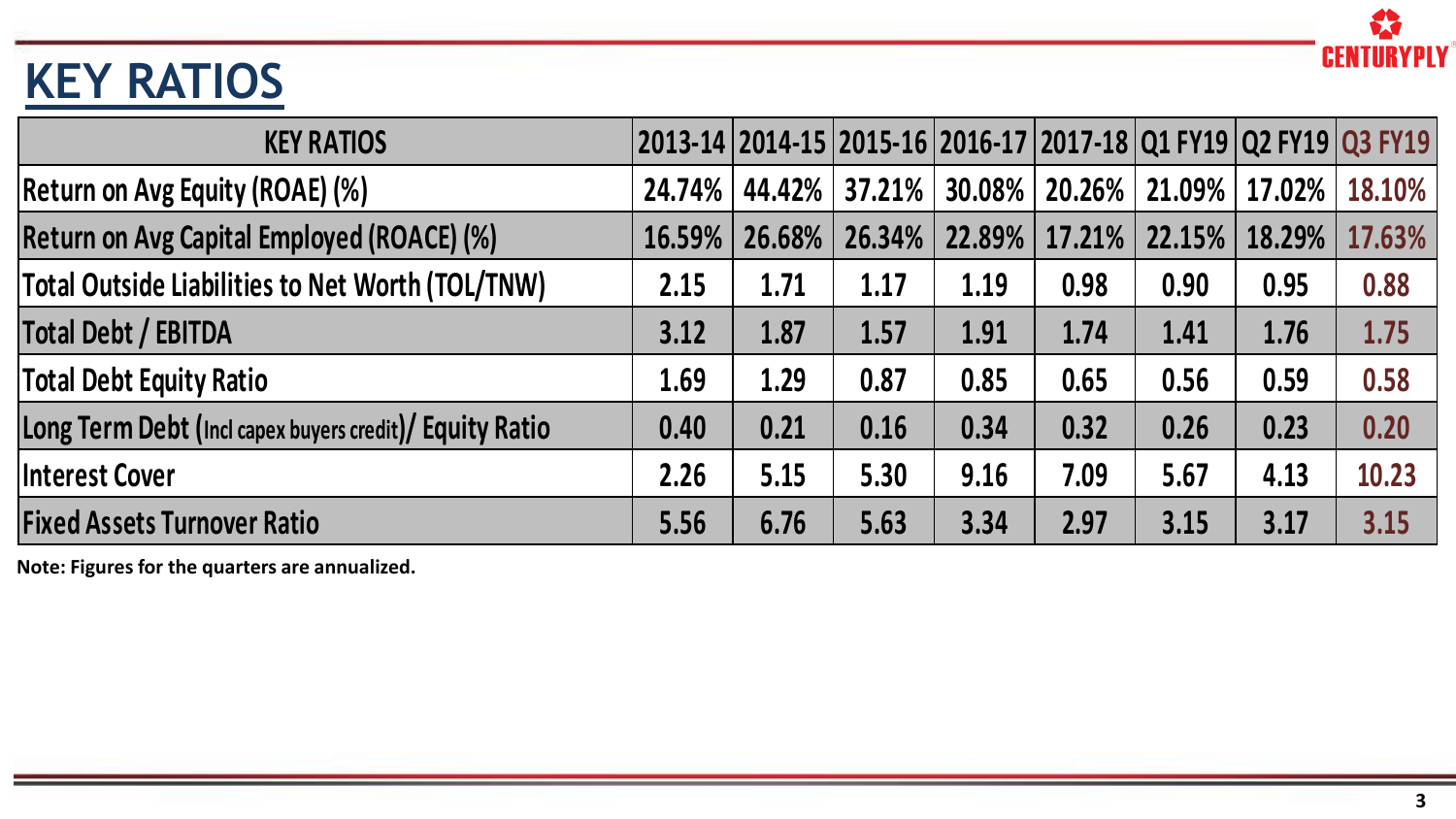

## **WORKING CAPITAL CYCLE**

| <b>WORKING CAPITAL CYCLE</b>                        |             |          |          |          |          |          |          |          | ULITIUILII LI |
|-----------------------------------------------------|-------------|----------|----------|----------|----------|----------|----------|----------|---------------|
| <b>RATIOS</b>                                       | <b>UNIT</b> | 2013-14  | 2014-15  | 2015-16  | 2016-17  | 2017-18  | Q1 FY 19 | Q2 FY 19 | Q3 FY 19      |
| <b>Net Sales for the Period</b>                     | In Rs Cr    | 1,283.97 | 1,564.81 | 1,635.69 | 1,782.46 | 1,967.22 | 537.26   | 564.44   | 578.90        |
| <b>Debtor</b>                                       | In Rs Cr    | 204.63   | 268.14   | 286.76   | 335.27   | 314.46   | 306.85   | 322.93   | 306.78        |
| <b>Annualized Debtor Days (A)</b>                   |             | 58       | 63       | 64       | 69       | 58       | 52       | 52       | 48            |
| <b>Net Sales for the Period</b>                     | In Rs Cr    | 1,283.97 | 1,564.81 | 1,635.69 | 1,782.46 | 1,967.22 | 537.26   | 564.44   | 578.90        |
| <b>Raw Material Inventory</b>                       | In Rs Cr    | 218.84   | 202.68   | 149.65   | 139.95   | 169.08   | 180.74   | 190.42   | 200.62        |
| <b>Annualized Raw Material Inventory Days (B)</b>   |             | 62       | 47       | 33       | 29       | 31       | 31       | 31       | 32            |
|                                                     | In Rs Cr    |          |          |          |          |          |          |          |               |
| <b>Net Sales for the Period</b>                     | In Rs Cr    | 1,283.97 | 1,564.81 | 1,635.69 | 1,782.46 | 1,967.22 | 537.26   | 564.44   | 578.90        |
| <b>Finished Goods Inventory</b>                     | In Rs Cr    | 73.81    | 117.36   | 125.50   | 123.88   | 169.13   | 162.84   | 169.82   | 178.96        |
| <b>Annualized Finished Goods Inventory Days (C)</b> |             | 21       | 27       | 28       | 25       | 31       | 28       | 27       | 28            |
|                                                     | In Rs Cr    |          |          |          |          |          |          |          |               |
| <b>Net Sales for the Period</b>                     | In Rs Cr    | 1,283.97 | 1,564.81 | 1,635.69 | 1,782.46 | 1,967.22 | 537.26   | 564.44   | 578.90        |
| <b>Trade Payables</b>                               | In Rs Cr    | 59.15    | 65.22    | 84.33    | 141.10   | 176.43   | 196.93   | 210.35   | 176.61        |
| <b>Buyers Credit for Raw Materials</b>              | In Rs Cr    | 200.21   | 145.03   | 162.48   | 140.90   | 141.93   | 48.57    | 28.79    | 23.30         |
| <b>Total Payables</b>                               | In Rs Cr    | 259.36   | 210.25   | 246.81   | 282.00   | 318.36   | 245.50   | 239.14   | 199.91        |
| <b>Annualized Payables Days (D)</b>                 |             | 74       | 49       | 55       | 58       | 59       | 42       | 39       | 32            |
| Cash Conversion Cycle (days) = A+B+C-D              |             | 68       | 88       | 70       | 65       | 62       | 69       | 72       | 77            |
| <b>Cash Conversion Cycle (months)</b>               |             | 2.25     | 2.94     | 2.34     | 2.16     | 2.07     | 2.29     | 2.39     | 2.56          |
|                                                     |             |          |          |          |          |          |          |          |               |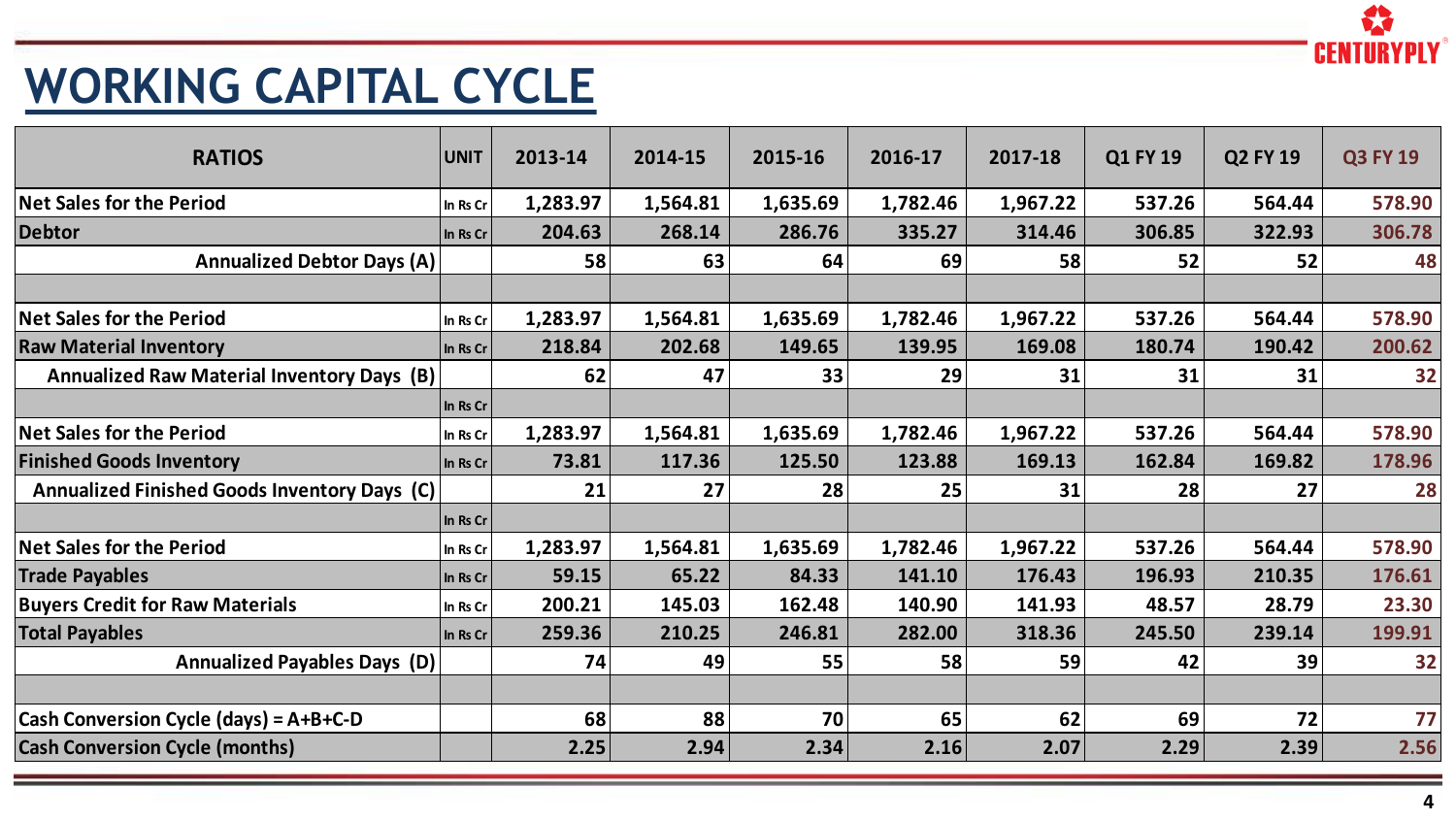

# **PROFIT & LOSS - SUMMARY**

|                |                                                 |             |          |                                      |          |                     |          |     |          |                                                     |       |               |                 |         |       |          |                | 53                |           |
|----------------|-------------------------------------------------|-------------|----------|--------------------------------------|----------|---------------------|----------|-----|----------|-----------------------------------------------------|-------|---------------|-----------------|---------|-------|----------|----------------|-------------------|-----------|
|                | <b>PROFIT &amp; LOSS - SUMMARY</b>              |             |          |                                      |          |                     |          |     |          |                                                     |       |               |                 |         |       |          |                | <b>CENTURYPLY</b> |           |
| SI             | <b>PARTICULARS</b>                              | <b>UNIT</b> |          |                                      | Annual   |                     |          |     | Growth % |                                                     |       |               | Quarter         |         |       | Growth % | 9 Months       |                   | Growth%   |
|                |                                                 |             | 2013-14  | 2014-15                              | 2015-16  | 2016-17             | 2017-18  |     |          | 14 Vs 15   15 Vs 16   16 Vs 17   17 vs 18   Sep '18 |       |               | Dec '18 Dec '17 |         | QoQ   | YoY      | <b>Dec</b> '18 | Dec '17           | 9M to 9M  |
| A1             | Net Turnover                                    | In Rs Cr    | 1,276.04 | 1,552.47                             | 1,624.10 | 1,773.14            | 1,953.11 | 22% | 5%       | 9%                                                  | 10%   | 561.83 575.59 |                 | 505.93  | 2%    | 14%      | 1,668.48       | 1,411.55          | 18.2%     |
| A2             | <b>Add: Other Operating Incomes</b>             | In Rs Cr    | 7.93     | 12.34                                | 11.59    | 9.32                | 14.11    |     |          |                                                     |       | 2.62          | 3.30            | 4.00    |       |          | 12.12          | 11.54             |           |
| A3             | <b>TOTAL INCOME</b>                             | In Rs Cr    |          | $1,283.97$   $1,564.81$   $1,635.69$ |          | 1,782.46   1,967.22 |          | 22% | 5%       | 9%                                                  | 10%   | 564.45        | 578.89          | 509.93  | 3%    | 14%      | 1,680.60       | 1,423.09          | 18.1%     |
|                |                                                 |             |          |                                      |          |                     |          |     |          |                                                     |       |               |                 |         |       |          |                |                   |           |
| <b>B1</b>      | <b>MANUFACTURING &amp; DIRECT EXPENSES</b>      | In Rs Cr    | 914.26   | 1,041.43                             | 1,047.93 | 1,149.53            | 1,305.88 | 14% | 1%       | 10%                                                 | 14%   | 379.30        | 395.21          | 335.82  | 4%    | 18%      | 1,131.45       | 952.11            | 18.8%     |
|                | <b>B2  FOREX LOSS /(GAIN)</b>                   | In Rs Cr    | 16.74    | $-14.43$                             | $-4.63$  | $-20.07$            | 1.89     |     |          |                                                     |       | 2.86          | 0.17            | $-6.83$ |       |          | 9.52           | $-3.44$           | $-376.7%$ |
|                |                                                 |             |          |                                      |          |                     |          |     |          |                                                     |       |               |                 |         |       |          |                |                   |           |
| C1             | <b>GROSS PROFIT</b>                             | In Rs Cr    | 352.97   | 537.81                               | 592.39   | 653.00              | 659.45   | 52% | 10%      | 10%                                                 | 1%    | 182.29        | 183.51          | 180.94  | 1%    | 1%       | 539.63         | 474.42            | 13.7%     |
| C <sub>2</sub> | <b>GROSS PROFIT % OF TOTAL INCOME</b>           |             | 27.5%    | 34.4%                                | 36.2%    | 36.6%               | 33.5%    |     |          |                                                     |       | 32.3%         | 31.7%           | 35.5%   |       |          | 32.1%          | 33.3%             |           |
|                |                                                 |             |          |                                      |          |                     |          |     |          |                                                     |       |               |                 |         |       |          |                |                   |           |
| D <sub>1</sub> | <b>SALES &amp; OTHER EXPENSES</b>               | In Rs Cr    | 195.31   | 269.92                               | 302.39   | 338.29              | 346.72   | 38% | 12%      | 12%                                                 | 2%    | 107.06        | 106.01          | 88.95   | $-1%$ | 19%      | 299.78         | 246.15            | 21.8%     |
|                |                                                 |             |          |                                      |          |                     |          |     |          |                                                     |       |               |                 |         |       |          |                |                   |           |
| E1             | <b>EBITDA</b>                                   | In Rs Cr    | 157.66   | 267.89                               | 290.00   | 314.71              | 312.73   | 70% | 8%       | 9%                                                  | $-1%$ | 75.23         | 77.50           | 91.99   | 3%    | $-16%$   | 239.85         | 228.27            | 5.1%      |
| E2             | <b>EBITDA % OF TOTAL INCOME</b>                 |             | 12.3%    | 17.1%                                | 17.7%    | 17.7%               | 15.9%    |     |          |                                                     |       | 13.3%         | 13.4%           | 18.0%   |       |          | 14.3%          | 16.0%             |           |
|                |                                                 |             |          |                                      |          |                     |          |     |          |                                                     |       |               |                 |         |       |          |                |                   |           |
| F1             | <b>EBITDA without Forex</b>                     | In Rs Cr    | 174.40   | 253.46                               | 285.37   | 294.64              | 314.62   | 45% | 13%      | 3%                                                  | 7%    | 78.09         | 77.67           | 85.16   | $-1%$ | $-9%$    | 249.37         | 224.83            | 10.9%     |
| F <sub>2</sub> | <b>EBITDA (without Forex) % OF TOTAL INCOME</b> |             | 13.6%    | 16.2%                                | 17.4%    | 16.5%               | 16.0%    |     |          |                                                     |       | 13.8%         | 13.4%           | 16.7%   |       |          | 14.8%          | 15.8%             |           |
|                |                                                 |             |          |                                      |          |                     |          |     |          |                                                     |       |               |                 |         |       |          |                |                   |           |
| G1             | <b>DEPRECIATION</b>                             | In Rs Cr    | 33.24    | 44.80                                | 43.73    | 52.38               | 81.04    | 35% | $-2%$    | 20%                                                 | 55%   | 11.26         | 13.59           | 26.30   | 21%   | $-48%$   | 35.68          | 53.31             | $-33%$    |
|                |                                                 |             |          |                                      |          |                     |          |     |          |                                                     |       |               |                 |         |       |          |                |                   |           |
|                |                                                 |             |          |                                      |          |                     |          |     |          |                                                     |       |               |                 |         |       |          |                |                   |           |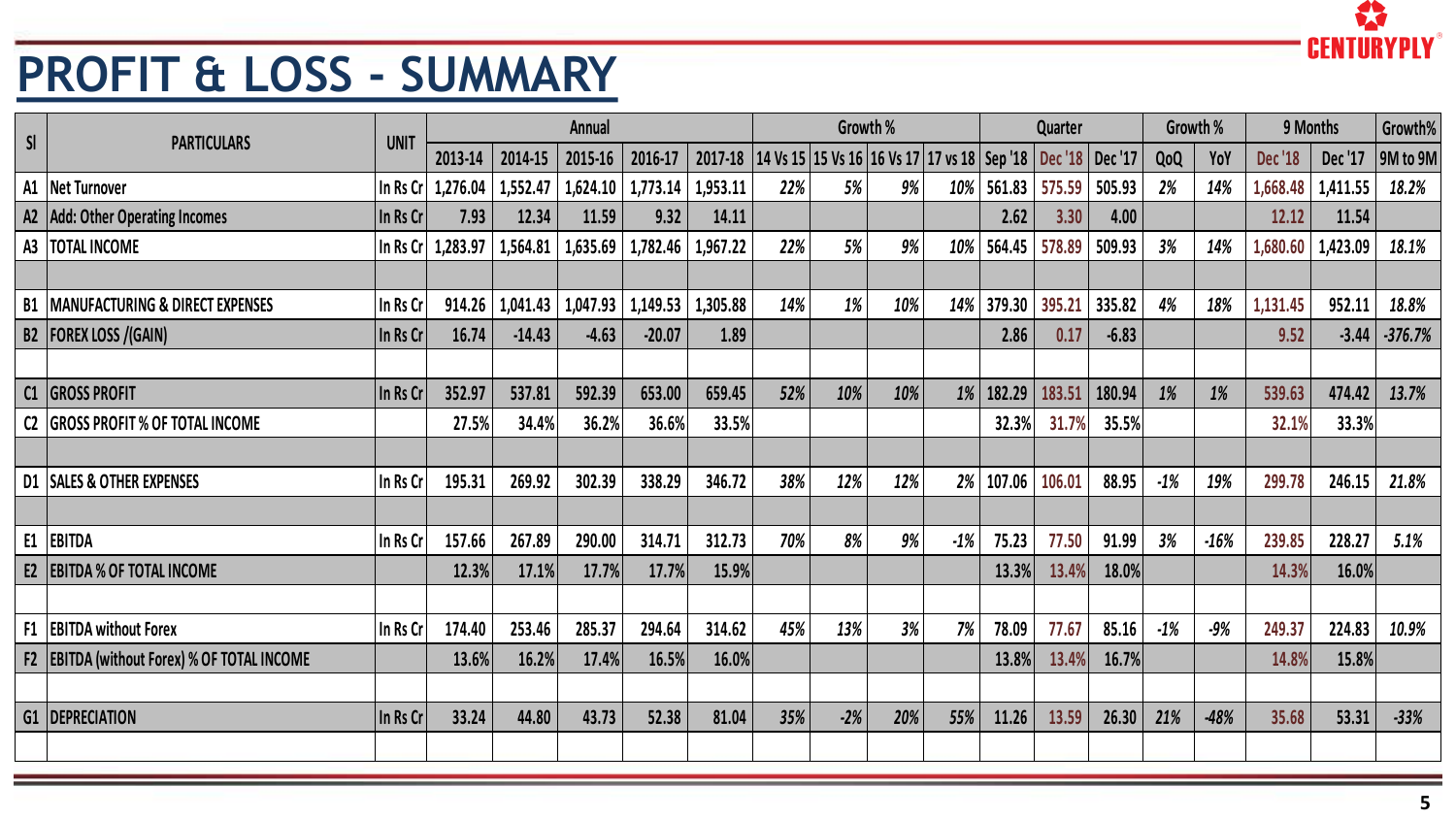

#### **PROFIT & LOSS – SUMMARY-cont.**

|                         | <b>PROFIT &amp; LOSS - SUMMARY-cont.</b>                    |             |          |         |          |          |         |         |          |                                                     |         |       |                |         |         |          |                |         | CENTURYPLY |
|-------------------------|-------------------------------------------------------------|-------------|----------|---------|----------|----------|---------|---------|----------|-----------------------------------------------------|---------|-------|----------------|---------|---------|----------|----------------|---------|------------|
| $\overline{\mathsf{S}}$ | <b>PARTICULARS</b>                                          | <b>UNIT</b> |          |         | Annual   |          |         |         | Growth % |                                                     |         |       | Quarter        |         |         | Growth % | 9 Months       |         | Growth%    |
|                         |                                                             |             | 2013-14  | 2014-15 | 2015-16  | 2016-17  | 2017-18 |         |          | 14 Vs 15   15 Vs 16   16 Vs 17   17 vs 18   Sep '18 |         |       | <b>Dec</b> '18 | Dec '17 | QoQ     | YoY      | <b>Dec</b> '18 | Dec '17 | 9M to 9M   |
| H1                      | <b>EBIT</b>                                                 | In Rs Cr    | 124.42   | 223.09  | 246.27   | 262.33   | 231.69  | 79%     | 10%      | 7%                                                  | $-12%$  | 63.97 | 63.91          | 65.69   | 0%      | $-3%$    | 204.17         | 174.96  | 16.7%      |
|                         | <b>EBIT % OF TOTAL INCOME</b>                               |             | 9.7%     | 14.3%   | 15.1%    | 14.7%    | 11.8%   |         |          |                                                     |         | 11.3% | 11.0%          | 12.9%   |         |          | 12.1%          | 12.3%   |            |
|                         |                                                             |             |          |         |          |          |         |         |          |                                                     |         |       |                |         |         |          |                |         |            |
| 11                      | <b>INTEREST</b>                                             | In Rs Cr    | 27.84    | 33.68   | 28.69    | 26.71    | 27.96   | 21%     | $-15%$   | $-7%$                                               | 5%      | 7.54  | 10.49          | 8.10    | 39%     | 30%      | 24.86          | 18.38   | 35%        |
| 12                      | <b>FOREX TREATED AS BORROWING COST</b>                      | In Rs Cr    | 27.28    | 9.61    | 17.77    | 1.93     | 4.72    |         |          |                                                     |         | 7.96  | $-4.24$        | $-1.83$ |         |          | 10.34          | 2.10    | 392.3%     |
|                         |                                                             |             |          |         |          |          |         |         |          |                                                     |         |       |                |         |         |          |                |         |            |
| J1                      | <b>PROFIT BEFORE TAX</b>                                    | In Rs Cr    | 69.30    | 179.80  | 199.81   | 233.69   | 199.01  | 159%    | 11%      | 17%                                                 | $-15%$  | 48.47 | 57.66          | 59.42   | 19%     | $-3%$    | 168.97         | 154.48  | 9.4%       |
| J2                      | <b>PBT AS % OF TOTAL INCOME</b>                             |             | 5.4%     | 11.5%   | 12.2%    | 13.1%    | 10.1%   |         |          |                                                     |         | 8.6%  | 10.0%          | 11.7%   |         |          | 10.1%          | 10.9%   |            |
|                         |                                                             |             |          |         |          |          |         |         |          |                                                     |         |       |                |         |         |          |                |         |            |
|                         | <b>TOTAL FOREX GAIN/LOSS (In EBITDA &amp; Finance Cost)</b> | In Rs Cr    | 44.02    | $-4.82$ | 13.14    | $-18.14$ | 6.61    | $-111%$ | $-373%$  | $-238%$                                             | $-136%$ | 10.82 | $-4.07$        | $-8.66$ | $-138%$ | $-53%$   | 19.86          | $-1.34$ | $-1582%$   |
|                         |                                                             |             |          |         |          |          |         |         |          |                                                     |         |       |                |         |         |          |                |         |            |
| K1                      | <b>PROFIT BEFORE TAX (Excluding Forex)</b>                  | In Rs Cr    | 113.32   | 174.98  | 212.95   | 215.55   | 205.62  | 54%     | 22%      | 1%                                                  | $-5%$   | 59.29 | 53.59          | 50.76   | $-10%$  | 6%       | 188.83         | 153.14  | 23%        |
|                         | K2   PBT (Excluding Forex) AS % OF TOTAL INCOME             | In Rs Cr    | 8.8%     | 11.2%   | 13.0%    | 12.1%    | 10.5%   |         |          |                                                     |         | 10.5% | 9.3%           | 10.0%   |         |          | 11.2%          | 10.8%   |            |
|                         |                                                             |             |          |         |          |          |         |         |          |                                                     |         |       |                |         |         |          |                |         |            |
| L1                      | <b>CURRENT TAX</b>                                          | In Rs Cr    | 13.80    | 38.83   | 42.67    | 50.41    | 42.23   | 181%    | 10%      | 18%                                                 | $-16%$  | 10.36 | 12.30          | 12.51   | 19%     | $-2%$    | 36.21          | 32.77   | 10.5%      |
| L2                      | MAT CREDIT / DEFERRED TAX                                   | In Rs Cr    | $-11.44$ | $-9.85$ | $-12.67$ | $-2.28$  | 0.14    | $-14%$  | 29%      | $-82%$                                              | $-106%$ | 0.29  | 3.95           | 0.25    | 1262%   | 1480%    | 8.16           | 0.79    | 933%       |
| L3                      | <b>TOTAL TAX EXPENSES</b>                                   | In Rs Cr    | 2.36     | 28.98   | 30.00    | 48.13    | 42.37   |         |          |                                                     |         | 10.65 | 16.25          | 12.76   |         |          | 44.37          | 33.56   |            |
| $\lfloor 4 \rfloor$     | <b>TAX AS % OF PBT</b>                                      |             | 3.4%     | 16.1%   | 15.0%    | 20.6%    | 21.3%   |         |          |                                                     |         | 22.0% | 28.2%          | 21.5%   |         |          | 26.3%          | 21.7%   |            |
|                         |                                                             |             |          |         |          |          |         |         |          |                                                     |         |       |                |         |         |          |                |         |            |
|                         | M1 PROFT AFTER TAX                                          | In Rs Cr    | 66.94    | 150.82  | 169.81   | 185.56   | 156.64  | 125%    | 13%      | 9%                                                  | $-16%$  | 37.82 | 41.41          | 46.66   | 9%      | $-11%$   | 124.60         | 120.92  | 3%         |
|                         | M2   PROFIT % OF TOTAL INCOME                               |             | 5.2%     | 9.6%    | 10.4%    | 10.4%    | 8.0%    |         |          |                                                     |         | 6.7%  | 7.2%           | 9.2%    |         |          | 7.4%           | 8.5%    |            |
|                         |                                                             |             |          |         |          |          |         |         |          |                                                     |         |       |                |         |         |          |                |         |            |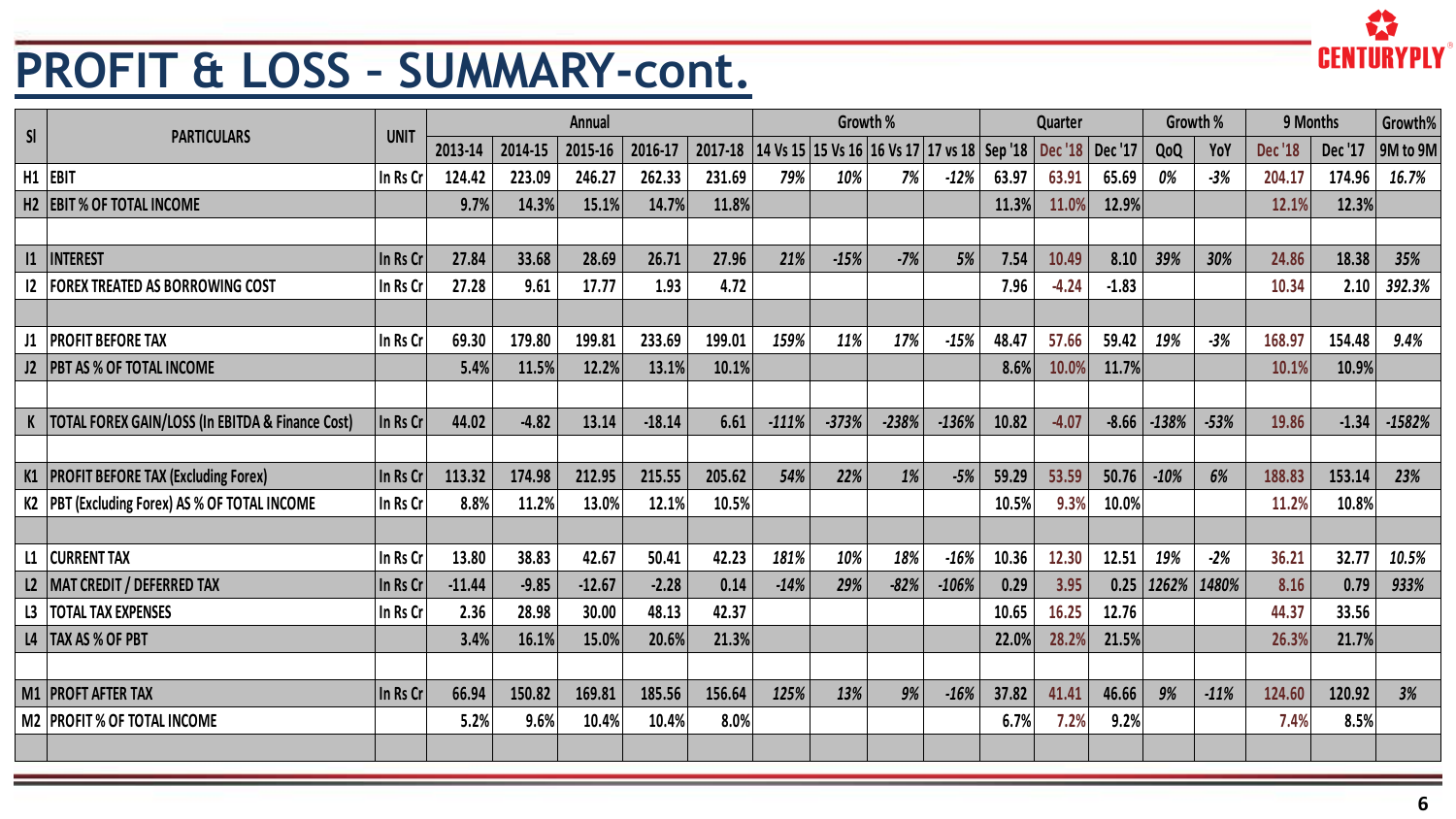公

#### **PLYWOOD – VOLUME DETAILS**

|                          | <b>PLYWOOD - VOLUME DETAILS</b> |                |         |          |          |          |          |        |       |          |                                     |         |                |         |           |          |                | <b>LENIURIPLI</b> |          |
|--------------------------|---------------------------------|----------------|---------|----------|----------|----------|----------|--------|-------|----------|-------------------------------------|---------|----------------|---------|-----------|----------|----------------|-------------------|----------|
| SL                       |                                 | <b>UNIT</b>    |         |          | Annual   |          |          |        |       | Growth % |                                     |         | Quarter        |         |           | Growth % |                | 9 Months          | Growth%  |
|                          | <b>PARTICULARS</b>              |                | 2013-14 | 2014-15  | 2015-16  | 2016-17  | 2017-18  |        |       |          | 14 Vs 15 15 vs 16 16 vs 17 17 vs 18 | Sep '18 | <b>Dec</b> '18 | Dec '17 | QoQ       | YoY      | <b>Dec</b> '18 | Dec '17           | 9M to 9M |
|                          | A VOLUME                        |                |         |          |          |          |          |        |       |          |                                     |         |                |         |           |          |                |                   |          |
| A1                       | -Plywood                        | <b>CBM</b>     | 172,452 | 192,249  | 189,117  | 197,474  | 208,382  | 11%    | $-2%$ | 4%       | 6%                                  | 56,466  | 53,385         | 49,859  | $-5%$     | 7%       | 165,906        | 151,894           | 9.2%     |
| A2                       | -Deco Ply                       | <b>CBM</b>     | 5,379   | 6,217    | 8,722    | 8,756    | 8,873    | 16%    | 40%   | 0%       | 1%                                  | 2,690   | 2,720          | 1,502   | <u>1%</u> | 81%      | 7,919          | 6,451             | 22.8%    |
| A3                       | -Commercial Veneer              | <b>CBM</b>     | 43,524  | 35,534   | 44,076   | 45,490   | 36,671   | $-18%$ | 24%   | 3%       | $-19%$                              | 5,181   | 6,112          | 11,005  | 18%       | $-44%$   | 16,463         | 28,869            | $-43.0%$ |
|                          |                                 |                |         |          |          |          |          |        |       |          |                                     |         |                |         |           |          |                |                   |          |
| $\mathsf{B}$             | <b>NET SALES VALUE</b>          |                |         |          |          |          |          |        |       |          |                                     |         |                |         |           |          |                |                   |          |
| <b>B1</b>                | -Plywood                        | In Rs Cr       | 760.04  | 921.62   | 902.79   | 958.06   | 987.14   | 21%    | $-2%$ | 6%       | 3%                                  | 265.75  | 249.80         | 249.35  | $-6%$     | 0%       | 776.55         | 731.14            | 6.2%     |
| <b>B2</b>                | -Deco Ply                       | In Rs Cr       | 73.43   | 88.25    | 113.80   | 118.47   | 123.93   | 20%    | 29%   | 4%       | 5%                                  | 38.19   | 40.42          | 26.63   | 6%        | 52%      | 113.49         | 92.54             | 22.6%    |
| <b>B3</b>                | -Commercial Veneer              | In Rs Cr       | 131.37  | 137.22   | 156.92   | 184.40   | 152.23   | 4%     | 14%   | 18%      | $-17%$                              | 17.51   | 22.90          | 44.46   | 31%       | -48%     | 60.81          | 118.46            | $-48.7%$ |
|                          |                                 | Total In Rs Cr | 964.84  | 1,147.08 | 1,173.51 | 1,260.93 | 1,263.30 | 19%    | 2%    | 7%       | 0%                                  | 321.45  | 313.11         | 320.44  | $-3%$     | $-2%$    | 950.85         | 942.14            | 0.9%     |
| $\underline{\mathsf{C}}$ | <b>AVERAGE</b>                  |                |         |          |          |          |          |        |       |          |                                     |         |                |         |           |          |                |                   |          |
| C1                       | -Plywood                        | Rs.            | 44,072  | 47,939   | 47,737   | 48,516   | 47,372   | 9%     | 0%    | 2%       | $-2%$                               | 47,063  | 46,791         | 50,011  | $-1%$     | $-6%$    | 46,807         | 48,135            | $-2.8%$  |
| C <sub>2</sub>           | -Deco Ply                       | Rs.            | 136,526 | 141,954  | 130,475  | 135,302  | 139,671  | 4%     | $-8%$ | 4%       | 3%                                  | 141,988 | 148,585        | 177,297 | 5%        | -16%     | 143,314        | 143,451           | $-0.1%$  |
| C <sub>3</sub>           | -Commercial Veneer              | Rs.            | 30,184  | 38,615   | 35,602   | 40,536   | 41,512   | 28%    | $-8%$ | 14%      | 2%                                  | 33,799  | 37,465         | 40,400  | $11\%$    | $-7%$    | 36,937         | 41,034            | $-10.0%$ |
|                          |                                 |                |         |          |          |          |          |        |       |          |                                     |         |                |         |           |          |                |                   |          |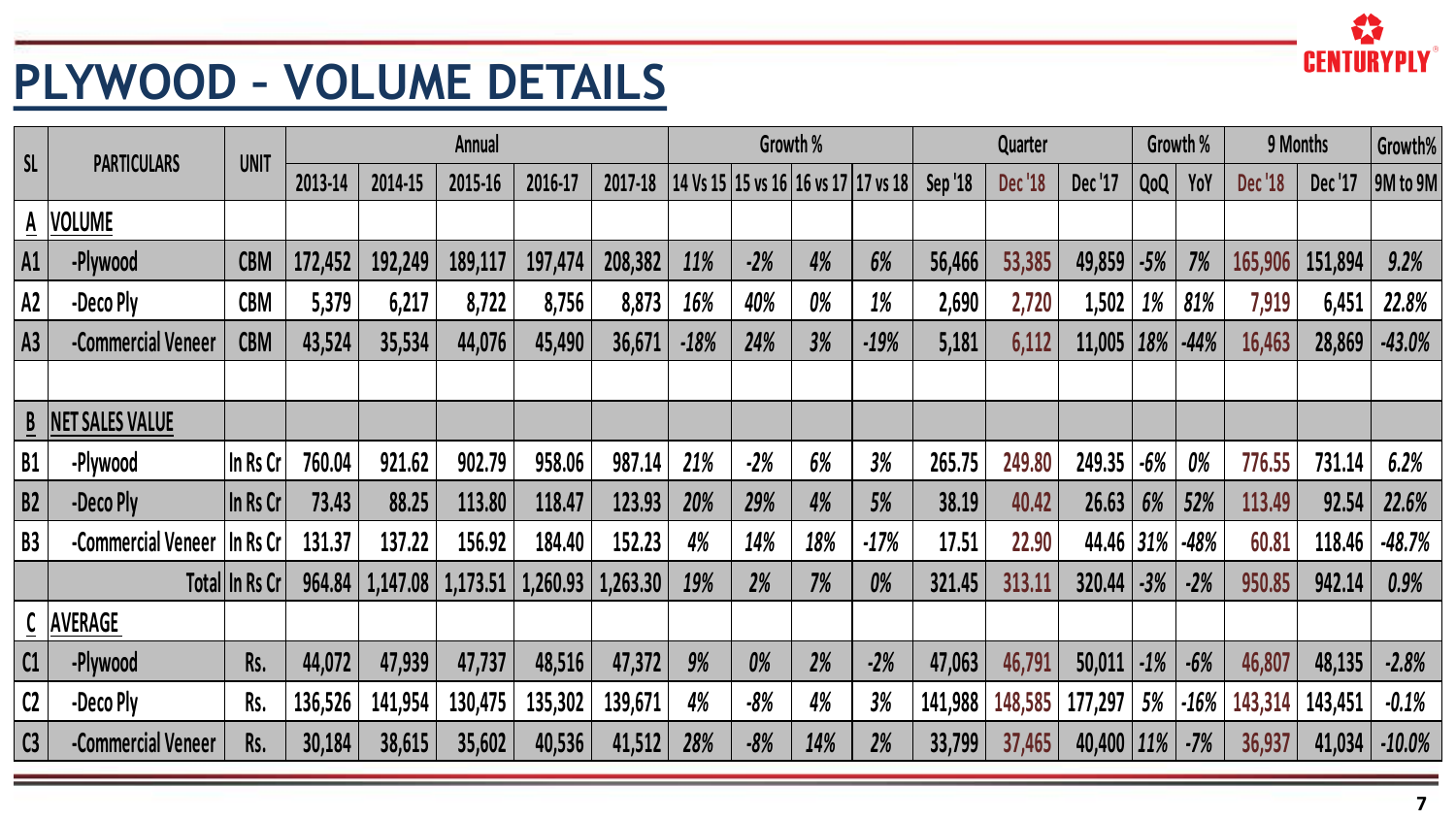

## **PLYWOOD – FINANCIAL DETAILS**

|                | <b>PLYWOOD - FINANCIAL DETAILS</b>             |                   |         |          |                   |          |          |          |          |                            |        |         |                           |                |              |        |                            | 23      | CENTURYPLY           |
|----------------|------------------------------------------------|-------------------|---------|----------|-------------------|----------|----------|----------|----------|----------------------------|--------|---------|---------------------------|----------------|--------------|--------|----------------------------|---------|----------------------|
| <b>SL</b>      | <b>PARTICULARS</b>                             | <b>UNIT</b>       | 2013-14 | 2014-15  | Annual<br>2015-16 | 2016-17  | 2017-18  | 14 Vs 15 | Growth % | 15 Vs 16 16 vs 17 17 vs 18 |        | Sep '18 | Quarter<br><b>Dec</b> '18 | Dec '17        | Growth %     | YoY    | 9 Months<br><b>Dec</b> '18 | Dec '17 | Growth %<br>9M to 9M |
| A1             | <b>Net Turnover</b>                            | In Rs Cr          | 964.84  | 1,147.08 | 1,173.51          | 1,260.93 | 1,263.30 | 19%      | 2%       | 7%                         | 0%     | 321.45  | 313.11                    | 320.44         | QoQ<br>$-3%$ | $-2%$  | 950.85                     | 942.14  | 1%                   |
| A2             | Add: Other Operating Incomes/IndAS Adjustment  | In Rs Cr          | 1.40    | 5.23     | $-14.99$          | 0.88     | 5.64     |          |          |                            |        | 0.96    | 1.22                      | 2.28           |              |        | 3.78                       | 3.78    |                      |
| A3             | <b>TOTAL INCOME</b>                            | In Rs Cr          | 966.24  | 1,152.31 | 1,158.52          | 1,261.81 | 1,268.94 | 19%      | 1%       | 9%                         | 1%     | 322.41  | 314.33                    | 322.72         | $-3%$        | $-3%$  | 954.63                     | 945.92  | 1%                   |
|                |                                                |                   |         |          |                   |          |          |          |          |                            |        |         |                           |                |              |        |                            |         |                      |
| <b>B1</b>      | <b>GROSS PROFIT</b>                            | In Rs Cr          | 249.26  | 382.75   | 395.60            | 429.32   | 372.48   | 54%      | 3%       | 9%                         | $-13%$ | 107.74  | 89.35                     | 94.40          | $-17%$       | $-5%$  | 295.31                     | 270.54  | 9%                   |
| <b>B2</b>      | <b>GROSS PROFIT % OF NET SALES In Rs Cr</b>    |                   | 25.8%   | 33.2%    | 34.1%             | 34.0%    | 29.4%    |          |          |                            |        | 33.4%   | 28.4%                     | 29.3%          |              |        | 30.9%                      | 28.6%   |                      |
|                |                                                |                   |         |          |                   |          |          |          |          |                            |        |         |                           |                |              |        |                            |         |                      |
| C1             | <b>EBITDA</b>                                  | In Rs Cr          | 123.52  | 202.97   | 199.38            | 216.37   | 181.17   | 64%      | $-2%$    | 9%                         | $-16%$ | 50.00   | 37.98                     | 45.58          | $-24%$       | $-17%$ | 142.90                     | 129.21  | 11%                  |
| C <sub>2</sub> | <b>EBITDA % OF NET SALES In Rs Cr</b>          |                   | 12.8%   | 17.6%    | 17.2%             | 17.1%    | 14.3%    |          |          |                            |        | 15.5%   | 12.1%                     | 14.1%          |              |        | 15.0%                      | 13.7%   |                      |
|                |                                                |                   |         |          |                   |          |          |          |          |                            |        |         |                           |                |              |        |                            |         |                      |
| D1             | <b>EBITDA (Without Forex)</b>                  | In Rs Cr          | 133.26  | 197.91   | 196.59            | 209.87   | 180.10   | 49%      | $-1%$    | 7%                         | $-14%$ | 50.65   | 40.99                     | 43.45          | $-19%$       | $-6%$  | 148.56                     | 126.28  | 18%                  |
| D <sub>2</sub> | EBITDA (without forex) % OF NET SALES In Rs Cr |                   | 13.8%   | 17.2%    | 17.0%             | 16.6%    | 14.2%    |          |          |                            |        | 15.7%   | 13.0%                     | 13.5%          |              |        | 15.6%                      | 13.4%   |                      |
| E1             | <b>DEPRECIATION</b>                            | In Rs Cr          | 14.25   | 20.01    | 22.17             | 18.95    | 20.34    | 40%      | 11%      | $-15%$                     | 7%     | 1.93    | 2.10                      | 5.33           | 9%           | $-61%$ | 5.85                       | 15.14   | $-61%$               |
| E2.            | SHARE OF UNALLOCABLE EXPENSES / (INCOME)       | In Rs Cr          | $-2.35$ | 3.73     | 5.81              | 16.98    | 8.08     |          |          |                            |        | 4.34    | 2.63                      | 1.91           |              |        | 9.28                       | 6.83    |                      |
|                |                                                |                   |         |          |                   |          |          |          |          |                            |        |         |                           |                |              |        |                            |         |                      |
| F1             | <b>SEGMENT PROFIT</b>                          | In Rs Cr          | 106.92  | 186.69   | 183.02            | 214.40   | 168.91   | 75%      | $-2%$    | 17%                        | $-21%$ | 52.41   | 38.51                     | 42.16          | $-27%$       | $-9%$  | 146.33                     | 120.90  | 21%                  |
| F <sub>2</sub> | SEGMENT PROFIT % OF NET SALES In Rs Cr         |                   | 11.1%   | 16.2%    | 15.8%             | 17.0%    | 13.3%    |          |          |                            |        | 16.3%   | 12.3%                     | 13.1%          |              |        | 15.3%                      | 12.8%   |                      |
|                |                                                |                   |         |          |                   |          |          |          |          |                            |        |         |                           |                |              |        |                            |         |                      |
|                | G1  FOREX LOSS/(GAIN)                          | In Rs Cr          | 9.74    | $-5.06$  | $-2.79$           | $-6.50$  | $-1.07$  |          |          |                            |        | 0.65    | 3.01                      | $-2.13$        |              |        | 5.66                       | $-2.93$ |                      |
|                | <b>G2 SEGMENT PROFIT EXCL FOREX DIFFERENCE</b> | In Rs Cr   116.66 |         | 181.63   | 180.23            | 207.90   | 167.84   | 56%      | $-1%$    | 15%                        | $-19%$ | 53.06   | 41.52                     | $40.03$ $-22%$ |              | 4%     | 151.99                     | 117.97  | 29%                  |
| G <sub>3</sub> | <b>SEGMENT PROFIT EXCL FOREX DIFFERENCE %</b>  |                   | 12.1%   | 15.8%    | 15.6%             | 16.5%    | 13.2%    |          |          |                            |        | 16.5%   | 13.2%                     | 12.4%          |              |        | 15.9%                      | 12.5%   |                      |
|                |                                                |                   |         |          |                   |          |          |          |          |                            |        |         |                           |                |              |        |                            |         |                      |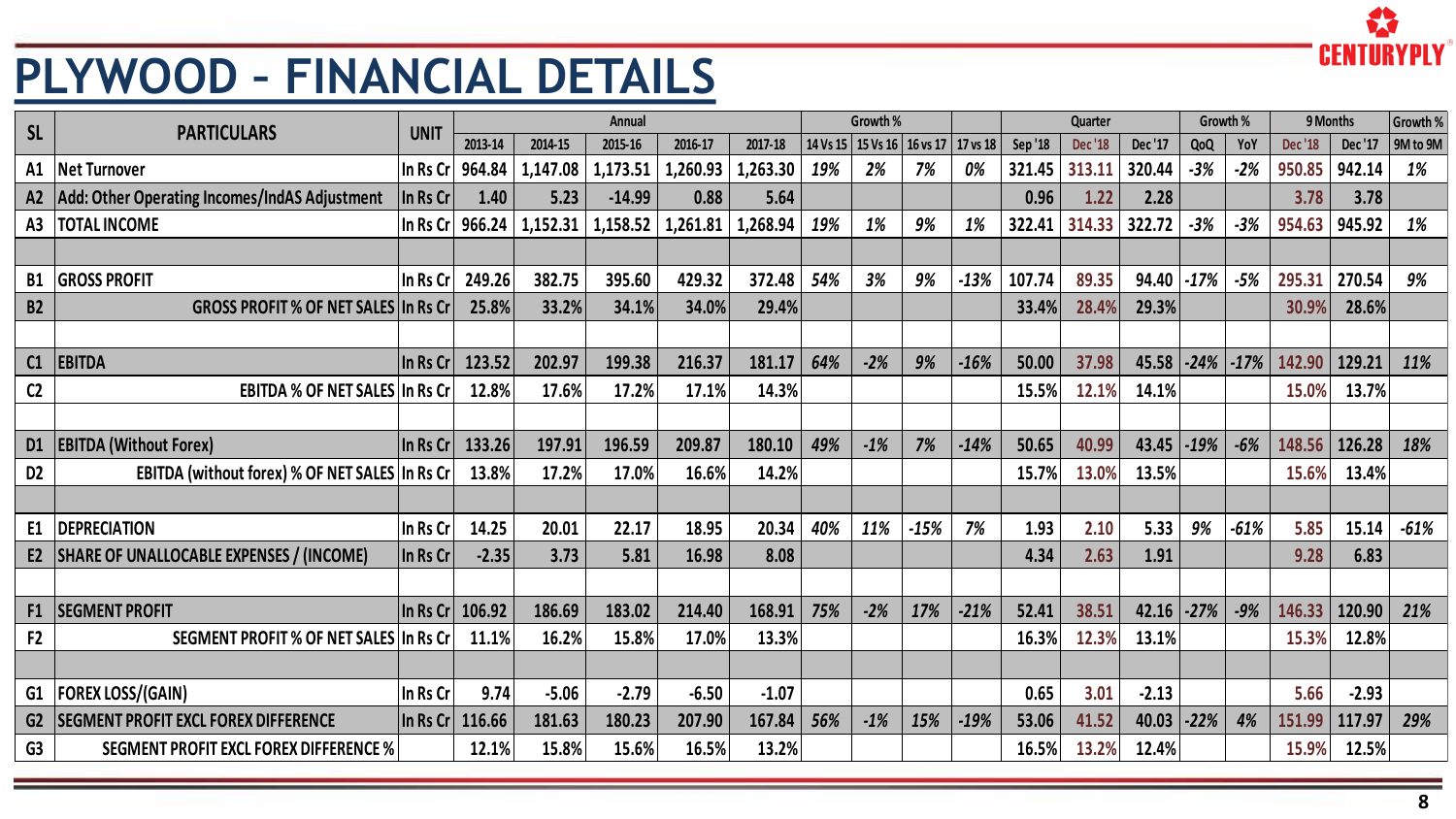

|                | <b>LAMINATES - VOLUME DETAILS</b>                                                                                                                                                                                                                                                                                                                                                                                                        |             |           |           |           |           |           |                                           |        |          |       |           |                |                     |                    |              |                | <b>CENTURYPLY</b> |          |
|----------------|------------------------------------------------------------------------------------------------------------------------------------------------------------------------------------------------------------------------------------------------------------------------------------------------------------------------------------------------------------------------------------------------------------------------------------------|-------------|-----------|-----------|-----------|-----------|-----------|-------------------------------------------|--------|----------|-------|-----------|----------------|---------------------|--------------------|--------------|----------------|-------------------|----------|
|                |                                                                                                                                                                                                                                                                                                                                                                                                                                          |             |           |           | Annual    |           |           |                                           |        | Growth % |       |           | Quarter        |                     |                    | Growth %     |                | 9 Months          | Growth%  |
| SL             | <b>PARTICULARS</b>                                                                                                                                                                                                                                                                                                                                                                                                                       | <b>UNIT</b> | 2013-14   | 2014-15   | 2015-16   | 2016-17   | 2017-18   | 14 Vs 15   15 vs 16   16 vs 17   17 vs 18 |        |          |       | Sep '18   | <b>Dec</b> '18 | Dec '17             | QoQ                | YoY          | <b>Dec</b> '18 | Dec '17           | 9M to 9M |
| A              | <b>VOLUME</b>                                                                                                                                                                                                                                                                                                                                                                                                                            |             |           |           |           |           |           |                                           |        |          |       |           |                |                     |                    |              |                |                   |          |
| A1             | - Laminates                                                                                                                                                                                                                                                                                                                                                                                                                              | NOS.        | 2,913,286 | 3,600,682 | 4,260,499 | 4,925,024 | 5,406,918 | 24%                                       | 18%    | 16%      | 10%   | 1,486,638 | 1,463,382      | 1,334,656           |                    | $-2\%$   10% | 4,264,639      | 3,914,261         | 9.0%     |
| A2             | - Pre-Lam                                                                                                                                                                                                                                                                                                                                                                                                                                | SQM         | 1,089,812 | 1,301,520 | 1,031,181 | 903,697   |           | 19%                                       | $-21%$ | $-12%$   |       |           |                |                     |                    |              |                |                   |          |
| A <sub>3</sub> | - Exteria Grade Laminates                                                                                                                                                                                                                                                                                                                                                                                                                | NOS.        | 2,692     | 11,274    | 7,693     | 9,781     | 14,429    | 319%                                      | $-32%$ | 27%      | 48%   | 4,566     | 5,676          | $4,343$   24%   31% |                    |              | 14,553         | 10,298            | 41.3%    |
|                |                                                                                                                                                                                                                                                                                                                                                                                                                                          |             |           |           |           |           |           |                                           |        |          |       |           |                |                     |                    |              |                |                   |          |
|                | <b>NET SALES VALUE</b>                                                                                                                                                                                                                                                                                                                                                                                                                   |             |           |           |           |           |           |                                           |        |          |       |           |                |                     |                    |              |                |                   |          |
| <b>B1</b>      | - Laminates                                                                                                                                                                                                                                                                                                                                                                                                                              | In Rs Cr    | 186.26    | 244.62    | 293.00    | 324.13    | 361.59    | 31%                                       | 20%    | 11%      | 12%   | 106.57    | 108.65         | 84.41               | 2%                 | 29%          | 303.11         | 259.03            | 17.0%    |
| <b>B2</b>      | - Pre-Lam                                                                                                                                                                                                                                                                                                                                                                                                                                | In Rs Cr    | 48.76     | 42.04     | 37.11     | 33.33     |           | $-14%$                                    | $-12%$ | $-10%$   |       |           |                |                     |                    |              |                |                   |          |
| <b>B3</b>      | - Exteria Grade Laminates                                                                                                                                                                                                                                                                                                                                                                                                                | In Rs Cr    | 1.66      | 6.88      | $5.20$    | 6.11      | 8.36      | 314%                                      | $-24%$ | 18%      | 37%   | 2.63      | 3.32           |                     | $2.55$   26%   30% |              | 8.41           | 5.99              | 40.4%    |
|                | <b>TOTAL LAMINATES SEGMENT</b> In Rs Cr                                                                                                                                                                                                                                                                                                                                                                                                  |             | 236.69    | 293.54    | 335.31    | 363.57    | 369.95    | 24%                                       | 14%    | 8%       | 2%    | 109.21    | 111.97         | 86.96               | 3%                 | 29%          | 311.52         | 265.02            | 17.5%    |
|                |                                                                                                                                                                                                                                                                                                                                                                                                                                          |             |           |           |           |           |           |                                           |        |          |       |           |                |                     |                    |              |                |                   |          |
|                | C AVERAGE                                                                                                                                                                                                                                                                                                                                                                                                                                |             |           |           |           |           |           |                                           |        |          |       |           |                |                     |                    |              |                |                   |          |
| C1             | - Laminates                                                                                                                                                                                                                                                                                                                                                                                                                              | Rs.         | 639       | 679       | 688       | 658       | 669       | 6%                                        | 1%     | $-4%$    | 2%    | 717       | 742            | 632                 | 4%                 | 17%          | 711            | 662               | 7%       |
| C <sub>2</sub> | - Pre-Lam                                                                                                                                                                                                                                                                                                                                                                                                                                | Rs.         | 447       | 323       | 360       | 369       |           | $-28%$                                    | 11%    | 2%       |       |           |                |                     |                    |              |                |                   |          |
| C <sub>3</sub> | - Exteria Grade Laminates                                                                                                                                                                                                                                                                                                                                                                                                                | Rs.         | 6,166     | 6,103     | 6,759     | 6,247     | 5,794     | $-1%$                                     | 11%    | $-8%$    | $-7%$ | 5,762     | 5,849          | 5,872               | 2%                 | 0%           | 5,779          | 5,817             | $-1%$    |
|                | Note:<br>1. Pre-Lam has been excluded from the Laminates segment from FY17-18 onwards and the same has been taken to Particle board.<br>$\mathbf{r}$ and $\mathbf{r}$ and $\mathbf{r}$ are $\mathbf{r}$ and $\mathbf{r}$ are $\mathbf{r}$ and $\mathbf{r}$ and $\mathbf{r}$ are $\mathbf{r}$ and $\mathbf{r}$ and $\mathbf{r}$ are $\mathbf{r}$ and $\mathbf{r}$ are $\mathbf{r}$ and $\mathbf{r}$ are $\mathbf{r}$ and $\mathbf{r}$ are |             |           |           |           |           |           |                                           |        |          |       |           |                |                     |                    |              |                |                   |          |

2. The comparative percentage figures for FY17 & FY18 are impacted because of above note.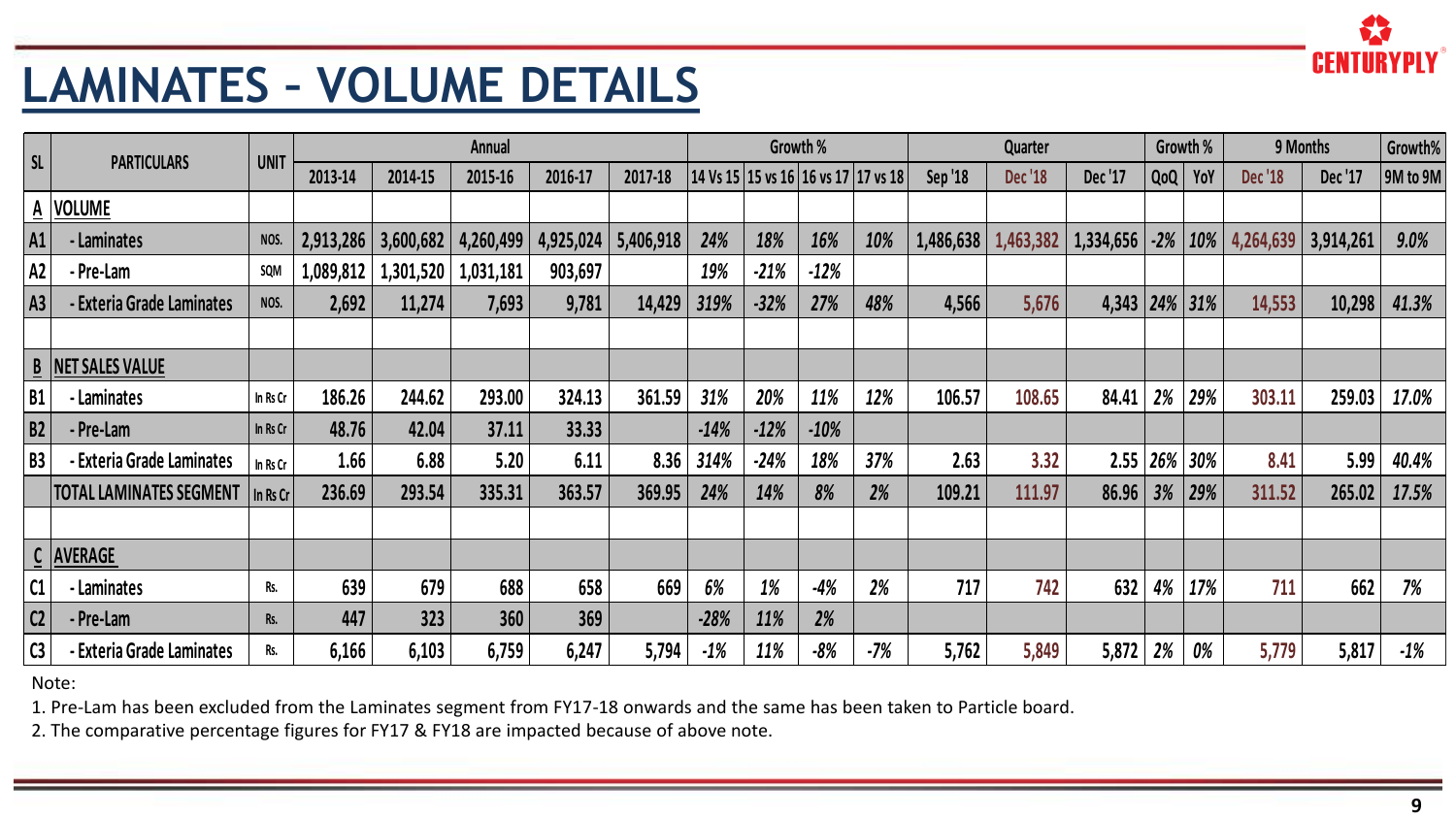

## **LAMINATES – FINANCIAL DETAILS**

|                |                                                    |             |         |                |                |         |         |          |                     |       |          |         |                |                |     |          |                | <b>CENTIIRYPI Y</b> |          |
|----------------|----------------------------------------------------|-------------|---------|----------------|----------------|---------|---------|----------|---------------------|-------|----------|---------|----------------|----------------|-----|----------|----------------|---------------------|----------|
|                |                                                    |             |         |                |                |         |         |          |                     |       |          |         |                |                |     |          |                |                     |          |
|                | <b>LAMINATES - FINANCIAL DETAILS</b>               |             |         |                |                |         |         |          |                     |       |          |         |                |                |     |          |                |                     |          |
|                |                                                    |             |         |                | Annual         |         |         |          | Growth %            |       |          |         | <b>Quarter</b> |                |     | Growth % | 9 Months       |                     | Growth % |
| <b>SL</b>      | <b>PARTICULARS</b>                                 | <b>UNIT</b> | 2013-14 | 2014-15        | 2015-16        | 2016-17 | 2017-18 | 14 Vs 15 | 15 Vs 16   16 vs 17 |       | 17 vs 18 | Sep '18 | <b>Dec</b> '18 | Dec '17        | QoQ | YoY      | <b>Dec</b> '18 | Dec '17             | 9M to 9M |
|                | A1 Net Turnover                                    | In Rs Cr    | 236.69  | 293.54         | 335.30         | 363.57  | 369.95  | 24%      | 14%                 | 8%    | 2%       | 109.21  | 111.96         | 86.96          | 3%  | 29%      | 311.52         | 265.02              | 18%      |
|                | A2 Add: Other Operating Incomes/IndAS Adjustment   | In Rs Cr    | 5.78    | 6.02           | $-4.62$        | 7.15    | 8.03    |          |                     |       |          | 1.37    | 1.84           | 1.53           |     |          | 4.36           | 7.39                |          |
|                | <b>A3 TOTAL INCOME</b>                             | In Rs Cr    | 242.47  | 299.56         | 330.68         | 370.72  | 377.98  | 24%      | 10%                 | 12%   | 2%       | 110.57  | 113.79         | 88.49          | 3%  | 29%      | 315.88         | 272.41              | 16%      |
|                |                                                    |             |         |                |                |         |         |          |                     |       |          |         |                |                |     |          |                |                     |          |
| <b>B1</b>      | <b>GROSS PROFIT</b>                                | In Rs Cr    | 58.17   | 87.27          | 113.35         | 127.95  | 130.33  | 50%      | 30%                 | 13%   | 2%       | 28.16   | 31.35          | 27.99          | 11% | 12%      | 82.59          | 93.98               | $-12%$   |
| <b>B2</b>      | <b>GROSS PROFIT % OF NET SALES In Rs Cr</b>        |             | 24.0%   | 29.1%          | 34.3%          | 34.5%   | 34.5%   |          |                     |       |          | 25.5%   | 27.6%          | 31.6%          |     |          | 26.1%          | 34.5%               |          |
|                |                                                    |             |         |                |                |         |         |          |                     |       |          |         |                |                |     |          |                |                     |          |
|                | C1 EBITDA<br><b>EBITDA % OF NET SALES In Rs Cr</b> | In Rs Cr    | 17.17   | 33.84<br>11.3% | 53.74<br>16.3% | 58.64   | 59.62   | 97%      | 59%                 | 9%    | 2%       | 8.80    | 10.19          | 13.67<br>15.5% | 16% | $-26%$   | 27.62<br>8.7%  | 46.33               | $-40%$   |
| C <sub>2</sub> |                                                    |             | 7.1%    |                |                | 15.8%   | 15.8%   |          |                     |       |          | 8.0%    | 9.0%           |                |     |          |                | 17.0%               |          |
| D <sub>1</sub> | <b>EBITDA (Without Forex)</b>                      | In Rs Cr    | 20.14   | 25.81          | 51.99          | 53.36   | 60.94   | 28%      | 101%                | 3%    | 14%      | 8.53    | 9.88           | 12.89          | 16% | $-23%$   | 26.09          | 46.96               | $-44%$   |
| D <sub>2</sub> | EBITDA (without forex) % OF NET SALES In Rs Cr     |             | 8.3%    | 8.6%           | 15.7%          | 14.4%   | 16.1%   |          |                     |       |          | 7.7%    | 8.7%           | 14.6%          |     |          | 8.3%           | 17.2%               |          |
|                |                                                    |             |         |                |                |         |         |          |                     |       |          |         |                |                |     |          |                |                     |          |
|                | <b>E1 DEPRECIATION</b>                             | In Rs Cr    | 10.94   | 13.37          | 10.96          | 10.21   | 10.73   | 22%      | $-18%$              | $-7%$ | 5%       | 1.77    | 2.12           | 2.52           | 20% | $-16%$   | 5.40           | 7.21                | $-25%$   |
|                | E2 SHARE OF UNALLOCABLE EXPENSES / (INCOME)        | In Rs Cr    | 1.85    | 2.49           | 1.42           | 3.52    | 2.81    |          |                     |       |          | 0.46    | 0.79           | 0.46           |     |          | 1.94           | 1.89                | 3%       |
|                |                                                    |             |         |                |                |         |         |          |                     |       |          |         |                |                |     |          |                |                     |          |
| F <sub>1</sub> | <b>SEGMENT PROFIT</b>                              | In Rs Cr    | 8.08    | 22.96          | 44.20          | 51.95   | 51.71   | 184%     | 93%                 | 18%   | 0%       | 7.49    | 8.85           | 11.62          | 18% | $-24%$   | 24.16          | 41.01               | $-41%$   |
| F <sub>2</sub> | SEGMENT PROFIT % OF NET SALES In Rs Cr             |             | 3.3%    | 7.7%           | 13.4%          | 14.0%   | 13.7%   |          |                     |       |          | 6.8%    | 7.8%           | 13.1%          |     |          | 7.6%           | 15.1%               |          |
|                |                                                    |             |         |                |                |         |         |          |                     |       |          |         |                |                |     |          |                |                     |          |
|                | <b>G1 FOREX LOSS/(GAIN)</b>                        | In Rs Cr    | 2.97    | $-8.03$        | $-1.75$        | $-5.28$ | 1.32    |          |                     |       |          | $-0.27$ | $-0.31$        | $-0.78$        |     |          | $-1.53$        | 0.62                | 62%      |
|                | <b>G2 SEGMENT PROFIT EXCL FOREX DIFFERENCE</b>     | In Rs Cr    | 11.05   | 14.93          | 42.45          | 46.67   | 53.03   | 35%      | 184%                | 10%   | 14%      | 7.22    | 8.54           | 10.84          | 18% | $-21%$   | 22.63          | 41.64               | $-46%$   |
| G <sub>3</sub> | <b>SEGMENT PROFIT EXCL FOREX DIFFERENCE %</b>      |             | 4.6%    | 5.0%           | 12.8%          | 12.6%   | 14.0%   |          |                     |       |          | 6.5%    | 7.5%           | 12.2%          |     |          | 7.2%           | 15.3%               |          |

Note:

1. Pre-Lam has been excluded from the Laminates segment from FY17-18 onwards and the same has been taken to Particle board.

2. The comparative percentage figures for FY17 & FY18 are impacted because of above note.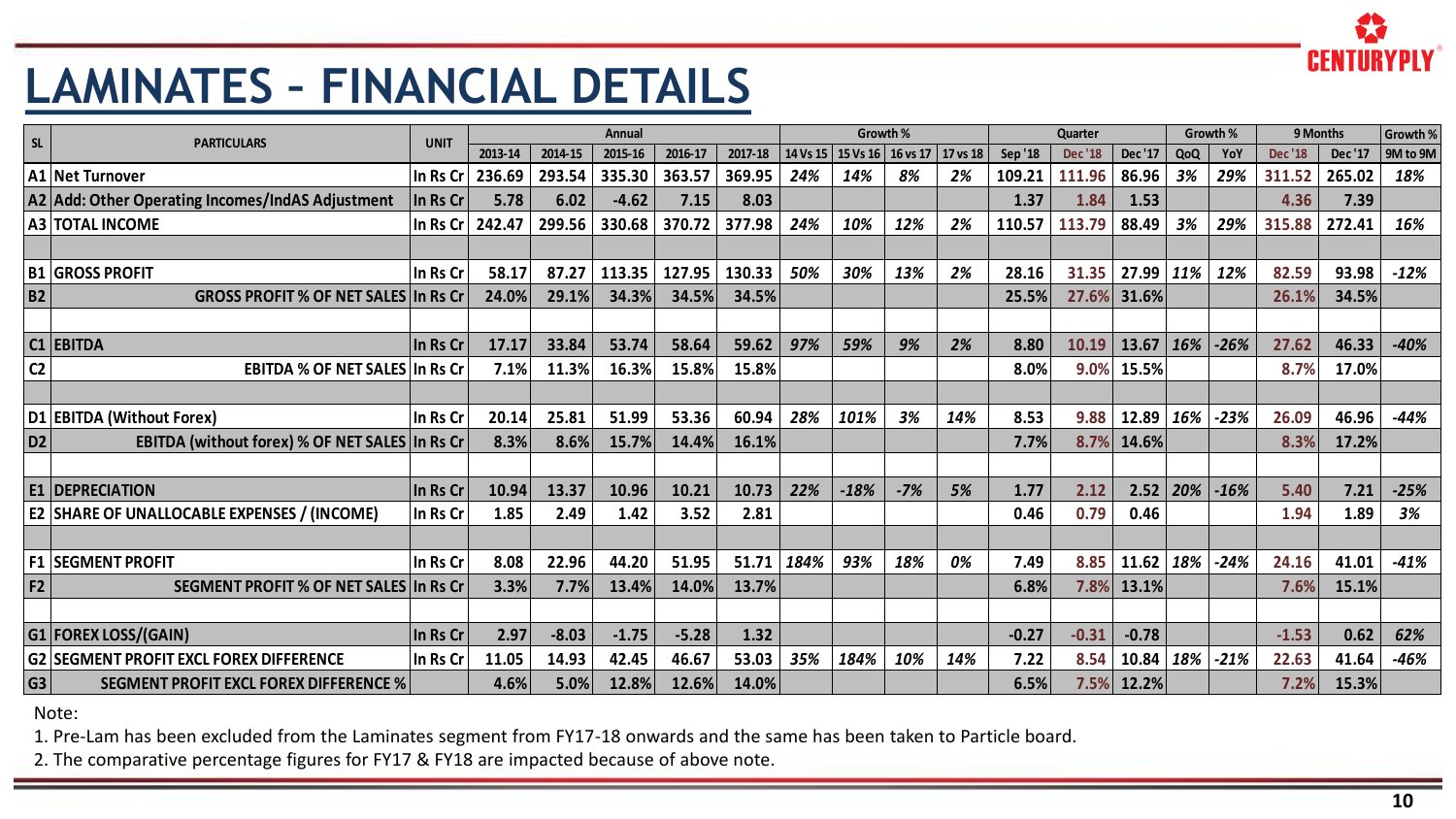

### **MDF – VOLUME DETAILS**

|    | <b><i>IVER</i></b>       | <u> TEVINE</u> |         | <b>STEP IS A REAL</b> |                |                |                |                |                |                |                |         |                |                |       |          |                |                |          |
|----|--------------------------|----------------|---------|-----------------------|----------------|----------------|----------------|----------------|----------------|----------------|----------------|---------|----------------|----------------|-------|----------|----------------|----------------|----------|
| SL |                          | <b>UNIT</b>    |         |                       | Annual         |                |                |                | Growth %       |                |                |         | Quarter        |                |       | Growth % |                | 9 Months       | Growth%  |
|    | <b>PARTICULARS</b>       |                | 2013-14 | 2014-15               | $2015 - 16$    | 2016-17        | 2017-18        | 14 Vs 15       | 15 Vs 16       | 16 vs 17       | 17 vs 18       | Sep '18 | <b>Dec</b> '18 | Dec '17        | QoQ   | YoY      | <b>Dec</b> '18 | Dec '17        | 9M to 9M |
|    | A VOLUME                 |                |         |                       |                |                |                |                |                |                |                |         |                |                |       |          |                |                |          |
|    | A1   PLAIN MDF           | <b>CBM</b>     |         | $\blacksquare$        | $\blacksquare$ | $\blacksquare$ | 48,307         | $\blacksquare$ | $\blacksquare$ |                | $\blacksquare$ | 23,006  | 35,560         | 20,639 55%     |       | 72%      | 84,812         | 20,639         | 311%     |
|    | A2   PRELAM MDF          | <b>CBM</b>     |         | $\blacksquare$        |                |                | $\blacksquare$ | $\blacksquare$ | $\blacksquare$ |                | $\blacksquare$ | 4,031   | 4,578          | $\blacksquare$ | 14%   | $0\%$    | 12,022         | $\blacksquare$ | 0%       |
|    | A3 TOTAL                 | <b>CBM</b>     |         | $\blacksquare$        |                | $\blacksquare$ | 48,307         | $\blacksquare$ | $\blacksquare$ |                | $\blacksquare$ | 27,037  | 40,138         | 20,639   48%   |       | 94%      | 96,834         | 20,639         | 369%     |
|    |                          |                |         |                       |                |                |                |                |                |                |                |         |                |                |       |          |                |                |          |
|    | <b>B NET SALES VALUE</b> |                |         |                       |                |                |                |                |                |                |                |         |                |                |       |          |                |                |          |
|    | <b>B1   PLAIN MDF</b>    | In Rs Cr       |         | $\blacksquare$        |                | $\blacksquare$ | 112.80         | $\blacksquare$ | $\blacksquare$ |                | $\blacksquare$ | 48.99   | 73.75          | 48.04          | 51%   | 54%      | 181.97         | 48.04          | 279%     |
|    | <b>B2 PRELAM MDF</b>     | ln Rs Cr       |         | $\blacksquare$        |                | $\blacksquare$ | $\blacksquare$ | $\blacksquare$ | -              |                | $\blacksquare$ | 12.16   | 14.41          | $\blacksquare$ | 18%   | 0%       | 37.17          | $\blacksquare$ | 0%       |
|    | <b>B3 TOTAL</b>          | In Rs Cr       |         | $\blacksquare$        |                | $\blacksquare$ | 112.80         |                |                |                |                | 61.15   | 88.16          | 48.04          | 44%   | 84%      | 219.14         | 48.04          | 356%     |
|    |                          |                |         |                       |                |                |                |                |                |                |                |         |                |                |       |          |                |                |          |
|    | C AVERAGE                |                |         |                       |                |                |                |                |                |                |                |         |                |                |       |          |                |                |          |
|    | <b>C1 PLAIN MDF</b>      | Rs.            |         | $\blacksquare$        | $\blacksquare$ | $\blacksquare$ | 23,351         | $\blacksquare$ | $\blacksquare$ | $\blacksquare$ | $\blacksquare$ | 21,294  | 20,740         | 23,276         | $-3%$ | $-11%$   | 21,456         | 23,276         | $-8%$    |
|    | C2   PRELAM MDF          | Rs.            |         | $\blacksquare$        |                |                | $\blacksquare$ | $\blacksquare$ | $\blacksquare$ |                | $\blacksquare$ | 30,171  | 31,472         | $\blacksquare$ | 4%    | 0%       | 30,918         | $\blacksquare$ | 0%       |
|    | CG   TOTAL               | Rs.            |         |                       |                |                | 23,351         | $\blacksquare$ | $\blacksquare$ | $\blacksquare$ | $\blacksquare$ | 22,618  | 21,964         | 23,276         | $-3%$ | $-6%$    | 22,631         | 23,276         | $-3%$    |
|    |                          |                |         |                       |                |                |                |                |                |                |                |         |                |                |       |          |                |                |          |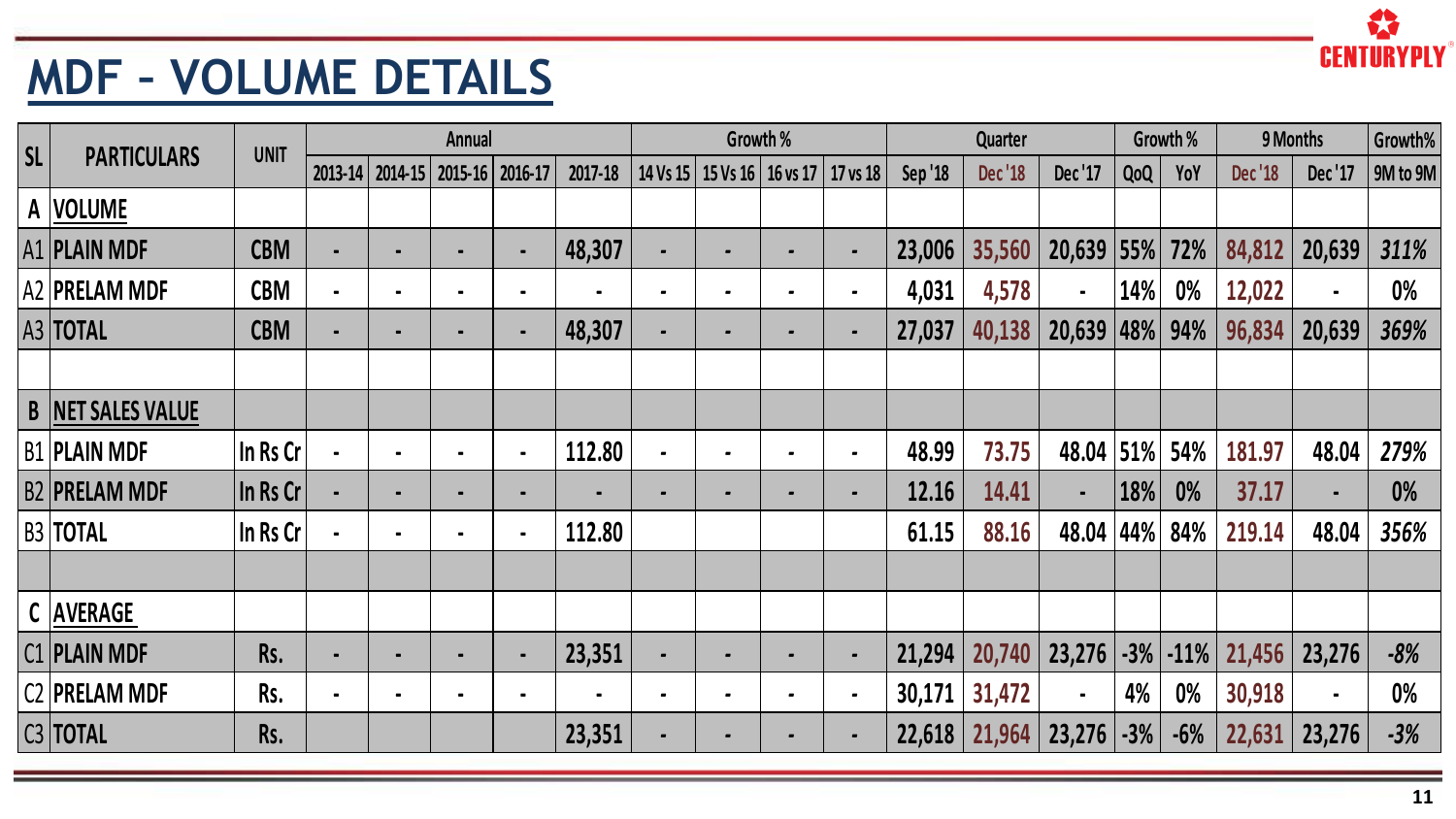

# **MDF – FINANCIAL DETAILS**

|                | <b>MDF - FINANCIAL DETAILS</b>                 |             |                |                 |         |                |         |                   |          |                     |                |                |                |                |                         |                              |                |         | <b>CENTURYPLY</b> |
|----------------|------------------------------------------------|-------------|----------------|-----------------|---------|----------------|---------|-------------------|----------|---------------------|----------------|----------------|----------------|----------------|-------------------------|------------------------------|----------------|---------|-------------------|
| <b>SL</b>      | <b>PARTICULARS</b>                             | <b>UNIT</b> |                |                 | Annual  |                |         |                   | Growth % |                     |                |                | <b>Quarter</b> |                | Growth %                |                              | 9 Months       |         | Growth %          |
|                |                                                |             |                | 2013-14 2014-15 | 2015-16 | 2016-17        | 2017-18 | 14 Vs 15 35 Vs 16 |          | 16 vs 17   17 vs 18 |                | Sep '18        | <b>Dec</b> '18 | <b>Dec</b> '17 | QoQ                     | YoY                          | <b>Dec</b> '18 | Dec '17 | 9M to 9M          |
|                | A1   NET REVENUE - External Sales              | In Rs Cr    | $\blacksquare$ |                 |         | $\blacksquare$ | 112.80  |                   |          | $\blacksquare$      |                | 61.15          | 88.16          | 48.04          | 44%                     | 84%                          | 219.14         | 48.04   | 356%              |
|                | A2   Add : Other Operating Income              | In Rs Cr    |                | -               |         |                | 0.31    |                   |          |                     |                | 0.10           | 0.06           | 0.30           | $\blacksquare$          | $\qquad \qquad \blacksquare$ | 0.21           | 0.30    |                   |
|                | A3   Add : Change in Inventory                 | In Rs Cr    |                | $\blacksquare$  |         | $\blacksquare$ | 7.42    |                   |          | $\blacksquare$      |                | $\blacksquare$ |                | $-0.76$        | $\blacksquare$          |                              |                |         |                   |
| A4             | NET REVENUE (Incl. Inventory) In Rs Cr         |             |                |                 |         |                | 120.53  |                   |          |                     |                | 61.25          | 88.22          | 47.58          | 44%                     | 85%                          | 219.35         | 48.34   | 354%              |
|                |                                                |             |                |                 |         |                |         |                   |          |                     |                |                |                |                |                         |                              |                |         |                   |
| <b>B1</b>      | <b>GROSS PROFIT</b>                            | In Rs Cr    |                |                 |         |                | 41.93   |                   |          |                     |                | 15.72          | 29.57          | 20.88          | 88%                     | 42%                          | 65.62          | 20.78   | 216%              |
| <b>B2</b>      | <b>GROSS PROFIT % OF A4 In Rs Cr</b>           |             |                |                 |         |                | 35%     |                   |          |                     |                | 26%            | 34%            | 44%            |                         |                              | 30%            | 43%     |                   |
|                |                                                |             |                |                 |         |                |         |                   |          |                     |                |                |                |                |                         |                              |                |         |                   |
| C1             | <b>EBITDA</b>                                  | In Rs Cr    | $\blacksquare$ | $\blacksquare$  |         | $\blacksquare$ | 21.27   |                   |          | $\blacksquare$      |                | 3.59           | 14.07          | 11.70          | 292%                    | 20%                          | 26.70          | 11.56   | 131%              |
| C <sub>2</sub> | EBITDA % OF A4 In Rs Cr                        |             | $\blacksquare$ |                 |         |                | 18%     |                   |          |                     |                | 6%             | 16%            | 25%            |                         |                              | 12%            | 24%     |                   |
|                |                                                |             |                |                 |         |                |         |                   |          |                     |                |                |                |                |                         |                              |                |         |                   |
|                | D1 EBITDA (Without Forex)                      | In Rs Cr    | $\blacksquare$ | ٠               |         | $\blacksquare$ | 22.86   |                   |          | $\blacksquare$      |                | 3.75           | 13.91          | 12.22          | 271%                    | 14%                          | 29.17          | 12.08   | 141%              |
| D <sub>2</sub> | EBITDA (without forex) % OF A4   In Rs Cr      |             |                |                 |         |                | 19%     |                   |          |                     |                | 6%             | 16%            | 26%            |                         |                              | 13%            | 25%     |                   |
|                |                                                |             |                |                 |         |                |         |                   |          |                     |                |                |                |                |                         |                              |                |         |                   |
| E1             | <b>DEPRECIATION</b>                            | In Rs Cr    | $\blacksquare$ |                 |         |                | 23.91   |                   |          |                     |                | 4.65           | 4.75           | 11.65          | 2%                      | $-59%$                       | 13.95          | 11.65   | 20%               |
|                | E2   SHARE OF UNALLOCABLE EXPENSES / (INCOME)  | In Rs Cr    |                |                 |         |                | 0.18    |                   |          |                     |                | 0.59           | 0.19           | 0.05           |                         |                              | 0.95           | 0.05    |                   |
|                |                                                |             |                |                 |         |                |         |                   |          |                     |                |                |                |                |                         |                              |                |         |                   |
| F1             | <b>SEGMENT PROFIT</b>                          | In Rs Cr    |                |                 |         |                | $-2.46$ |                   |          |                     | $\blacksquare$ | $-0.47$        | 9.51           | 0.10           | -2136% 9412%            |                              | 13.70          | $-0.04$ | 111%              |
| F <sub>2</sub> | SEGMENT PROFIT % OF A4   In Rs Cr              |             |                |                 |         |                | $-2%$   |                   |          |                     |                | $-1%$          | 11%            | no/            |                         |                              | 6%             | no/     |                   |
|                |                                                |             |                |                 |         |                |         |                   |          |                     |                |                |                | V              |                         |                              |                | V       |                   |
|                | G1   FOREX LOSS/(GAIN)                         | In Rs $Cr$  |                |                 |         |                | 1.59    |                   |          |                     |                | 0.16           | $-0.16$        | 0.52           |                         |                              | 2.47           | 0.52    |                   |
|                | <b>G2 SEGMENT PROFIT EXCL FOREX DIFFERENCE</b> | In Rs $Cr$  |                |                 |         |                | $-0.87$ |                   |          |                     |                | $-0.31$        | 9.35           |                | $0.62$   -3143%   1408% |                              | 16.17          | 0.48    | 3270%             |
| G <sub>3</sub> | <b>SEGMENT PROFIT EXCL FOREX DIFFERENCE %</b>  |             |                |                 |         |                | $-1%$   |                   |          |                     |                | $-1%$          | 11%            | 1%             |                         | 713%                         | 7%             | 1%      |                   |
|                |                                                |             |                |                 |         |                |         |                   |          |                     |                |                |                |                |                         |                              |                |         |                   |
|                |                                                |             |                |                 |         |                |         |                   |          |                     |                |                |                |                |                         |                              |                |         |                   |
|                |                                                |             |                |                 |         |                |         |                   |          |                     |                |                |                |                |                         |                              |                |         | 12                |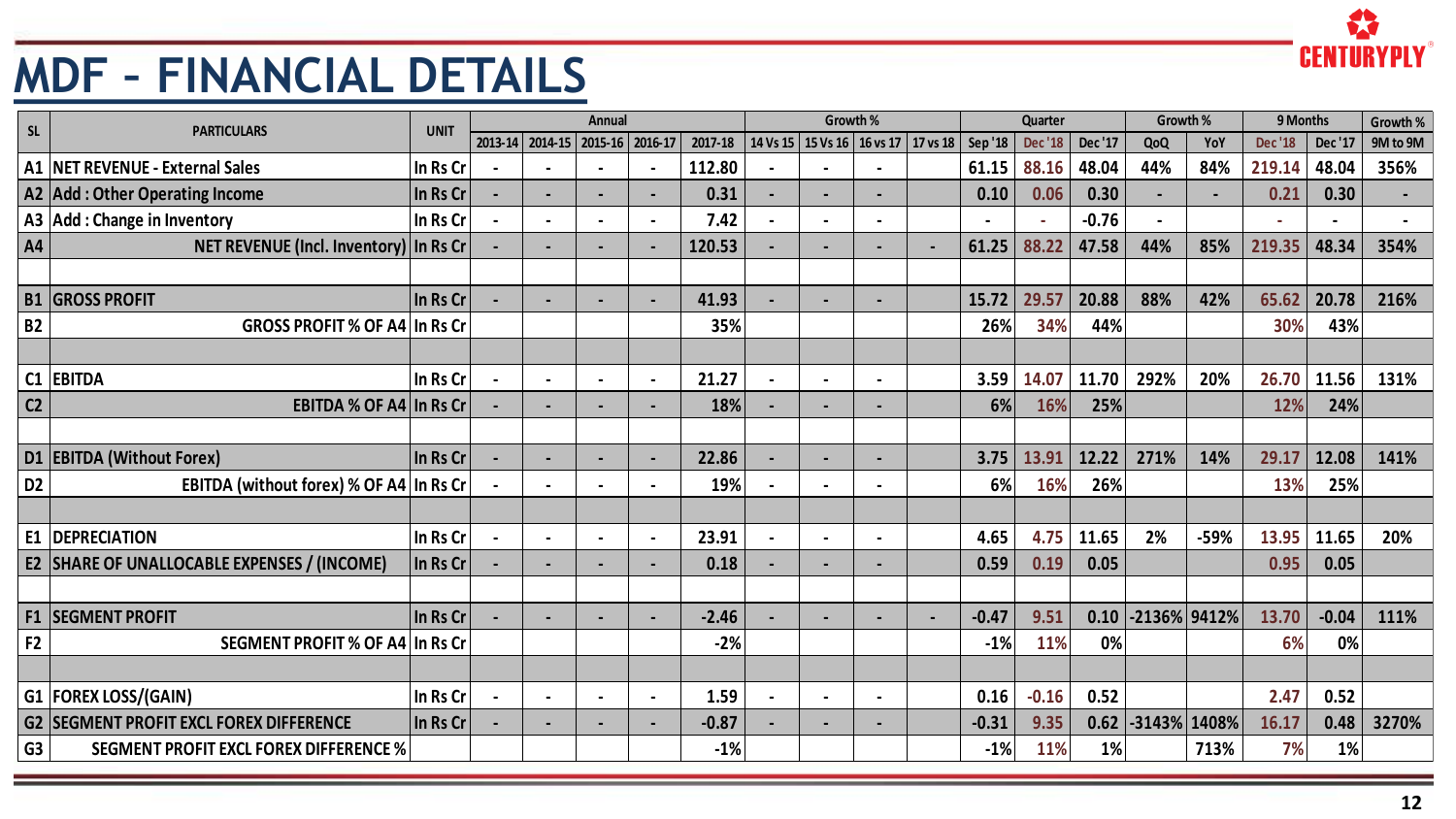

#### **PARTICLE BOARD – VOLUME DETAILS**

| SL    |                                 | <b>UNIT</b>       |                |                | <b>Annual</b>  |         |         | Growth %                       |                |             |         | Quarter        |         |            | Growth % |                | 9 Months | Growth%  |
|-------|---------------------------------|-------------------|----------------|----------------|----------------|---------|---------|--------------------------------|----------------|-------------|---------|----------------|---------|------------|----------|----------------|----------|----------|
|       | <b>PARTICULARS</b>              |                   | 2013-14        | 2014-15        | 2015-16        | 2016-17 | 2017-18 | 14 Vs 15   15 Vs 16   16 vs 17 |                | $ 17$ vs 18 | Sep '18 | <b>Dec</b> '18 | Dec '17 | QoQ        | YoY      | <b>Dec</b> '18 | Dec '17  | 9M to 9M |
|       | A  VOLUME                       |                   |                |                |                |         |         |                                |                |             |         |                |         |            |          |                |          |          |
|       | <b>A1 PLAIN PARTICLE BOARD</b>  | <b>CBM</b>        | $\blacksquare$ | $\blacksquare$ | $\blacksquare$ | 13,141  | 23,808  |                                | $\blacksquare$ | 81%         | 10,199  | 5,611          | 4,698   | $-45%$     | 19%      | 20,598         | 19,017   | 8.3%     |
|       | A2 PRELAM PARTICLE BOARD        | <b>CBM</b>        | $\blacksquare$ | $\blacksquare$ | $\blacksquare$ | 6,374   | 22,185  | $\blacksquare$                 | $\blacksquare$ | 248%        | 9,236   | 10,643         | 5,328   | 15%        | 100%     | 26,448         | 15,668   | 68.8%    |
|       | A3 <b>TOTAL</b>                 | <b>CBM</b>        | $\blacksquare$ |                | $\blacksquare$ | 19,515  | 45,993  |                                | $\blacksquare$ | 136%        | 19,436  | 16,254         | 10,026  | $-16%$     | 62%      | 47,046         | 34,685   | 35.6%    |
|       |                                 |                   |                |                |                |         |         |                                |                |             |         |                |         |            |          |                |          |          |
| B     | <b>NET SALES VALUE</b>          |                   |                |                |                |         |         |                                |                |             |         |                |         |            |          |                |          |          |
|       | <b>B1 PLAIN PARTICLE BOARD</b>  | In Rs Cr          |                | $\blacksquare$ | $\blacksquare$ | 16.48   | 26.32   | $\bullet$                      | $\blacksquare$ | 60%         | 11.11   | 6.03           | 5.39    | -46%       | 12%      | 22.70          | 21.14    | 7.4%     |
|       | <b>B2 PRELAM PARTICLE BOARD</b> | $\ln$ Rs Cr $\ln$ | $\blacksquare$ | $\blacksquare$ | $\blacksquare$ | 6.65    | 46.61   |                                | $\blacksquare$ | 601%        | 17.53   | 20.45          | 11.40   | 17%        | 79%      | 50.65          | 32.81    | 54.4%    |
|       | B3   <b>TOTAL</b>               | In Rs Cr          |                | $\blacksquare$ | $\blacksquare$ | 23.13   | 72.93   |                                |                | 215%        | 28.64   | 26.48          | 16.79   | $-8%$      | 58%      | 73.35          | 53.95    | 36.0%    |
|       |                                 |                   |                |                |                |         |         |                                |                |             |         |                |         |            |          |                |          |          |
|       | C AVERAGE                       |                   |                |                |                |         |         |                                |                |             |         |                |         |            |          |                |          |          |
|       | <b>C1 PLAIN PARTICLE BOARD</b>  | Rs.               | $\blacksquare$ | $\blacksquare$ | $\blacksquare$ | 12,541  | 11,055  |                                | $\blacksquare$ | $-12%$      | 10,896  | 10,741         | 11,473  | $-1%$      | $-6%$    | 11,020         | 11,116   | $-0.9%$  |
|       | <b>C2 PRELAM PARTICLE BOARD</b> | Rs.               |                | $\blacksquare$ | $\blacksquare$ | 10,433  | 21,010  |                                | $\blacksquare$ | 101%        | 18,977  | 19,216         | 21,403  | 1%         | $-10%$   | 19,151         | 20,941   | $-9%$    |
|       | $C3$ TOTAL                      | Rs.               |                | $\blacksquare$ | $\blacksquare$ | 11,852  | 15,857  | $\blacksquare$                 | $\blacksquare$ | 34%         | 14,736  | 16,291         | 16,750  | <b>11%</b> | $-3%$    | 15,591         | 15,554   | 0.2%     |
| Note: |                                 |                   |                |                |                |         |         |                                |                |             |         |                |         |            |          |                |          |          |

Note:

1. Pre-Lam Particle board has been included in Particle board segment from FY17-18 onwards instead of Laminates

2. The comparative percentage figures for FY17 & FY18 are impacted because of above note.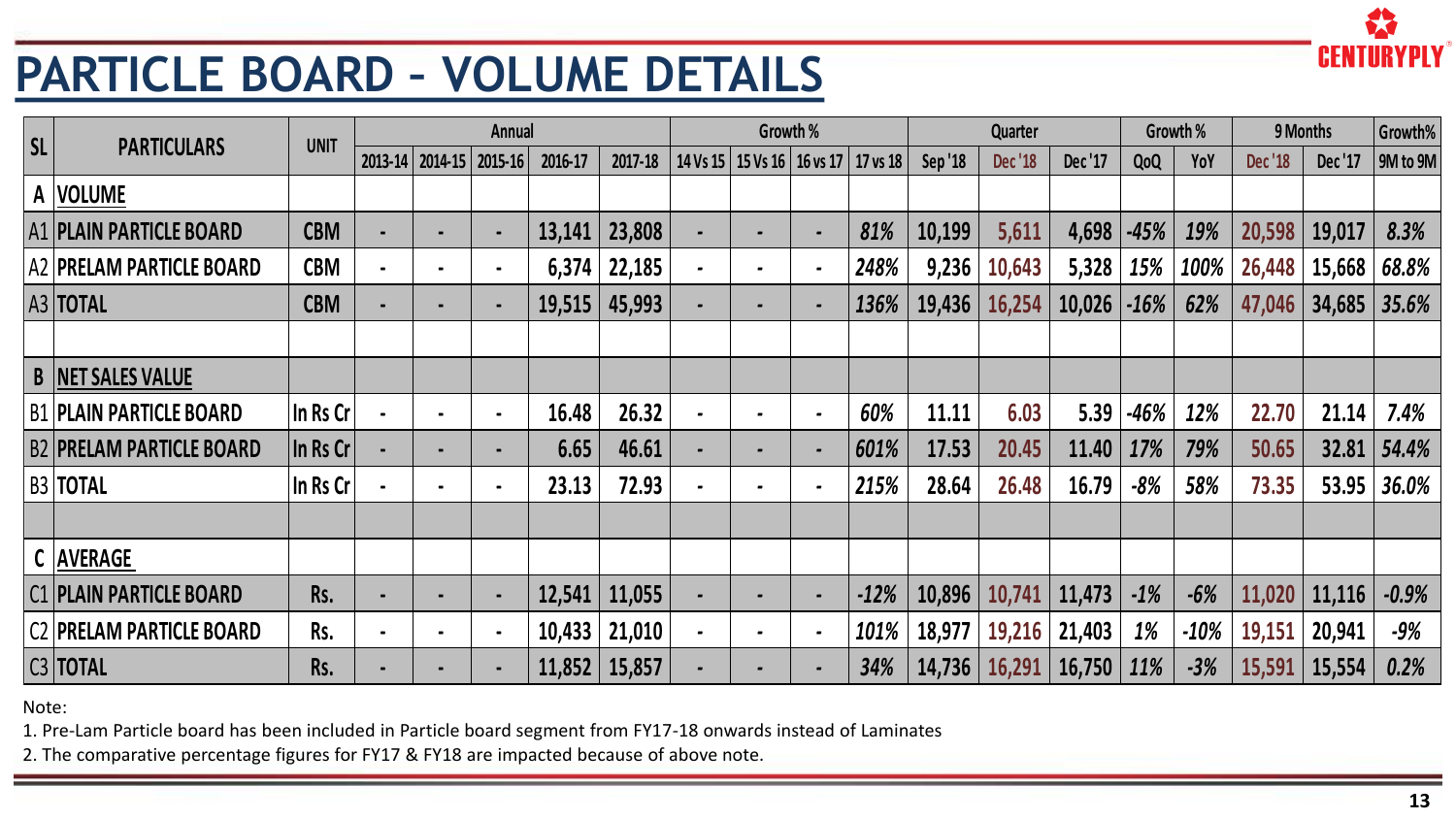

## **PARTICLE BOARD – FINANCIAL DETAILS**

|                | <b>PARTICLE BOARD - FINANCIAL DETAILS</b>                      |             |                          |                          |                          |          |         |                          |                            |          |          |                |                          |         |       |             |                |                | <b>CENTURYPLY</b> |
|----------------|----------------------------------------------------------------|-------------|--------------------------|--------------------------|--------------------------|----------|---------|--------------------------|----------------------------|----------|----------|----------------|--------------------------|---------|-------|-------------|----------------|----------------|-------------------|
| <b>SL</b>      | <b>PARTICULARS</b>                                             | <b>UNIT</b> |                          |                          | Annual                   |          |         |                          |                            | Growth % |          |                | Quarter                  |         |       | Growth %    | 9 Months       |                | Growth %          |
|                |                                                                |             | 2013-14                  |                          | 2014-15 2015-16          | 2016-17  | 2017-18 |                          | 14 Vs 15 15 Vs 16 16 vs 17 |          | 17 vs 18 | <b>Sep</b> '18 | <b>Dec</b> '18           | Dec '17 | QoQ   | YoY         | <b>Dec</b> '18 | <b>Dec</b> '17 | 9M to 9M          |
| A1             | NET REVENUE - External Sales                                   | In Rs Cr    |                          |                          |                          | 16.48    | 72.93   |                          |                            |          | 343%     | 28.64          | 26.48                    | 16.79   | $-8%$ | 58%         | 73.35          | 53.95          | 36%               |
|                | A2 Add: Other Operating Income                                 | In Rs Cr    |                          | $\overline{\phantom{a}}$ | $\overline{\phantom{0}}$ |          |         | $\overline{\phantom{a}}$ |                            |          |          |                | $\overline{\phantom{a}}$ |         |       |             |                |                |                   |
|                | A3 Add: Transfer to Prelam                                     | In Rs Cr    |                          |                          |                          | 6.65     |         |                          |                            |          |          |                |                          |         |       |             |                |                |                   |
|                | A4   Add : Change in Inventory                                 | In Rs Cr    |                          |                          |                          | 3.58     |         |                          |                            |          |          |                |                          |         |       |             |                |                |                   |
|                | A5 NET REVENUE (Incl. Transfer To Prelam & Inventory) In Rs Cr |             |                          |                          |                          | 26.71    | 72.93   |                          |                            |          | 173%     | 28.64          | 26.48                    | 16.79   | $-8%$ | 58%         | 73.35          | 53.95          | 36%               |
|                |                                                                |             |                          |                          |                          |          |         |                          |                            |          |          |                |                          |         |       |             |                |                |                   |
|                | <b>B1 GROSS PROFIT</b>                                         | In Rs Cr    |                          |                          |                          | 6.83     | 22.65   |                          |                            |          | 232%     | 8.03           | 8.72                     | 6.40    | 9%    | 36%         | 23.67          | 16.55          | 43%               |
| <b>B2</b>      | <b>GROSS PROFIT % OF A5 In Rs Cr</b>                           |             |                          |                          |                          | 25.6%    | 31.1%   |                          |                            |          |          | 28.0%          | 32.9%                    | 38.1%   |       |             | 32.3%          | 30.7%          |                   |
|                |                                                                |             |                          |                          |                          |          |         |                          |                            |          |          |                |                          |         |       |             |                |                |                   |
|                | C1 EBITDA                                                      | In Rs Cr    | $\blacksquare$           |                          |                          | 5.16     | 13.86   |                          |                            |          | 169%     | 5.40           | 5.51                     | 4.57    | 2%    | 21%         | 15.76          | 10.43          | 51%               |
| C <sub>2</sub> | <b>EBITDA % OF A5</b>                                          | In Rs Cr    | $\overline{\phantom{0}}$ | $\overline{\phantom{a}}$ |                          | 19.3%    | 19.0%   |                          |                            |          |          | 18.9%          | 20.8%                    | 27.2%   |       |             | 21.5%          | 19.3%          |                   |
|                |                                                                |             |                          |                          |                          |          |         |                          |                            |          |          |                |                          |         |       |             |                |                |                   |
|                | D1 EBITDA (Without Forex)                                      | In Rs Cr    | $\blacksquare$           |                          |                          | 5.14     | 14.05   |                          |                            |          | 173%     | 5.49           | 5.47                     | 4.37    | 0%    | 25%         | 16.04          | 10.23          | 57%               |
| D <sub>2</sub> | <b>EBITDA (without forex) % OF A5</b>                          | In Rs Cr    |                          |                          |                          | 19.2%    | 19.3%   |                          |                            |          |          | 19.2%          | 20.7%                    | 26.0%   |       |             | 21.9%          | 19.0%          |                   |
|                |                                                                |             |                          |                          |                          |          |         |                          |                            |          |          |                |                          |         |       |             |                |                |                   |
|                | <b>E1 DEPRECIATION</b>                                         | In Rs Cr    |                          | $\overline{\phantom{a}}$ |                          | 12.10    | 16.03   |                          | $\overline{\phantom{0}}$   |          | 32%      | 1.11           | 1.13                     | 4.26    | 2%    | $-73%$      | 3.35           | 11.81          | $-72%$            |
|                | <b>E2 SHARE OF UNALLOCABLE EXPENSES / (INCOME)</b>             | In Rs Cr    |                          |                          |                          |          | 0.38    |                          |                            |          |          | 0.09           | 0.07                     | 1.11    |       |             | 0.27           | 0.09           |                   |
|                |                                                                |             |                          |                          |                          |          |         |                          |                            |          |          |                |                          |         |       |             |                |                |                   |
|                | <b>F1 SEGMENT PROFIT</b>                                       | In Rs Cr    |                          |                          |                          | $-6.94$  | $-1.79$ |                          |                            |          | $-74%$   | 4.38           | 4.45                     | 1.42    | 2%    | 214%        | 12.68          | $-1.29$        | $-1080%$          |
| F <sub>2</sub> | <b>SEGMENT PROFIT % OF A5</b>                                  | In Rs Cr    |                          |                          |                          | $-26.0%$ | $-2.5%$ |                          |                            |          |          | 15.3%          | 16.8%                    | 8.4%    |       |             | 17.3%          | $-2.4%$        |                   |
|                |                                                                |             |                          |                          |                          |          |         |                          |                            |          |          |                |                          |         |       |             |                |                |                   |
|                | G1   FOREX LOSS/(GAIN)                                         | In Rs Cr    |                          | $\overline{\phantom{a}}$ |                          | $-0.02$  | 0.19    |                          |                            |          |          | 0.09           | $-0.04$                  | $-0.20$ |       |             | 0.28           | $-0.20$        |                   |
|                | G2 SEGMENT PROFIT EXCL FOREX DIFFERENCE                        | In Rs Cr    |                          |                          |                          | $-6.96$  | $-1.60$ |                          |                            |          | $-77%$   | 4.47           | 4.41                     | 1.22    |       | $-1\%$ 262% | 12.96          | $-1.49$        | $-968%$           |
| G <sub>3</sub> | <b>SEGMENT PROFIT EXCL FOREX DIFFERENCE %</b>                  |             |                          |                          |                          | $-26.1%$ | $-2.2%$ |                          |                            |          |          | 15.6%          | 16.7%                    | 7.2%    |       |             | 17.7%          | $-2.8%$        |                   |

Note:

1. Pre-Lam Particle board has been included in Particle board segment from FY17-18 onwards instead of Laminates

2. The comparative percentage figures for FY17 & FY18 are impacted because of above note.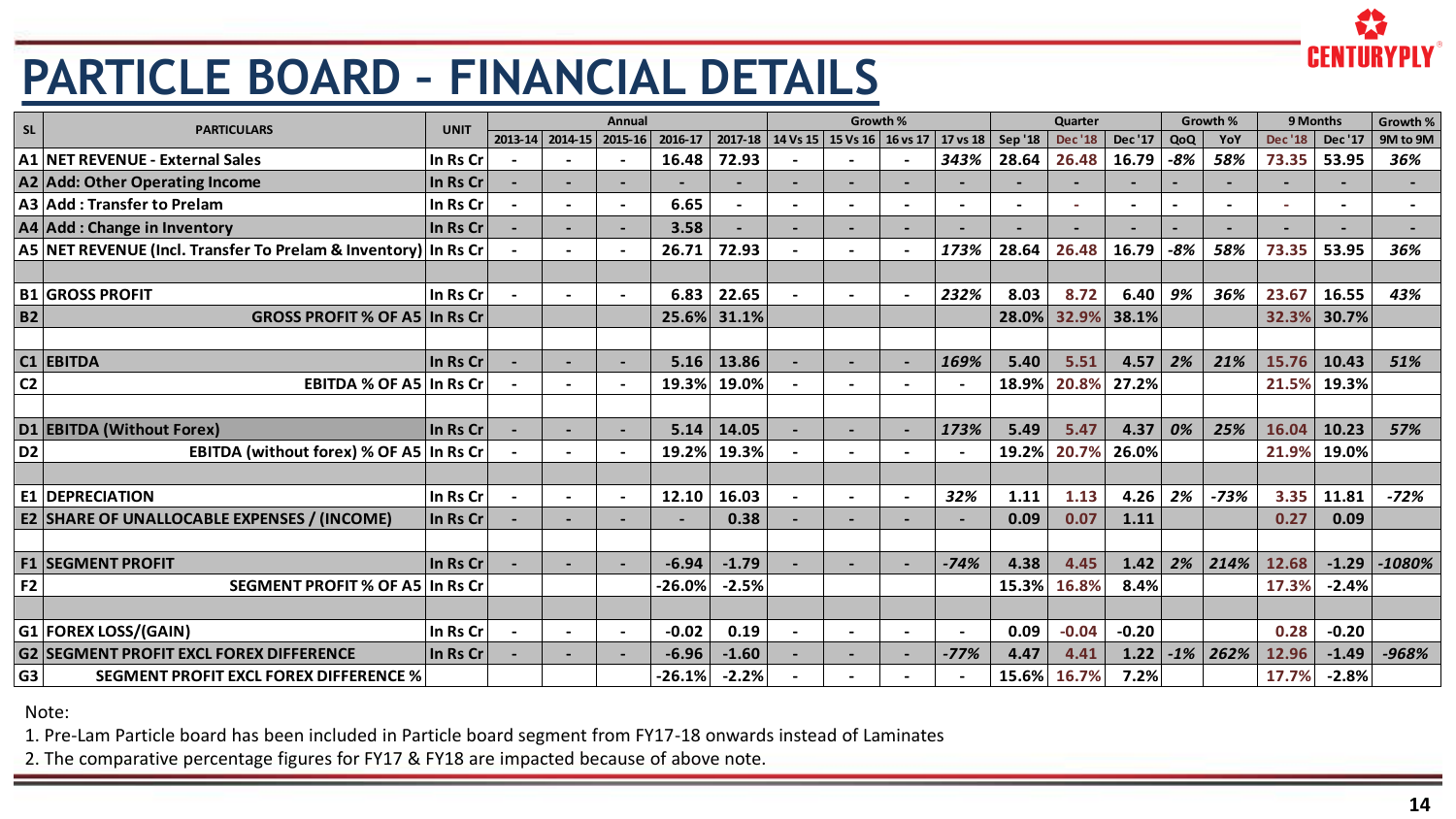

## **LOGISTICS (CFS) – VOLUME DETAILS**

|              |                    | UNIT        |         |         | Annual  |         |         |       | Growth %                                  |       |     |         | Quarter |                     |       | Growth % |         | 9 Months | Growth%           |
|--------------|--------------------|-------------|---------|---------|---------|---------|---------|-------|-------------------------------------------|-------|-----|---------|---------|---------------------|-------|----------|---------|----------|-------------------|
| <b>SL</b>    | <b>PARTICULARS</b> |             | 2013-14 | 2014-15 | 2015-16 | 2016-17 | 2017-18 |       | 14 Vs 15   15 Vs 16   16 vs 17   17 vs 18 |       |     | Sep '18 | Dec '18 | Dec <sup>'</sup> 17 | QoQ   | YoY      | Dec '18 | Dec'17   | 9M to 9M          |
| $\mathsf{A}$ | <b>VOLUME</b>      |             |         |         |         |         |         |       |                                           |       |     |         |         |                     |       |          |         |          |                   |
| A1           | $-CFS$             | <b>TEUs</b> | 52,924  | 72,508  | 82,057  | 80,153  | 80,936  | 37%   | 13%                                       | $-2%$ | 1%  | 17,953  | 16,384  | 20,866              | $-9%$ | $-21%$   | 54,372  |          | $62,786$ $-13.4%$ |
|              |                    |             |         |         |         |         |         |       |                                           |       |     |         |         |                     |       |          |         |          |                   |
| B            | NET SALES VALUE    |             |         |         |         |         |         |       |                                           |       |     |         |         |                     |       |          |         |          |                   |
| B1           | $-CFS$             | $\ln$ Rs Cr | 54.31   | 70.29   | 83.73   | 87.61   | 99.32   | 29%   | 19%                                       | 5%    | 13% | 26.01   | 24.63   | 27.51               | $-5%$ | $-10%$   | 77.46   | 76.23    | 2%                |
|              |                    |             |         |         |         |         |         |       |                                           |       |     |         |         |                     |       |          |         |          |                   |
| $\mathbf{C}$ | AVERAGE            |             |         |         |         |         |         |       |                                           |       |     |         |         |                     |       |          |         |          |                   |
| C1           | $-CFS$             | Rs.         | 10,262  | 9,693   | 10,204  | 10,930  | 12,271  | $-6%$ | 5%                                        | 7%    | 12% | 14,490  | 15,035  | 13,184              | 4%    | 14%      | 14,246  | 12,141   | 17.3%             |
|              |                    |             |         |         |         |         |         |       |                                           |       |     |         |         |                     |       |          |         |          |                   |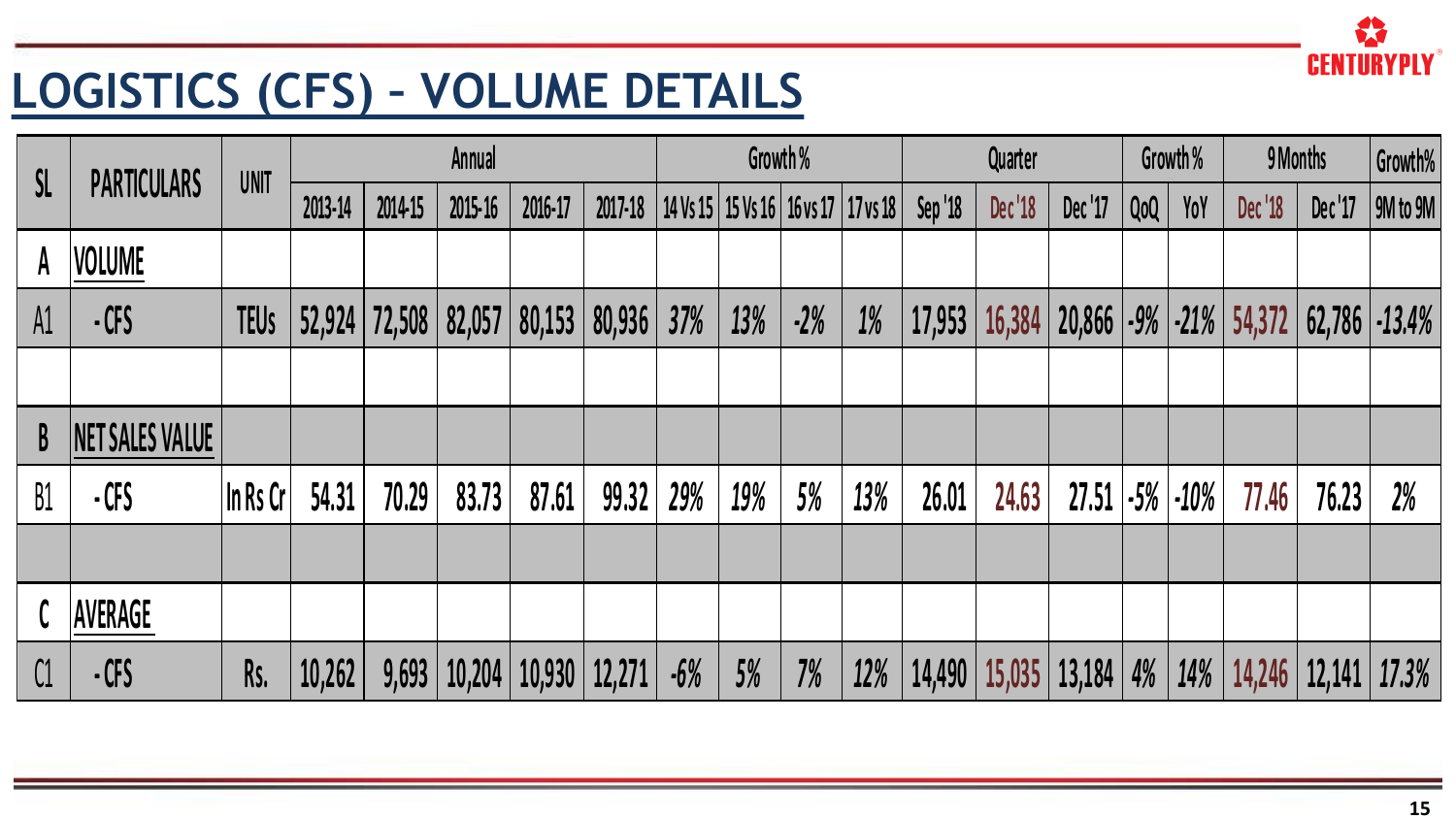

## **LOGISTICS (CFS) – FINANCIAL DETAILS**

|                | <b>LOGISTICS (CFS) - FINANCIAL DETAILS</b>                            |             |                |                |                |                               |                |          |          |          |          |                |                   |                |        |          |                |          | <b>CENTURYPIY</b> |
|----------------|-----------------------------------------------------------------------|-------------|----------------|----------------|----------------|-------------------------------|----------------|----------|----------|----------|----------|----------------|-------------------|----------------|--------|----------|----------------|----------|-------------------|
| <b>SL</b>      | <b>PARTICULARS</b>                                                    | <b>UNIT</b> |                |                | Annual         |                               |                |          | Growth % |          |          |                | <b>Quarter</b>    |                |        | Growth % |                | 9 Months | Growth %          |
|                |                                                                       |             | 2013-14        | 2014-15        | 2015-16        | 2016-17                       | 2017-18        | 14 Vs 15 | 15 Vs 16 | 16 vs 17 | 17 vs 18 | Sep '18        | <b>Dec</b> '18    | Dec '17        | QoQ    | YoY      | <b>Dec</b> '18 | Dec '17  | 9M to 9M          |
|                | A1 Net Turnover                                                       | In Rs Cr    | 54.31          | 70.28          | 83.73          | 87.61                         | 99.32          | 29%      | 19%      | 5%       | 13%      | 26.01          | 24.64             | 27.51          | $-5%$  | -10%     | 77.46          | 76.23    | 2%                |
|                | A2 Add: Other Operating Incomes                                       | In Rs Cr    | 0.74           | 1.07           | 1.17           | 0.40                          | 0.12           |          |          |          |          | 0.19           | 0.17              | 0.02           |        |          | 3.76           | 0.06     |                   |
|                | A3 TOTAL INCOME                                                       | In Rs Cr    | 55.05          | 71.35          | 84.90          | 88.01                         | 99.44          | 30%      | 19%      | 4%       | 13%      | 26.20          | 24.81             | 27.53          | $-5%$  | $-10%$   | 81.22          | 76.29    | 6%                |
|                |                                                                       |             |                |                |                |                               |                |          |          | 3%       |          |                |                   |                | $-4%$  |          |                | 67.17    | 4%                |
| <b>B2</b>      | <b>B1 GROSS PROFIT</b><br><b>GROSS PROFIT % OF NET SALES In Rs Cr</b> | In Rs Cr    | 46.11<br>83.8% | 61.59<br>86.3% | 74.87<br>88.2% | 77.28<br>87.8%                | 87.65<br>88.1% | 34%      | 22%      |          | 13%      | 22.06<br>84.2% | 21.16<br>85.3%    | 24.20<br>87.9% |        | -13%     | 69.71<br>85.8% | 88.0%    |                   |
|                |                                                                       |             |                |                |                |                               |                |          |          |          |          |                |                   |                |        |          |                |          |                   |
|                | $CI$ EBITDA                                                           | In Rs Cr    | 23.00          | 32.37          | 37.85          | 34.41                         | 38.21          | 41%      | 17%      | $-9%$    | 11%      | 8.87           | 7.20              | 11.04          | $-19%$ | $-35%$   | 28.22          | 29.47    | $-4%$             |
| C <sub>2</sub> | <b>EBITDA % OF NET SALES In Rs Cr</b>                                 |             | 41.8%          | 45.4%          | 44.6%          | 39.1%                         | 38.4%          |          |          |          |          | 33.8%          | 29.0%             | 40.1%          |        |          | 34.7%          | 38.6%    |                   |
|                |                                                                       |             |                |                |                |                               |                |          |          |          |          |                |                   |                |        |          |                |          |                   |
|                | D1 EBITDA (Without Forex)                                             | In Rs Cr    | 23.21          | 31.94          | 37.85          | 34.41                         | 38.21          | 38%      | 19%      | $-9%$    | 11%      | 8.87           | 7.20              | 11.04          | $-19%$ | $-35%$   | 28.22          | 29.47    | $-4%$             |
| D <sub>2</sub> | EBITDA (without forex) % OF NET SALES   In Rs Cr                      |             | 42.2%          | 44.8%          | 44.6%          | 39.1%                         | 38.4%          |          |          |          |          | 33.8%          | 29.0%             | 40.1%          |        |          | 34.7%          | 38.6%    |                   |
|                |                                                                       |             |                |                |                |                               |                |          |          |          |          |                |                   |                |        |          |                |          |                   |
|                | <b>E1 DEPRECIATION</b>                                                | In Rs Cr    | 7.54           | 10.60          | 10.04          | 10.87                         | 10.03          | 41%      | $-5%$    | 8%       | $-8%$    | 1.80           | 1.84              | 2.53           | 2%     | $-27%$   | 5.47           | 7.48     | $-27%$            |
|                | <b>E2 SHARE OF UNALLOCABLE EXPENSES / (INCOME)</b>                    | In Rs Cr    | $-0.01$        |                | 0.02           |                               | 0.02           |          |          |          |          |                | 0.01              |                |        |          | 0.01           |          |                   |
|                |                                                                       |             |                |                |                |                               |                |          |          |          |          |                |                   |                |        |          |                |          |                   |
| F1             | <b>SEGMENT PROFIT</b>                                                 | In Rs Cr    | 15.45          | 21.77          | 27.83          | 23.54                         | 28.20          | 41%      | 28%      | $-15%$   | 20%      | 7.07           | 5.37              | 8.51           | $-24%$ | $-37%$   | 22.76          | 21.99    | 3%                |
| F <sub>2</sub> | SEGMENT PROFIT % OF NET SALES In Rs Cr 28.1% 30.5% 32.8% 26.7% 28.4%  |             |                |                |                |                               |                |          |          |          |          | 27.0%          | 21.6% 30.9%       |                |        |          | 28.0%          | 28.8%    |                   |
|                |                                                                       |             |                |                |                |                               |                |          |          |          |          |                |                   |                |        |          |                |          |                   |
|                | G1   FOREX LOSS/(GAIN)                                                | In Rs Cr    | 0.21           | $-0.43$        |                |                               |                |          |          |          |          |                |                   |                | 0%     | 0%       |                |          |                   |
|                | <b>G2 SEGMENT PROFIT EXCL FOREX DIFFERENCE</b>                        | In Rs Cr    | 15.66          | 21.34          | 27.83          | 23.54                         | 28.20          | 36%      | 30%      | $-15%$   | 20%      | 7.07           | 5.37              | 8.51           | $-24%$ | -37%     | 22.76          | 21.99    | 3%                |
| G <sub>3</sub> | <b>SEGMENT PROFIT EXCL FOREX DIFFERENCE %</b>                         |             |                |                |                | 28.4% 29.9% 32.8% 26.7% 28.4% |                |          |          |          |          |                | 27.0% 21.6% 30.9% |                |        |          | 28.0%          | 28.8%    |                   |
|                |                                                                       |             |                |                |                |                               |                |          |          |          |          |                |                   |                |        |          |                |          |                   |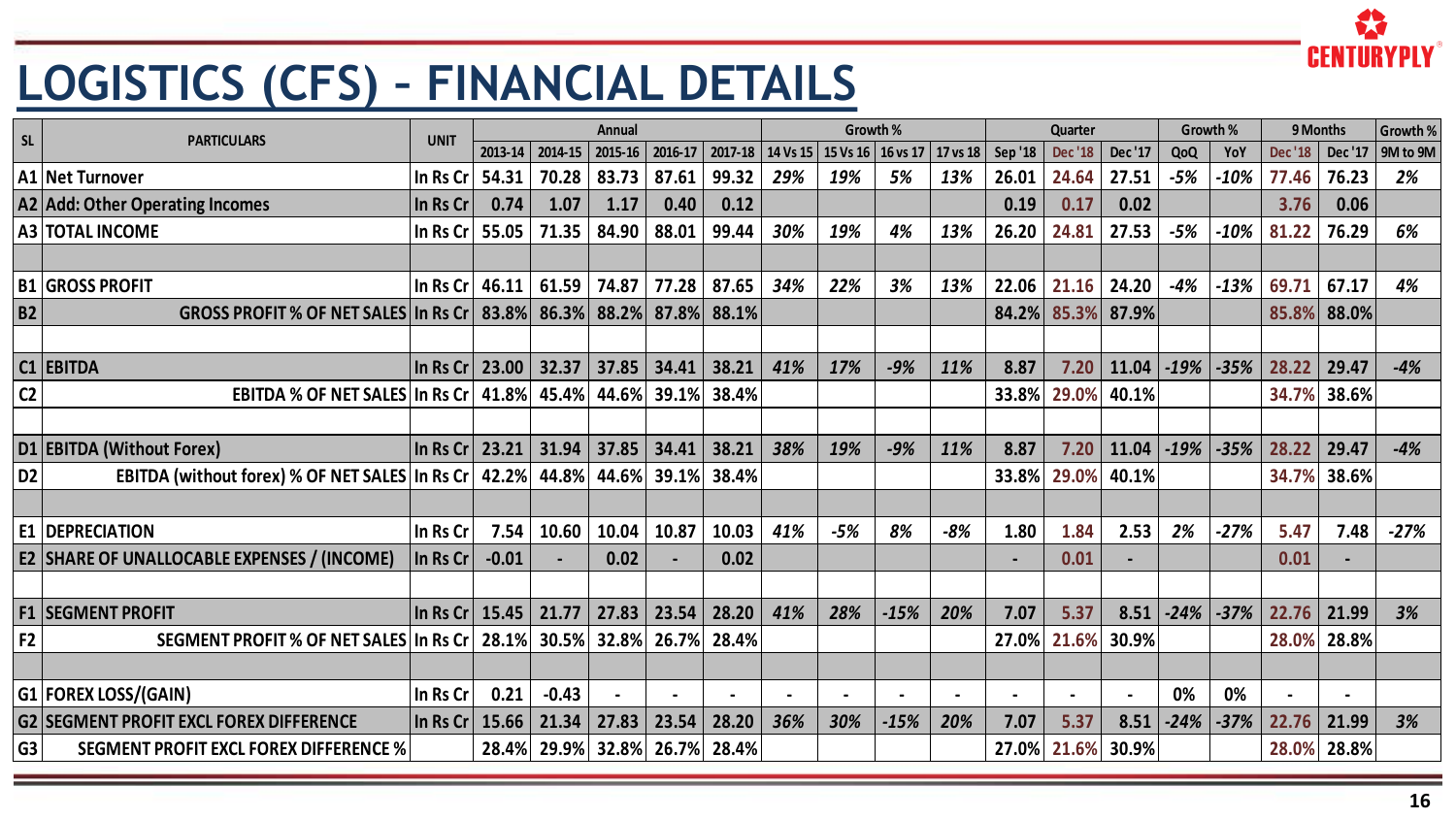#### **OTHERS – FINANCIAL DETAILS**

|                                                                 |             |          |         |         |                    |         |          |          |          |          |                |                |                |          |      |                |          | 23       |
|-----------------------------------------------------------------|-------------|----------|---------|---------|--------------------|---------|----------|----------|----------|----------|----------------|----------------|----------------|----------|------|----------------|----------|----------|
| <b>OTHERS - FINANCIAL DETAILS</b>                               |             |          |         |         |                    |         |          |          |          |          |                |                |                |          |      |                |          | TURYPLY  |
| <b>SL</b><br><b>PARTICULARS</b>                                 | <b>UNIT</b> |          |         | Annual  |                    |         |          | Growth % |          |          |                | <b>Quarter</b> |                | Growth % |      |                | 9 Months | Growth % |
|                                                                 |             | 2013-14  | 2014-15 | 2015-16 | 2016-17            | 2017-18 | 14 Vs 15 | 15 Vs 16 | 16 vs 17 | 17 VS 18 | Sep '18        | <b>Dec</b> '18 | Dec '17        | QoQ      | YoY  | <b>Dec</b> '18 | Dec '17  | 9M to 9M |
| A1 Net Turnover                                                 | In Rs Cr    | 20.20    | 41.57   | 54.29   | 41.17              | 34.79   | 106%     | 31%      | $-24%$   | $-15%$   | 15.35          | 11.28          | 6.81           | $-26%$   | 66%  | 36.17          | 26.18    | 38%      |
| <b>A2 Add: Other Operating Incomes</b>                          | In Rs Cr    | 0.01     | 0.02    | 0.16    | 0.90               | 0.01    |          |          |          |          |                |                |                |          |      |                |          |          |
| <b>A3 TOTAL INCOME</b>                                          | In Rs Cr    | 20.21    | 41.59   | 54.45   | 42.07              | 34.80   | 106%     | 31%      | $-23%$   | $-17%$   | 15.35          | 11.28          | 6.81           | $-26%$   | 66%  | 36.17          | 26.18    | 38%      |
|                                                                 |             |          |         |         |                    |         |          |          |          |          |                |                |                |          |      |                |          |          |
| <b>B1 GROSS PROFIT</b>                                          | In Rs Cr    | 2.79     | 5.54    | 8.42    | 3.68               | 4.39    | 99%      | 52%      | $-56%$   | 19%      | 1.79           | 2.23           | 1.98           | 25%      | 13%  | 5.37           | 4.16     | 29%      |
| <b>B2</b><br><b>GROSS PROFIT % OF NET SALES</b>                 | In Rs Cr    | 13.8%    | 13.3%   | 15.5%   | 8.7%               | 12.6%   |          |          |          |          | 11.7%          | 19.8%          | 29.0%          |          |      | 14.8%          | 15.9%    |          |
|                                                                 |             |          |         |         |                    |         |          |          |          |          |                |                |                |          |      |                |          |          |
| C1 EBITDA                                                       | In Rs Cr    | $-2.67$  | $-1.96$ | $-1.12$ | $-7.43$            | $-1.41$ | $-27%$   | $-43%$   | 563%     | $-81%$   | 0.72           | 0.84           | 0.34           | 17%      | 143% | 1.61           | 0.02     | 7950%    |
| C <sub>2</sub><br><b>EBITDA % OF NET SALES</b>                  | In Rs Cr    | $-13.2%$ | $-4.7%$ | $-2.1%$ | $-17.7%$           | $-4.1%$ |          |          |          |          | 4.7%           | 7.4%           | 5.1%           |          |      | 4.5%           | 0.1%     |          |
|                                                                 |             |          |         |         |                    |         |          |          |          |          |                |                |                |          |      |                |          |          |
| D <sub>1</sub><br><b>EBITDA (Without Forex)</b>                 | In Rs Cr    | $-2.21$  | $-2.20$ | $-1.49$ | $-7.97$            | $-1.55$ | 0%       | $-32%$   | 435%     | $-81%$   | 1.20           | 0.57           | 0.15           | $-53%$   | 268% | 2.04           | $-0.17$  | $-1300%$ |
| <b>EBITDA (without forex) % OF NET SALES</b><br>D <sub>2</sub>  | In Rs Cr    | $-10.9%$ | $-5.3%$ | $-2.7%$ | $-18.9%$           | $-4.5%$ |          |          |          |          | 7.8%           | 5.1%           | 2.3%           |          |      | 5.6%           | $-0.6%$  |          |
| <b>E1 DEPRECIATION</b>                                          | In Rs Cr    | 0.51     | 0.82    | 0.56    | 0.25               | 0.01    | 61%      | $-32%$   | $-55%$   | -94%     | $\blacksquare$ | 0.01           | $\blacksquare$ |          |      | 0.01           | 0.01     | 0%       |
| <b>E2 SHARE OF UNALLOCABLE EXPENSES / (INCOME)</b>              | In Rs Cr    | 0.02     | 0.01    |         |                    | 0.01    | 0%       | 0%       | 0%       | 0%       | $\blacksquare$ |                |                |          |      |                |          |          |
|                                                                 |             |          |         |         |                    |         |          |          |          |          |                |                |                |          |      |                |          |          |
| <b>F1 SEGMENT PROFIT</b>                                        | In Rs Cr    | $-3.16$  | $-2.77$ | $-1.68$ | $-7.68$            | $-1.42$ | $-12%$   | $-39%$   | 357%     | $-82%$   | 0.72           | 0.83           | 0.34           | 15%      | 141% | 1.60           | 0.01     | 0%       |
| F <sub>2</sub><br>SEGMENT PROFIT % OF NET SALES In Rs Cr -15.6% |             |          | $-6.7%$ | $-3.1%$ | $-18.3%$           | $-4.1%$ |          |          |          |          | 4.7%           | 7.4%           | 5.1%           |          |      | 4.4%           | 0.0%     |          |
|                                                                 |             |          |         |         |                    |         |          |          |          |          |                |                |                |          |      |                |          |          |
| <b>G1 FOREX LOSS/(GAIN)</b>                                     | In Rs Cr    | 0.46     | $-0.24$ | $-0.37$ | $-0.54$            | $-0.14$ | $-152%$  | 54%      | 46%      | $-74%$   | 0.48           | $-0.27$        | $-0.19$        | $-156%$  | 0%   | 0.43           | $-0.19$  |          |
| <b>G2 SEGMENT PROFIT EXCL FOREX DIFFERENCE</b>                  | $\ln$ Rs Cr | $-2.70$  | $-3.01$ | $-2.05$ | $-8.22$            | $-1.56$ | 11%      | $-32%$   | 301%     | $-81%$   | 1.20           | 0.56           | 0.15           | $-53%$   | 261% | 2.03           | $-0.18$  | $-1228%$ |
| G <sub>3</sub><br><b>SEGMENT PROFIT EXCL FOREX DIFFERENCE %</b> |             | $-13.4%$ | $-7.2%$ |         | $-3.8\%$ $-19.5\%$ | $-4.5%$ |          |          |          |          | 7.8%           | 5.0%           | 2.3%           |          |      | 5.6%           | $-0.7%$  |          |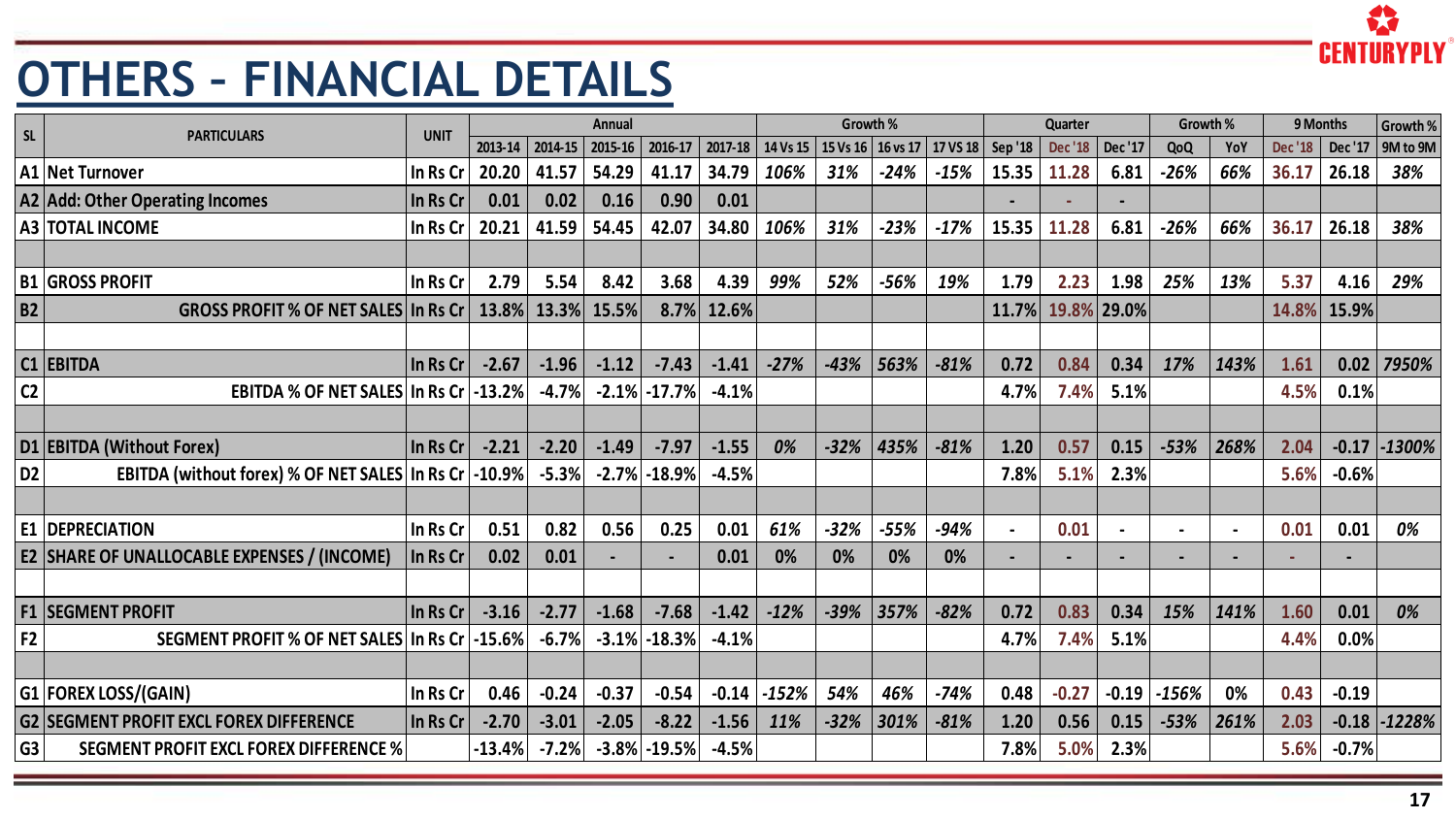# **CAPEX DETAILS CAPEX DETAILS**



|                            | <b>Budgeted</b>              | 2014-15 to | <b>9M FY</b> | <b>Estimated</b> | <b>Estimated</b>             |              |
|----------------------------|------------------------------|------------|--------------|------------------|------------------------------|--------------|
| <b>Particulars</b>         | Cost                         | 2017-18    | 18-19        | Q4 FY 18-19      | 2019-20                      | <b>Total</b> |
| <b>MDF</b>                 | 380.00                       | 335.62     | 9.52         | 4.86             |                              | 350.00       |
| <b>Plywood at Punjab</b>   | 64.00                        |            |              |                  | 64.00                        | 64.00        |
| <b>Particle Board</b>      | 67.73                        | 60.53      |              |                  | $\qquad \qquad =$            | 60.53        |
| Laminate                   | 62.50                        | 48.05      | 10.64        | 3.81             | $\overline{\phantom{m}}$     | 62.50        |
| <b>Gabon - Veneer Unit</b> | 30.00                        |            |              | 5.00             | 25.00                        | 30.00        |
| <b>Solar Panel Project</b> | 40.00                        | 4.80       | 16.05        | 19.15            | $\qquad \qquad$              | 40.00        |
| <b>CFS</b>                 | $\qquad \qquad \blacksquare$ | 20.08      | 10.73        |                  | $\blacksquare$               | 30.81        |
| <b>Corporate Office</b>    | 60.00                        | 75.26      | 27.36        | 7.38             |                              | 110.00       |
| <b>Joka Unit</b>           | $\qquad \qquad \blacksquare$ | 22.74      | 9.96         |                  | $\blacksquare$               | 32.70        |
| <b>Gandhidham Unit</b>     | $\blacksquare$               | 18.10      | 1.43         |                  | $\qquad \qquad \blacksquare$ | 19.53        |
| <b>Karnal Unit</b>         | $\blacksquare$               | 6.68       | 4.26         |                  | $\blacksquare$               | 10.94        |
| <b>Guwahati Unit</b>       |                              | 24.98      | 5.16         |                  |                              | 30.14        |
| <b>Chennai Unit</b>        | $\qquad \qquad \blacksquare$ | 16.17      | 20.48        |                  | $\blacksquare$               | 36.65        |
| <b>Others</b>              |                              | 7.08       | 2.20         |                  |                              | 9.28         |
| <b>TOTAL</b>               | 704.23                       | 640.09     | 117.79       | 40.20            | 89.00                        | 887.08       |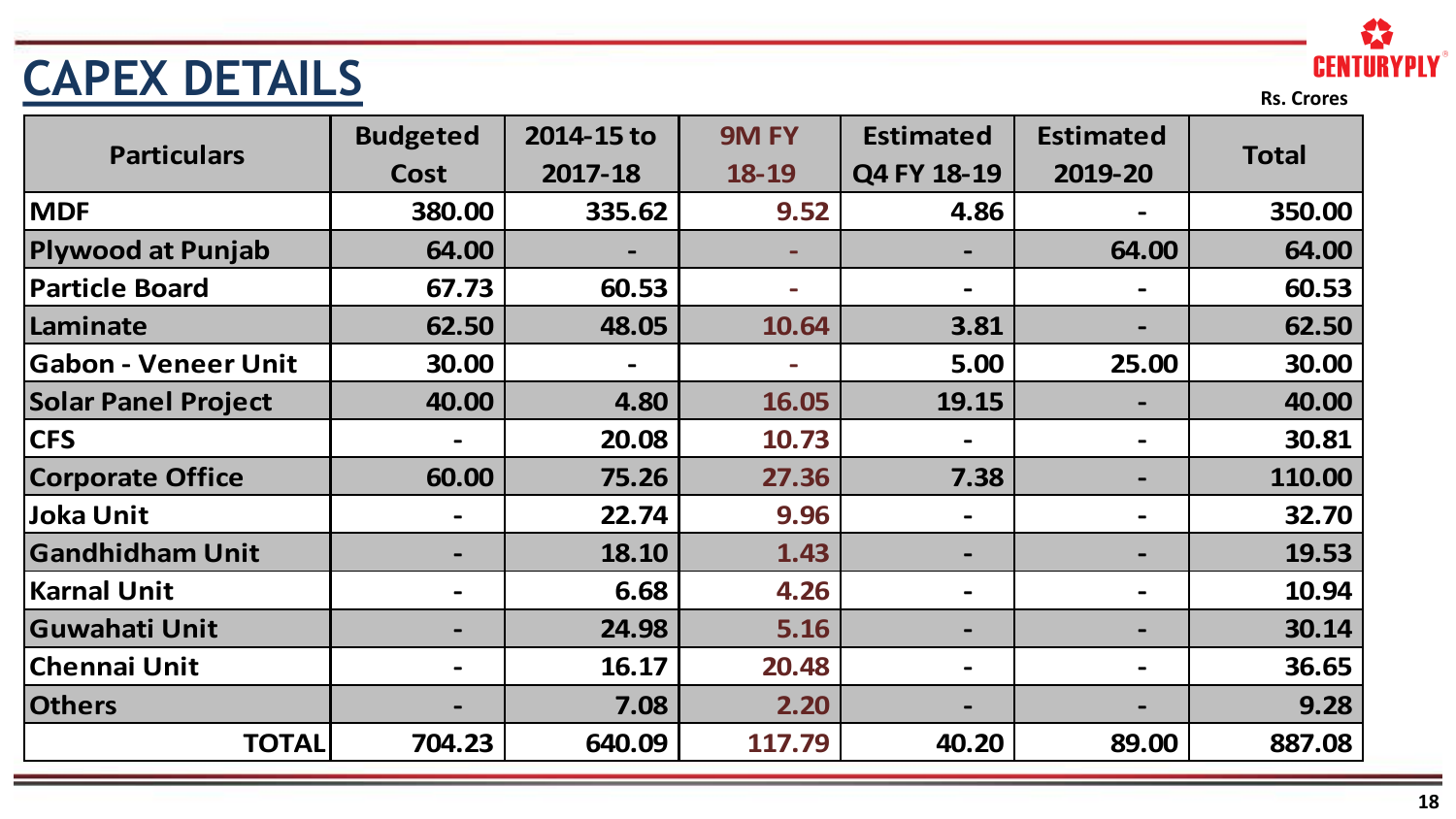# **TERM LOAN PROJECTION**

**Rs. Crores**

| <b>PARTICULARS</b>                             | 2015-16                  | 2016-17                  | 2017-18    | <b>9MFY19</b>            |                          |                          | Q4FY19 2019-20 2020-21 2021-22 |                          |
|------------------------------------------------|--------------------------|--------------------------|------------|--------------------------|--------------------------|--------------------------|--------------------------------|--------------------------|
| <b>OPENING</b>                                 |                          |                          |            |                          |                          |                          |                                |                          |
| - ECB                                          | 55.86                    | 61.03                    | 97.88      | 118.15                   | 111.46                   | 99.51                    | 70.38                          | 46.05                    |
| - Buyer's Credit - PB & Others                 |                          | $\overline{\phantom{a}}$ | 9.60       | 11.61                    | 1.51                     | $\blacksquare$           | $\overline{\phantom{a}}$       | $\overline{\phantom{a}}$ |
| - Buyer's Credit - MDF                         | $\overline{\phantom{a}}$ |                          | 73.67      | 82.12                    | 42.67                    | 42.67                    | 42.67                          | 42.67                    |
| - Rupee Term Loan                              | 62.87                    | 39.34                    | 83.11      | 82.68                    | 71.89                    | 68.46                    | 54.77                          | 41.08                    |
| <b>Total</b>                                   | 118.73                   | 100.37                   | 264.26     | 294.56                   | 227.52                   | 210.64                   | 167.82                         | 129.79                   |
|                                                |                          |                          |            |                          |                          |                          |                                |                          |
| <b>ADDIDTIONS</b>                              |                          |                          |            |                          |                          |                          |                                |                          |
| - ECB                                          | 23.22                    | 66.11                    | 38.94      | $\overline{\phantom{a}}$ | $\overline{\phantom{a}}$ | $\overline{\phantom{0}}$ | $\overline{\phantom{a}}$       | $\overline{\phantom{a}}$ |
| - Buyer's Credit - PB & Others                 | $\overline{\phantom{0}}$ | 9.60                     | 3.87       | ٠                        | $\blacksquare$           | $\overline{\phantom{0}}$ | -                              | $\blacksquare$           |
| - Buyer's Credit - MDF                         | $\overline{\phantom{a}}$ | 73.67                    | 23.13      | $\overline{\phantom{a}}$ | $\overline{\phantom{a}}$ | $\overline{\phantom{0}}$ | $\overline{\phantom{a}}$       | $\overline{\phantom{a}}$ |
| - Rupee Term Loan                              |                          | 66.27                    | 20.00      |                          |                          |                          |                                |                          |
| <b>Total</b>                                   | 23.22                    | 215.65                   | 85.94      | $\sim$                   | $\blacksquare$           | $\overline{\phantom{0}}$ | $\blacksquare$                 | $\blacksquare$           |
|                                                |                          |                          |            |                          |                          |                          |                                |                          |
| <b>REPAYMENTS</b>                              |                          |                          |            |                          |                          |                          |                                |                          |
| - ECB                                          | 18.05                    | 29.26                    | 18.67      | 6.69                     | 11.95                    | 29.13                    | 24.33                          | 24.33                    |
| - Buyer's Credit - PB & Others                 | $\qquad \qquad -$        |                          | 1.86       | 10.10                    | 1.51                     | $\overline{\phantom{0}}$ | $\overline{\phantom{a}}$       | $\overline{\phantom{a}}$ |
| - Buyer's Credit - MDF                         |                          |                          | 14.68      | 39.45                    |                          |                          |                                |                          |
| - Rupee Term Loan                              | 23.53                    | 22.50                    | 20.43      | 10.79                    | 3.42                     | 13.69                    | 13.69                          | 13.69                    |
| <b>Total</b>                                   | 41.58                    | 51.76                    | 55.64      | 67.03                    | 16.88                    | 42.82                    | 38.02                          | 38.02                    |
|                                                |                          |                          |            |                          |                          |                          |                                |                          |
| <b>CLOSING BALANCE</b>                         |                          | Reinstated               | Reinstated | <b>Reinstated</b>        |                          |                          |                                |                          |
| $-ECB$                                         | 61.03                    | 97.88                    | 118.15     | 111.46                   | 99.51                    | 70.38                    | 46.05                          | 21.72                    |
| - Buyer's Credit - PB & Others                 | $\overline{\phantom{a}}$ | 9.60                     | 11.61      | 1.51                     | $\overline{\phantom{a}}$ |                          | $\overline{\phantom{a}}$       | $\overline{\phantom{0}}$ |
| - Buyer's Credit - MDF                         |                          | 73.67                    | 82.12      | 42.67                    | 42.67                    | 42.67                    | 42.67                          | 42.67                    |
| - Rupee Term Loan                              | 39.34                    | 83.11                    | 82.68      | 71.89                    | 68.46                    | 54.77                    | 41.08                          | 27.38                    |
| <b>Total</b>                                   | 100.37                   | 264.26                   | 294.56     | 227.52                   | 210.64                   | 167.82                   | 129.79                         | 91.77                    |
|                                                |                          |                          |            |                          |                          |                          |                                |                          |
| <b>Add: Other Capex Buyers Credit</b>          | 19.44                    | 9.10                     | 8.08       | ÷.                       |                          |                          |                                |                          |
| <b>Less: Current Maturities</b>                | 44.71                    | 38.39                    | 36.03      | 45.43                    | $\overline{\phantom{a}}$ | $\overline{\phantom{0}}$ | $\overline{\phantom{a}}$       |                          |
| <b>Add: Financial Lease &amp; Other Debits</b> | 8.30                     | 4.14                     | 2.14       | 7.42                     | $\overline{\phantom{0}}$ |                          |                                |                          |
| Long Term Borrowings                           | 83.40                    | 239.11                   | 268.75     | 189.51                   |                          |                          |                                |                          |

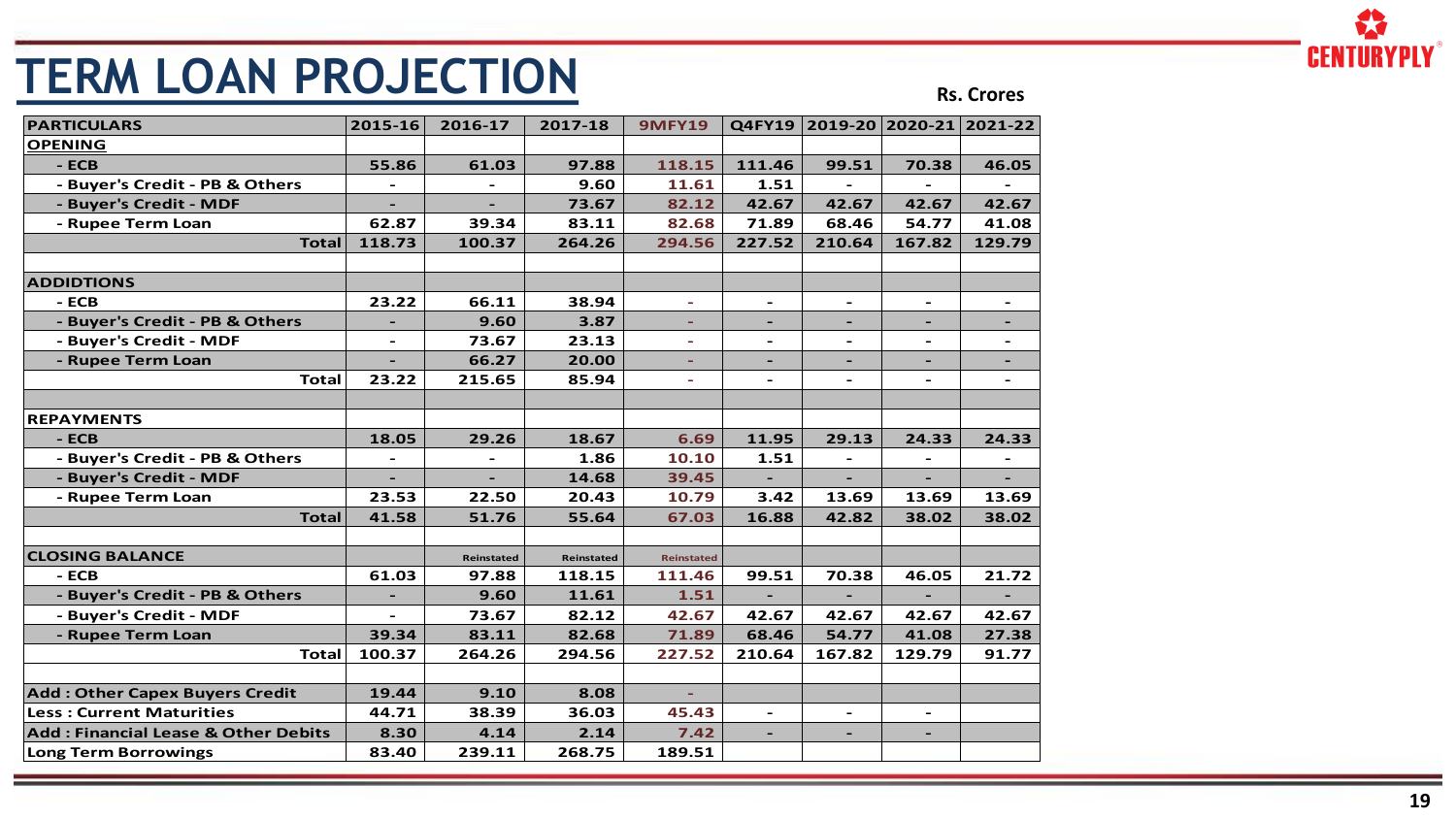# **FUND FLOW SUMMARY**

**Rs. Crores**

| <b>SUMMARY</b>                        | <b>FY 2014</b> |        | FY 2015   FY 2016   FY 2017   FY 2018   9MFY19 |        |        |        |
|---------------------------------------|----------------|--------|------------------------------------------------|--------|--------|--------|
| <b>OPENING CASH/CASH EQUIALENT</b>    | 79.74          | 18.04  | 17.03                                          | 19.04  | 53.84  | 16.51  |
| <b>ADD OPERATIONAL CASH INFLOW</b>    | 36.62          | 160.89 | 222.26                                         | 212.81 | 158.69 | 207.26 |
| <b>LESS DIVIDEND PAYMENTS</b>         | 5.72           | 45.96  | 60.09                                          | 0.00   | 26.74  | 26.74  |
| <b>LESS LONG TERM NET CASH OUTLOW</b> | 92.60          | 115.94 | 160.16                                         | 178.01 | 169.28 | 183.21 |
| <b>CLOSING CASH/CASH EQUIALENT</b>    | 18.04          | 17.03  | 19.04                                          | 53.84  | 16.51  | 13.83  |

| <b>OPERATIONAL CASH FLOW</b>              | <b>FY 2014</b> | <b>FY 2015</b> | <b>FY 2016</b> | <b>FY 2017</b> | <b>FY 2018</b> | <b>9MFY19</b> |
|-------------------------------------------|----------------|----------------|----------------|----------------|----------------|---------------|
| <b>INFLOWS</b>                            |                |                |                |                |                |               |
| Cash Profit (PAT + Depreciation)          | 100.18         | 195.62         | 213.54         | 237.94         | 237.68         | 160.28        |
| Increase of Short Term Borrowings         | 103.50         | 106.61         | 0.00           | 13.03          | 0.00           | 80.71         |
| <b>Increase of Buyers Credit</b>          | 0.00           | 0.00           | 17.45          | 0.00           | 1.03           | 0.00          |
| Increase in Loan from Related Parties     | 0.001          | 0.00           | 0.00           | 5.00           | 0.00           | 106.82        |
| Increase of Payables                      | 0.00           | 6.07           | 19.11          | 56.77          | 35.33          | 0.18          |
| Decrease of Raw Material Inventory        | 0.00           | 16.16          | 53.04          | 9.70           | 0.00           | 0.00          |
| Decrease of Finished Goods Inventory      | 0.00           | 0.00           | 0.00           | 1.62           | 0.00           | 0.00          |
| Decrease in Receivables                   | 0.00           | 0.00           | 0.00           | 0.00           | 20.81          | 7.68          |
| Decrease in other operational assets      | 0.00           | 0.00           | 0.00           | 0.00           | 33.34          | 3.19          |
| Increase in other operational liabilities | 19.11          | 11.51          | 21.57          | 20.41          | 0.00           | 5.19          |
| Increase in Income Tax provision          | 2.63           | 4.42           | 0.00           | 4.75           | 0.00           | 3.21          |
| <b>Sub Total</b>                          | 225.42         | 340.39         | 324.71         | 349.22         | 328.19         | 367.26        |

| <b>OUTFLOWS</b>                           | <b>FY 2014</b> | <b>FY 2015</b> | <b>FY 2016</b> | <b>FY 2017</b> | <b>FY 2018</b> | <b>9MFY19</b> |
|-------------------------------------------|----------------|----------------|----------------|----------------|----------------|---------------|
| Decrease of Short Term Borrowings         | 0.00           | 0.00           | 61.55          | 0.00           | 80.53          | 0.00          |
| Decrease in Buyers Credit                 | 67.49          | 55.18          | 0.00           | 21.58          | 0.00           | 118.63        |
| Decrease in Loan from Related Parties     | 0.00           | 0.00           | 0.00           | 0.00           | 5.00           | 0.00          |
| Decrease in Payables                      | 21.66          | 0.00           | 0.00           | 0.00           | 0.00           | 0.00          |
| Decrease in other operational liabilities | 0.00           | 0.00           | 0.00           | 0.00           | 2.58           | 0.00          |
| <b>Increase of Receivables</b>            | 23.01          | 63.51          | 18.62          | 48.51          | 0.00           | 0.00          |
| Increase in Raw Material Inventory        | 71.08          | 0.00           | 0.00           | 0.00           | 29.13          | 31.54         |
| Inrease of Finshed Goods Inventory        | 3.91           | 43.56          | 8.14           | 0.00           | 45.25          | 9.83          |
| Increase of Other Operational Assets      | 1.65           | 17.25          | 10.47          | 66.32          | 0.00           | 0.00          |
| Decrease in Income Tax provision          | 0.00           | 0.00           | 3.67           | 0.00           | 7.01           | 0.00          |
| <b>Sub Total</b>                          | 188.80         | 179.50         | 102.45         | 136.41         | 169.50         | 160.00        |
| <b>NET OPERATIONAL CASH INFLOW</b>        | 36.62          | 160.89         | 222.26         | 212.81         | 158.69         | 207.26        |

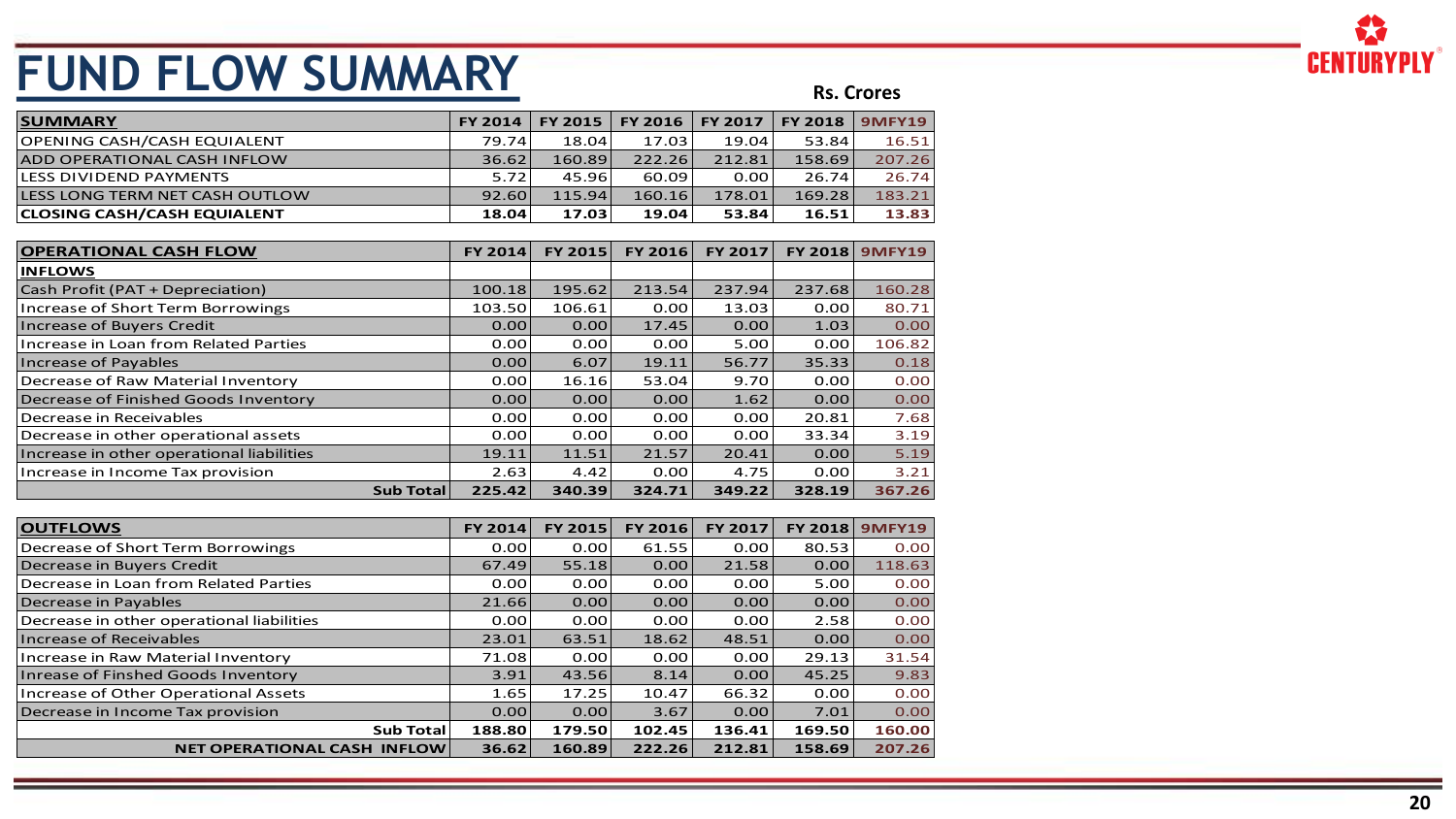# **CENTURYPLY**

### **FUND FLOW SUMMARY-contd.**

| _ _ _ _ _ _ _ _ _                      |                | -------        |                |                |                | <b>Rs. Crores</b> |
|----------------------------------------|----------------|----------------|----------------|----------------|----------------|-------------------|
| <b>LONG TERM CASH FLOW</b>             | <b>FY 2014</b> | <b>FY 2015</b> | <b>FY 2016</b> | <b>FY 2017</b> | <b>FY 2018</b> | <b>9MFY19</b>     |
| <b>INFLOWS</b>                         |                |                |                |                |                |                   |
| Long Term Borrowings                   |                |                |                |                |                |                   |
| - Rupee Term Loan & Finance Lease      | 0.00           | 7.14           | 5.38           | 65.34          | 20.50          | 4.50              |
| - Foreign Currency Loan                | 0.00           | 0.00           | 23.08          | 66.56          | 38.98          | 0.12              |
| - Buyers Credit                        | 2.62           | 0.00           | 10.66          | 72.93          | 9.44           | 0.00              |
| Increase in Non Current Liabilities    | 0.24           | 0.98           | $-2.59$        | 0.00           | 0.18           | 0.92              |
| Decrease in MAT Credit                 | 0.00           | 0.00           | 0.00           | 0.00           | 0.00           | 0.00              |
| Decrease in Deferred Tax Assets        | 0.00           | 0.00           | 0.00           | 0.00           | 0.80           | 17.89             |
| Decrease in Share Application Money    | 0.00           | 0.00           | 0.00           | 13.46          | 0.33           | 0.00              |
| Decrease in Long Term Loans & Advances | 0.39           | 0.00           | 0.00           | 0.00           | 0.00           | 0.00              |
| <b>Sub Total</b>                       | 3.25           | 8.12           | 36.53          | 218.29         | 70.23          | 23.43             |

| <b>OUTFLOWS</b>                                       | FY 2014 | <b>FY 2015</b> | <b>FY 2016</b> | <b>FY 2017</b> | <b>FY 2018</b> | <b>9MFY19</b> |
|-------------------------------------------------------|---------|----------------|----------------|----------------|----------------|---------------|
| <b>Repayment of Long Term Borrowings</b>              |         |                |                |                |                |               |
| - Rupee Term Loan & Finance Lease                     | 9.08    | 25.82          | 23.63          | 25.02          | 24.93          | 10.79         |
| - Foreign Currency Loan (Including Forex Fluctuation) | 6.11    | 17.15          | 18.05          | 29.26          | 18.67          | 6.69          |
| - Buyers Credit                                       | 0.00    | 4.92           | 0.00           | 0.00           | 0.00           | 57.63         |
| <b>Fixed Assets Investments</b>                       | 45.46   | 52.79          | 122.93         | 290.75         | 193.47         | 119.46        |
| Investment in Subsidiaries                            | 22.27   | 7.23           | 4.55           | 46.35          | 0.02           | 0.31          |
| Increase in MAT Credit                                | 11.08   | 4.15           | 6.43           | 1.59           | 0.96           | 9.78          |
| Increase in Deferred Tax Assets                       | 0.36    | 6.48           | 8.04           | 1.75           | 0.00           | 0.00          |
| Increase in Long Term Loans & Advances                | 0.00    | 1.25           | 6.59           | 1.54           | 1.46           | 1.67          |
| Decrease in Non Current Liabilities                   | 0.00    | 0.00           | 0.00           | 0.04           | 0.00           | 0.00          |
| <b>Share Application money to Subsidiaries</b>        | 1.49    | 4.27           | 6.47           | 0.00           | 0.00           | 0.31          |
| <b>Sub Total</b>                                      | 95.85   | 124.06         | 196.69         | 396.30         | 239.51         | 206.64        |
| <b>NET LONG TERM CASH OUT FLOW</b>                    | 92.60   | 115.94         | 160.16         | 178.01         | 169.28         | 183.21        |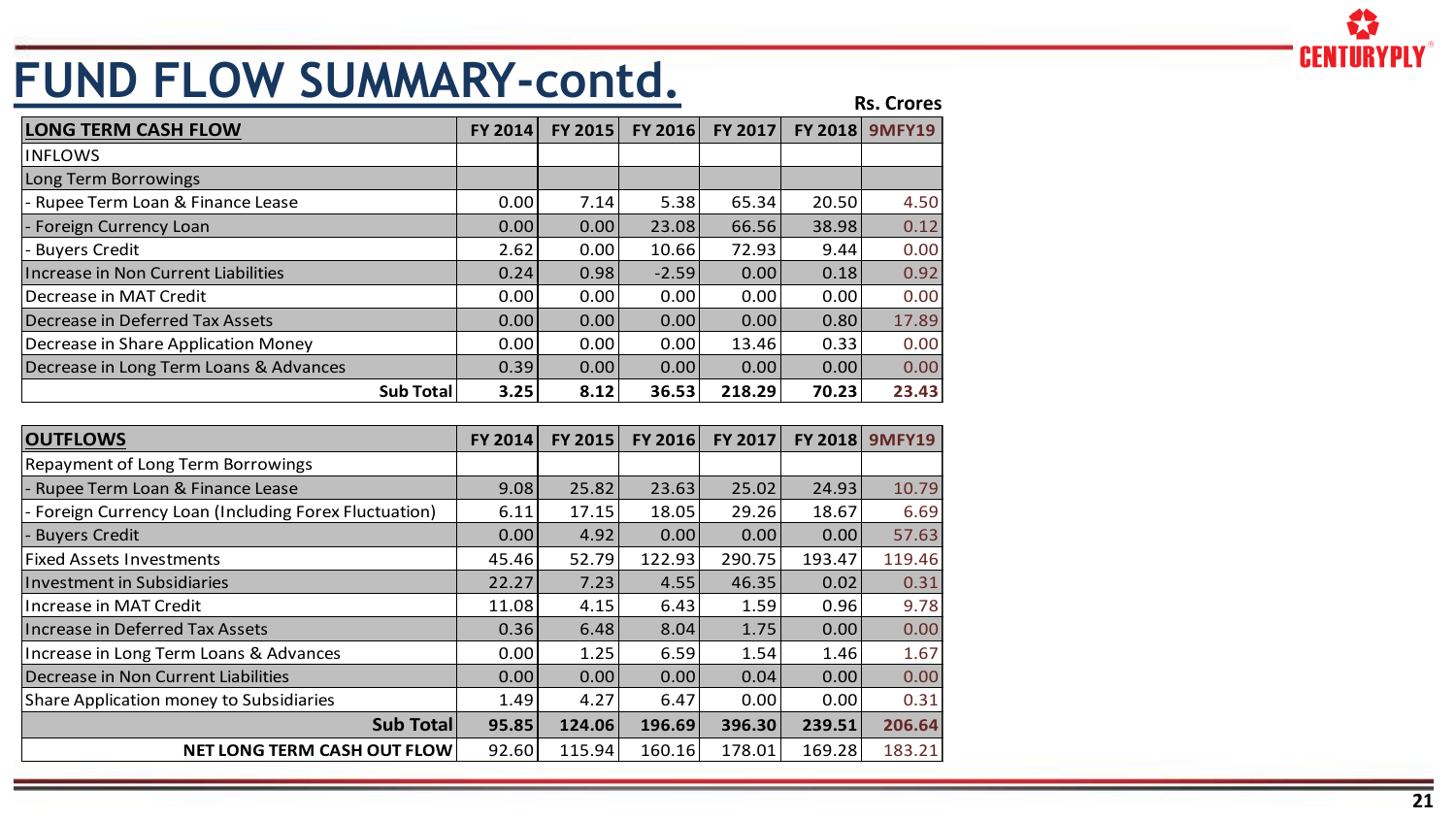# **CENTURYPLY**

# **FOREX EXPOSURE**

| <b>FOREX EXPOSURE</b><br>2017 vs 2018<br>Q3FY19 vs Q2FY19<br><b>PARTICULARS</b><br>31.03.2014 31.03.2015<br>31.03.2016<br>31.03.17<br>31.03.18<br>30.06.18<br>30.09.18<br>31.12.18<br>Diff %<br><b>Diff</b><br>Diff <sub>%</sub><br><b>Diff</b><br><b>AVERAGE FOREX BOOKING RATES @ Rs.</b><br>0.04<br>0%<br>(2.65)<br>$-4%$<br>57.83<br>61.79<br>64.17<br>67.61<br>64.96<br>65.12<br>65.06<br>65.10<br>- USD<br>- HKD<br>8.04<br>75.26<br>1%<br>- EURO<br>80.00<br>77.49<br>71.99<br>74.48<br>81.81<br>80.38<br>80.55<br>0.17<br>0%<br>0.78<br><b>FOREX REINSTATEMENT RATES @ Rs.</b><br>0%<br>- USD<br>60.10<br>62.59<br>66.33<br>64.84<br>65.04<br>68.58<br>72.55<br>69.79<br>(2.76)<br>$-4%$<br>0.20<br>7.71<br>- HKD<br>$\sim$<br>$\sim$<br>$\sim$<br>$\sim$<br>$\sim$<br>$\sim$<br>$\sim$<br>$\sim$<br>- EURO<br>82.58<br>75.10<br>80.62<br>11.37<br>16%<br>67.51<br>69.25<br>79.85<br>84.44<br>79.78<br>(4.66)<br>$-6%$<br><b>EXPOSURE</b><br>- USD (Million) Working Capital<br>27.40<br>7.98<br>0.97<br>8.89<br>15.93<br>13.41<br>15.65<br>13.55<br>(7.01)<br>$-88%$<br>11.75<br>75%<br>(Net of Advances and Receivable)<br>16.70<br>- USD (Million) TOTAL ECB<br>12.15<br>9.20<br>15.10<br>18.17<br>17.43<br>15.97<br>(0.73)<br>$-4%$<br>3.07<br>20%<br>8.93<br>- Total USD (Million)<br>22.61<br>30.75<br>45.57<br>24.68<br>$-31%$<br>14.82<br>48%<br>21.04<br>24.85<br>30.99<br>16.94<br>(7.74)<br>- HKD (Million)<br>159.21<br>$\sim$<br>4.24<br>4.58<br>9.15<br>7.93<br>3.33<br>2.77<br>(0.55)<br>$-17%$<br>(1.22)<br>$-13%$<br>- EURO (Million)<br>4.18<br>3.48<br><b>EQUIVALENT INR (In Rs. Crores)</b><br>76%<br>- Working Capital - USD<br>53.44<br>99.69<br>88.97<br>101.50<br>178.21<br>92.95<br>57.89<br>6.79<br>(51.10)<br>$-88%$<br>76.71<br>73.02<br>61.02<br>97.88<br>$-8%$<br>- ECB - USD<br>55.86<br>118.16<br>119.57<br>121.18<br>111.46<br>(9.72)<br>20.28<br>21%<br>126.46<br>$-34%$<br>49%<br>- Total - USD<br>155.55<br>150.00<br>199.38<br>296.37<br>212.51<br>179.07<br>118.25<br>(60.81)<br>96.99<br>- HKD<br>122.75<br>- EURO<br>34.55<br>34.43<br>$-21%$<br>1%<br>28.65<br>63.36<br>63.96<br>27.82<br>28.09<br>22.13<br>(5.95)<br>0.60<br>4.01<br>1.86<br>4.24<br>2.33<br>2.29<br>2.04<br>(0.25)<br>$-11%$<br>(13.87)<br>$-77%$<br>- Other Currencies<br>1.36<br>18.11<br>$-32%$<br><b>TOTAL (In Rs. Crores)</b><br>287.77<br>185.56<br>186.28<br>280.84<br>364.57<br>242.66<br>209.44<br>142.43<br>(67.02)<br>83.73<br>30%<br><b>Nature of Exposure (In Rs. Crores)</b><br>$-ECB$<br>73.02<br>61.02<br>97.88<br>118.16<br>119.57<br>121.18<br>(9.72)<br>$-8%$<br>20.28<br>21%<br>55.86<br>111.46<br>- Buyers' Credit - Capex<br>13.70<br>8.78<br>19.44<br>92.37<br>101.81<br>61.71<br>46.13<br>46.13<br>0%<br>9.44<br>10%<br>0.00<br>- Working Capital (Net of Advances)<br>201.05<br>120.92<br>105.82<br>90.60<br>144.61<br>61.38<br>42.14<br>$-15.16$<br>(57.30)<br>$-136%$<br>54.01<br>60%<br>287.77<br>364.57<br>242.66<br>209.44<br>142.43<br><b>TOTAL (In Rs. Crores)</b><br>185.56<br>186.28<br>280.84<br><b>EXPOSURE SUMMARY</b><br>- USD<br>44%<br>84%<br>81%<br>71%<br>81%<br>88%<br>85%<br>83%<br>2%<br>10%<br>- HKD<br>43%<br>0%<br>0%<br>0%<br>0%<br>0%<br>0%<br>0%<br>0%<br>0%<br>$-2%$<br>- EURO<br>12%<br>15%<br>18%<br>23%<br>18%<br>11%<br>13%<br>16%<br>$-5%$<br>0%<br>$-5%$<br>1%<br>1%<br>1%<br>6%<br>1%<br>1%<br>1%<br>1%<br>- Other Currencies<br>FOREX LOSS/(GAIN) SUMMARY (Rs. Crs)<br><b>Treated as Borrowing Cost</b><br>27.28<br>9.61<br>17.77<br>1.93<br>4.72<br>6.62<br>7.96<br>10.34<br>Taken in Segment Profit or in EBIDTA<br>16.74<br>$-4.63$<br>$-20.07$<br>1.89<br>2.86<br>9.52<br>$-14.43$<br>6.49<br>44.02<br>$-4.82$<br>13.14<br>6.61<br>10.82<br><b>TOTAL In Rs. Crores</b><br>$-18.14$<br>13.11<br>19.86 |  |  |  |  |  |  |  |  |  |  |  |  |  |
|-----------------------------------------------------------------------------------------------------------------------------------------------------------------------------------------------------------------------------------------------------------------------------------------------------------------------------------------------------------------------------------------------------------------------------------------------------------------------------------------------------------------------------------------------------------------------------------------------------------------------------------------------------------------------------------------------------------------------------------------------------------------------------------------------------------------------------------------------------------------------------------------------------------------------------------------------------------------------------------------------------------------------------------------------------------------------------------------------------------------------------------------------------------------------------------------------------------------------------------------------------------------------------------------------------------------------------------------------------------------------------------------------------------------------------------------------------------------------------------------------------------------------------------------------------------------------------------------------------------------------------------------------------------------------------------------------------------------------------------------------------------------------------------------------------------------------------------------------------------------------------------------------------------------------------------------------------------------------------------------------------------------------------------------------------------------------------------------------------------------------------------------------------------------------------------------------------------------------------------------------------------------------------------------------------------------------------------------------------------------------------------------------------------------------------------------------------------------------------------------------------------------------------------------------------------------------------------------------------------------------------------------------------------------------------------------------------------------------------------------------------------------------------------------------------------------------------------------------------------------------------------------------------------------------------------------------------------------------------------------------------------------------------------------------------------------------------------------------------------------------------------------------------------------------------------------------------------------------------------------------------------------------------------------------------------------------------------------------------------------------------------------------------------------------------------------------------------------------------------------------------------------------------------------------------------------------------------------------------------------------------------------------------------------------------------------------------------------------------------------------------------------------------------------|--|--|--|--|--|--|--|--|--|--|--|--|--|
|                                                                                                                                                                                                                                                                                                                                                                                                                                                                                                                                                                                                                                                                                                                                                                                                                                                                                                                                                                                                                                                                                                                                                                                                                                                                                                                                                                                                                                                                                                                                                                                                                                                                                                                                                                                                                                                                                                                                                                                                                                                                                                                                                                                                                                                                                                                                                                                                                                                                                                                                                                                                                                                                                                                                                                                                                                                                                                                                                                                                                                                                                                                                                                                                                                                                                                                                                                                                                                                                                                                                                                                                                                                                                                                                                                                         |  |  |  |  |  |  |  |  |  |  |  |  |  |
|                                                                                                                                                                                                                                                                                                                                                                                                                                                                                                                                                                                                                                                                                                                                                                                                                                                                                                                                                                                                                                                                                                                                                                                                                                                                                                                                                                                                                                                                                                                                                                                                                                                                                                                                                                                                                                                                                                                                                                                                                                                                                                                                                                                                                                                                                                                                                                                                                                                                                                                                                                                                                                                                                                                                                                                                                                                                                                                                                                                                                                                                                                                                                                                                                                                                                                                                                                                                                                                                                                                                                                                                                                                                                                                                                                                         |  |  |  |  |  |  |  |  |  |  |  |  |  |
|                                                                                                                                                                                                                                                                                                                                                                                                                                                                                                                                                                                                                                                                                                                                                                                                                                                                                                                                                                                                                                                                                                                                                                                                                                                                                                                                                                                                                                                                                                                                                                                                                                                                                                                                                                                                                                                                                                                                                                                                                                                                                                                                                                                                                                                                                                                                                                                                                                                                                                                                                                                                                                                                                                                                                                                                                                                                                                                                                                                                                                                                                                                                                                                                                                                                                                                                                                                                                                                                                                                                                                                                                                                                                                                                                                                         |  |  |  |  |  |  |  |  |  |  |  |  |  |
|                                                                                                                                                                                                                                                                                                                                                                                                                                                                                                                                                                                                                                                                                                                                                                                                                                                                                                                                                                                                                                                                                                                                                                                                                                                                                                                                                                                                                                                                                                                                                                                                                                                                                                                                                                                                                                                                                                                                                                                                                                                                                                                                                                                                                                                                                                                                                                                                                                                                                                                                                                                                                                                                                                                                                                                                                                                                                                                                                                                                                                                                                                                                                                                                                                                                                                                                                                                                                                                                                                                                                                                                                                                                                                                                                                                         |  |  |  |  |  |  |  |  |  |  |  |  |  |
|                                                                                                                                                                                                                                                                                                                                                                                                                                                                                                                                                                                                                                                                                                                                                                                                                                                                                                                                                                                                                                                                                                                                                                                                                                                                                                                                                                                                                                                                                                                                                                                                                                                                                                                                                                                                                                                                                                                                                                                                                                                                                                                                                                                                                                                                                                                                                                                                                                                                                                                                                                                                                                                                                                                                                                                                                                                                                                                                                                                                                                                                                                                                                                                                                                                                                                                                                                                                                                                                                                                                                                                                                                                                                                                                                                                         |  |  |  |  |  |  |  |  |  |  |  |  |  |
|                                                                                                                                                                                                                                                                                                                                                                                                                                                                                                                                                                                                                                                                                                                                                                                                                                                                                                                                                                                                                                                                                                                                                                                                                                                                                                                                                                                                                                                                                                                                                                                                                                                                                                                                                                                                                                                                                                                                                                                                                                                                                                                                                                                                                                                                                                                                                                                                                                                                                                                                                                                                                                                                                                                                                                                                                                                                                                                                                                                                                                                                                                                                                                                                                                                                                                                                                                                                                                                                                                                                                                                                                                                                                                                                                                                         |  |  |  |  |  |  |  |  |  |  |  |  |  |
|                                                                                                                                                                                                                                                                                                                                                                                                                                                                                                                                                                                                                                                                                                                                                                                                                                                                                                                                                                                                                                                                                                                                                                                                                                                                                                                                                                                                                                                                                                                                                                                                                                                                                                                                                                                                                                                                                                                                                                                                                                                                                                                                                                                                                                                                                                                                                                                                                                                                                                                                                                                                                                                                                                                                                                                                                                                                                                                                                                                                                                                                                                                                                                                                                                                                                                                                                                                                                                                                                                                                                                                                                                                                                                                                                                                         |  |  |  |  |  |  |  |  |  |  |  |  |  |
|                                                                                                                                                                                                                                                                                                                                                                                                                                                                                                                                                                                                                                                                                                                                                                                                                                                                                                                                                                                                                                                                                                                                                                                                                                                                                                                                                                                                                                                                                                                                                                                                                                                                                                                                                                                                                                                                                                                                                                                                                                                                                                                                                                                                                                                                                                                                                                                                                                                                                                                                                                                                                                                                                                                                                                                                                                                                                                                                                                                                                                                                                                                                                                                                                                                                                                                                                                                                                                                                                                                                                                                                                                                                                                                                                                                         |  |  |  |  |  |  |  |  |  |  |  |  |  |
|                                                                                                                                                                                                                                                                                                                                                                                                                                                                                                                                                                                                                                                                                                                                                                                                                                                                                                                                                                                                                                                                                                                                                                                                                                                                                                                                                                                                                                                                                                                                                                                                                                                                                                                                                                                                                                                                                                                                                                                                                                                                                                                                                                                                                                                                                                                                                                                                                                                                                                                                                                                                                                                                                                                                                                                                                                                                                                                                                                                                                                                                                                                                                                                                                                                                                                                                                                                                                                                                                                                                                                                                                                                                                                                                                                                         |  |  |  |  |  |  |  |  |  |  |  |  |  |
|                                                                                                                                                                                                                                                                                                                                                                                                                                                                                                                                                                                                                                                                                                                                                                                                                                                                                                                                                                                                                                                                                                                                                                                                                                                                                                                                                                                                                                                                                                                                                                                                                                                                                                                                                                                                                                                                                                                                                                                                                                                                                                                                                                                                                                                                                                                                                                                                                                                                                                                                                                                                                                                                                                                                                                                                                                                                                                                                                                                                                                                                                                                                                                                                                                                                                                                                                                                                                                                                                                                                                                                                                                                                                                                                                                                         |  |  |  |  |  |  |  |  |  |  |  |  |  |
|                                                                                                                                                                                                                                                                                                                                                                                                                                                                                                                                                                                                                                                                                                                                                                                                                                                                                                                                                                                                                                                                                                                                                                                                                                                                                                                                                                                                                                                                                                                                                                                                                                                                                                                                                                                                                                                                                                                                                                                                                                                                                                                                                                                                                                                                                                                                                                                                                                                                                                                                                                                                                                                                                                                                                                                                                                                                                                                                                                                                                                                                                                                                                                                                                                                                                                                                                                                                                                                                                                                                                                                                                                                                                                                                                                                         |  |  |  |  |  |  |  |  |  |  |  |  |  |
|                                                                                                                                                                                                                                                                                                                                                                                                                                                                                                                                                                                                                                                                                                                                                                                                                                                                                                                                                                                                                                                                                                                                                                                                                                                                                                                                                                                                                                                                                                                                                                                                                                                                                                                                                                                                                                                                                                                                                                                                                                                                                                                                                                                                                                                                                                                                                                                                                                                                                                                                                                                                                                                                                                                                                                                                                                                                                                                                                                                                                                                                                                                                                                                                                                                                                                                                                                                                                                                                                                                                                                                                                                                                                                                                                                                         |  |  |  |  |  |  |  |  |  |  |  |  |  |
|                                                                                                                                                                                                                                                                                                                                                                                                                                                                                                                                                                                                                                                                                                                                                                                                                                                                                                                                                                                                                                                                                                                                                                                                                                                                                                                                                                                                                                                                                                                                                                                                                                                                                                                                                                                                                                                                                                                                                                                                                                                                                                                                                                                                                                                                                                                                                                                                                                                                                                                                                                                                                                                                                                                                                                                                                                                                                                                                                                                                                                                                                                                                                                                                                                                                                                                                                                                                                                                                                                                                                                                                                                                                                                                                                                                         |  |  |  |  |  |  |  |  |  |  |  |  |  |
|                                                                                                                                                                                                                                                                                                                                                                                                                                                                                                                                                                                                                                                                                                                                                                                                                                                                                                                                                                                                                                                                                                                                                                                                                                                                                                                                                                                                                                                                                                                                                                                                                                                                                                                                                                                                                                                                                                                                                                                                                                                                                                                                                                                                                                                                                                                                                                                                                                                                                                                                                                                                                                                                                                                                                                                                                                                                                                                                                                                                                                                                                                                                                                                                                                                                                                                                                                                                                                                                                                                                                                                                                                                                                                                                                                                         |  |  |  |  |  |  |  |  |  |  |  |  |  |
|                                                                                                                                                                                                                                                                                                                                                                                                                                                                                                                                                                                                                                                                                                                                                                                                                                                                                                                                                                                                                                                                                                                                                                                                                                                                                                                                                                                                                                                                                                                                                                                                                                                                                                                                                                                                                                                                                                                                                                                                                                                                                                                                                                                                                                                                                                                                                                                                                                                                                                                                                                                                                                                                                                                                                                                                                                                                                                                                                                                                                                                                                                                                                                                                                                                                                                                                                                                                                                                                                                                                                                                                                                                                                                                                                                                         |  |  |  |  |  |  |  |  |  |  |  |  |  |
|                                                                                                                                                                                                                                                                                                                                                                                                                                                                                                                                                                                                                                                                                                                                                                                                                                                                                                                                                                                                                                                                                                                                                                                                                                                                                                                                                                                                                                                                                                                                                                                                                                                                                                                                                                                                                                                                                                                                                                                                                                                                                                                                                                                                                                                                                                                                                                                                                                                                                                                                                                                                                                                                                                                                                                                                                                                                                                                                                                                                                                                                                                                                                                                                                                                                                                                                                                                                                                                                                                                                                                                                                                                                                                                                                                                         |  |  |  |  |  |  |  |  |  |  |  |  |  |
|                                                                                                                                                                                                                                                                                                                                                                                                                                                                                                                                                                                                                                                                                                                                                                                                                                                                                                                                                                                                                                                                                                                                                                                                                                                                                                                                                                                                                                                                                                                                                                                                                                                                                                                                                                                                                                                                                                                                                                                                                                                                                                                                                                                                                                                                                                                                                                                                                                                                                                                                                                                                                                                                                                                                                                                                                                                                                                                                                                                                                                                                                                                                                                                                                                                                                                                                                                                                                                                                                                                                                                                                                                                                                                                                                                                         |  |  |  |  |  |  |  |  |  |  |  |  |  |
|                                                                                                                                                                                                                                                                                                                                                                                                                                                                                                                                                                                                                                                                                                                                                                                                                                                                                                                                                                                                                                                                                                                                                                                                                                                                                                                                                                                                                                                                                                                                                                                                                                                                                                                                                                                                                                                                                                                                                                                                                                                                                                                                                                                                                                                                                                                                                                                                                                                                                                                                                                                                                                                                                                                                                                                                                                                                                                                                                                                                                                                                                                                                                                                                                                                                                                                                                                                                                                                                                                                                                                                                                                                                                                                                                                                         |  |  |  |  |  |  |  |  |  |  |  |  |  |
|                                                                                                                                                                                                                                                                                                                                                                                                                                                                                                                                                                                                                                                                                                                                                                                                                                                                                                                                                                                                                                                                                                                                                                                                                                                                                                                                                                                                                                                                                                                                                                                                                                                                                                                                                                                                                                                                                                                                                                                                                                                                                                                                                                                                                                                                                                                                                                                                                                                                                                                                                                                                                                                                                                                                                                                                                                                                                                                                                                                                                                                                                                                                                                                                                                                                                                                                                                                                                                                                                                                                                                                                                                                                                                                                                                                         |  |  |  |  |  |  |  |  |  |  |  |  |  |
|                                                                                                                                                                                                                                                                                                                                                                                                                                                                                                                                                                                                                                                                                                                                                                                                                                                                                                                                                                                                                                                                                                                                                                                                                                                                                                                                                                                                                                                                                                                                                                                                                                                                                                                                                                                                                                                                                                                                                                                                                                                                                                                                                                                                                                                                                                                                                                                                                                                                                                                                                                                                                                                                                                                                                                                                                                                                                                                                                                                                                                                                                                                                                                                                                                                                                                                                                                                                                                                                                                                                                                                                                                                                                                                                                                                         |  |  |  |  |  |  |  |  |  |  |  |  |  |
|                                                                                                                                                                                                                                                                                                                                                                                                                                                                                                                                                                                                                                                                                                                                                                                                                                                                                                                                                                                                                                                                                                                                                                                                                                                                                                                                                                                                                                                                                                                                                                                                                                                                                                                                                                                                                                                                                                                                                                                                                                                                                                                                                                                                                                                                                                                                                                                                                                                                                                                                                                                                                                                                                                                                                                                                                                                                                                                                                                                                                                                                                                                                                                                                                                                                                                                                                                                                                                                                                                                                                                                                                                                                                                                                                                                         |  |  |  |  |  |  |  |  |  |  |  |  |  |
|                                                                                                                                                                                                                                                                                                                                                                                                                                                                                                                                                                                                                                                                                                                                                                                                                                                                                                                                                                                                                                                                                                                                                                                                                                                                                                                                                                                                                                                                                                                                                                                                                                                                                                                                                                                                                                                                                                                                                                                                                                                                                                                                                                                                                                                                                                                                                                                                                                                                                                                                                                                                                                                                                                                                                                                                                                                                                                                                                                                                                                                                                                                                                                                                                                                                                                                                                                                                                                                                                                                                                                                                                                                                                                                                                                                         |  |  |  |  |  |  |  |  |  |  |  |  |  |
|                                                                                                                                                                                                                                                                                                                                                                                                                                                                                                                                                                                                                                                                                                                                                                                                                                                                                                                                                                                                                                                                                                                                                                                                                                                                                                                                                                                                                                                                                                                                                                                                                                                                                                                                                                                                                                                                                                                                                                                                                                                                                                                                                                                                                                                                                                                                                                                                                                                                                                                                                                                                                                                                                                                                                                                                                                                                                                                                                                                                                                                                                                                                                                                                                                                                                                                                                                                                                                                                                                                                                                                                                                                                                                                                                                                         |  |  |  |  |  |  |  |  |  |  |  |  |  |
|                                                                                                                                                                                                                                                                                                                                                                                                                                                                                                                                                                                                                                                                                                                                                                                                                                                                                                                                                                                                                                                                                                                                                                                                                                                                                                                                                                                                                                                                                                                                                                                                                                                                                                                                                                                                                                                                                                                                                                                                                                                                                                                                                                                                                                                                                                                                                                                                                                                                                                                                                                                                                                                                                                                                                                                                                                                                                                                                                                                                                                                                                                                                                                                                                                                                                                                                                                                                                                                                                                                                                                                                                                                                                                                                                                                         |  |  |  |  |  |  |  |  |  |  |  |  |  |
|                                                                                                                                                                                                                                                                                                                                                                                                                                                                                                                                                                                                                                                                                                                                                                                                                                                                                                                                                                                                                                                                                                                                                                                                                                                                                                                                                                                                                                                                                                                                                                                                                                                                                                                                                                                                                                                                                                                                                                                                                                                                                                                                                                                                                                                                                                                                                                                                                                                                                                                                                                                                                                                                                                                                                                                                                                                                                                                                                                                                                                                                                                                                                                                                                                                                                                                                                                                                                                                                                                                                                                                                                                                                                                                                                                                         |  |  |  |  |  |  |  |  |  |  |  |  |  |
|                                                                                                                                                                                                                                                                                                                                                                                                                                                                                                                                                                                                                                                                                                                                                                                                                                                                                                                                                                                                                                                                                                                                                                                                                                                                                                                                                                                                                                                                                                                                                                                                                                                                                                                                                                                                                                                                                                                                                                                                                                                                                                                                                                                                                                                                                                                                                                                                                                                                                                                                                                                                                                                                                                                                                                                                                                                                                                                                                                                                                                                                                                                                                                                                                                                                                                                                                                                                                                                                                                                                                                                                                                                                                                                                                                                         |  |  |  |  |  |  |  |  |  |  |  |  |  |
|                                                                                                                                                                                                                                                                                                                                                                                                                                                                                                                                                                                                                                                                                                                                                                                                                                                                                                                                                                                                                                                                                                                                                                                                                                                                                                                                                                                                                                                                                                                                                                                                                                                                                                                                                                                                                                                                                                                                                                                                                                                                                                                                                                                                                                                                                                                                                                                                                                                                                                                                                                                                                                                                                                                                                                                                                                                                                                                                                                                                                                                                                                                                                                                                                                                                                                                                                                                                                                                                                                                                                                                                                                                                                                                                                                                         |  |  |  |  |  |  |  |  |  |  |  |  |  |
|                                                                                                                                                                                                                                                                                                                                                                                                                                                                                                                                                                                                                                                                                                                                                                                                                                                                                                                                                                                                                                                                                                                                                                                                                                                                                                                                                                                                                                                                                                                                                                                                                                                                                                                                                                                                                                                                                                                                                                                                                                                                                                                                                                                                                                                                                                                                                                                                                                                                                                                                                                                                                                                                                                                                                                                                                                                                                                                                                                                                                                                                                                                                                                                                                                                                                                                                                                                                                                                                                                                                                                                                                                                                                                                                                                                         |  |  |  |  |  |  |  |  |  |  |  |  |  |
|                                                                                                                                                                                                                                                                                                                                                                                                                                                                                                                                                                                                                                                                                                                                                                                                                                                                                                                                                                                                                                                                                                                                                                                                                                                                                                                                                                                                                                                                                                                                                                                                                                                                                                                                                                                                                                                                                                                                                                                                                                                                                                                                                                                                                                                                                                                                                                                                                                                                                                                                                                                                                                                                                                                                                                                                                                                                                                                                                                                                                                                                                                                                                                                                                                                                                                                                                                                                                                                                                                                                                                                                                                                                                                                                                                                         |  |  |  |  |  |  |  |  |  |  |  |  |  |
|                                                                                                                                                                                                                                                                                                                                                                                                                                                                                                                                                                                                                                                                                                                                                                                                                                                                                                                                                                                                                                                                                                                                                                                                                                                                                                                                                                                                                                                                                                                                                                                                                                                                                                                                                                                                                                                                                                                                                                                                                                                                                                                                                                                                                                                                                                                                                                                                                                                                                                                                                                                                                                                                                                                                                                                                                                                                                                                                                                                                                                                                                                                                                                                                                                                                                                                                                                                                                                                                                                                                                                                                                                                                                                                                                                                         |  |  |  |  |  |  |  |  |  |  |  |  |  |
|                                                                                                                                                                                                                                                                                                                                                                                                                                                                                                                                                                                                                                                                                                                                                                                                                                                                                                                                                                                                                                                                                                                                                                                                                                                                                                                                                                                                                                                                                                                                                                                                                                                                                                                                                                                                                                                                                                                                                                                                                                                                                                                                                                                                                                                                                                                                                                                                                                                                                                                                                                                                                                                                                                                                                                                                                                                                                                                                                                                                                                                                                                                                                                                                                                                                                                                                                                                                                                                                                                                                                                                                                                                                                                                                                                                         |  |  |  |  |  |  |  |  |  |  |  |  |  |
|                                                                                                                                                                                                                                                                                                                                                                                                                                                                                                                                                                                                                                                                                                                                                                                                                                                                                                                                                                                                                                                                                                                                                                                                                                                                                                                                                                                                                                                                                                                                                                                                                                                                                                                                                                                                                                                                                                                                                                                                                                                                                                                                                                                                                                                                                                                                                                                                                                                                                                                                                                                                                                                                                                                                                                                                                                                                                                                                                                                                                                                                                                                                                                                                                                                                                                                                                                                                                                                                                                                                                                                                                                                                                                                                                                                         |  |  |  |  |  |  |  |  |  |  |  |  |  |
|                                                                                                                                                                                                                                                                                                                                                                                                                                                                                                                                                                                                                                                                                                                                                                                                                                                                                                                                                                                                                                                                                                                                                                                                                                                                                                                                                                                                                                                                                                                                                                                                                                                                                                                                                                                                                                                                                                                                                                                                                                                                                                                                                                                                                                                                                                                                                                                                                                                                                                                                                                                                                                                                                                                                                                                                                                                                                                                                                                                                                                                                                                                                                                                                                                                                                                                                                                                                                                                                                                                                                                                                                                                                                                                                                                                         |  |  |  |  |  |  |  |  |  |  |  |  |  |
|                                                                                                                                                                                                                                                                                                                                                                                                                                                                                                                                                                                                                                                                                                                                                                                                                                                                                                                                                                                                                                                                                                                                                                                                                                                                                                                                                                                                                                                                                                                                                                                                                                                                                                                                                                                                                                                                                                                                                                                                                                                                                                                                                                                                                                                                                                                                                                                                                                                                                                                                                                                                                                                                                                                                                                                                                                                                                                                                                                                                                                                                                                                                                                                                                                                                                                                                                                                                                                                                                                                                                                                                                                                                                                                                                                                         |  |  |  |  |  |  |  |  |  |  |  |  |  |
|                                                                                                                                                                                                                                                                                                                                                                                                                                                                                                                                                                                                                                                                                                                                                                                                                                                                                                                                                                                                                                                                                                                                                                                                                                                                                                                                                                                                                                                                                                                                                                                                                                                                                                                                                                                                                                                                                                                                                                                                                                                                                                                                                                                                                                                                                                                                                                                                                                                                                                                                                                                                                                                                                                                                                                                                                                                                                                                                                                                                                                                                                                                                                                                                                                                                                                                                                                                                                                                                                                                                                                                                                                                                                                                                                                                         |  |  |  |  |  |  |  |  |  |  |  |  |  |
|                                                                                                                                                                                                                                                                                                                                                                                                                                                                                                                                                                                                                                                                                                                                                                                                                                                                                                                                                                                                                                                                                                                                                                                                                                                                                                                                                                                                                                                                                                                                                                                                                                                                                                                                                                                                                                                                                                                                                                                                                                                                                                                                                                                                                                                                                                                                                                                                                                                                                                                                                                                                                                                                                                                                                                                                                                                                                                                                                                                                                                                                                                                                                                                                                                                                                                                                                                                                                                                                                                                                                                                                                                                                                                                                                                                         |  |  |  |  |  |  |  |  |  |  |  |  |  |
|                                                                                                                                                                                                                                                                                                                                                                                                                                                                                                                                                                                                                                                                                                                                                                                                                                                                                                                                                                                                                                                                                                                                                                                                                                                                                                                                                                                                                                                                                                                                                                                                                                                                                                                                                                                                                                                                                                                                                                                                                                                                                                                                                                                                                                                                                                                                                                                                                                                                                                                                                                                                                                                                                                                                                                                                                                                                                                                                                                                                                                                                                                                                                                                                                                                                                                                                                                                                                                                                                                                                                                                                                                                                                                                                                                                         |  |  |  |  |  |  |  |  |  |  |  |  |  |
|                                                                                                                                                                                                                                                                                                                                                                                                                                                                                                                                                                                                                                                                                                                                                                                                                                                                                                                                                                                                                                                                                                                                                                                                                                                                                                                                                                                                                                                                                                                                                                                                                                                                                                                                                                                                                                                                                                                                                                                                                                                                                                                                                                                                                                                                                                                                                                                                                                                                                                                                                                                                                                                                                                                                                                                                                                                                                                                                                                                                                                                                                                                                                                                                                                                                                                                                                                                                                                                                                                                                                                                                                                                                                                                                                                                         |  |  |  |  |  |  |  |  |  |  |  |  |  |
|                                                                                                                                                                                                                                                                                                                                                                                                                                                                                                                                                                                                                                                                                                                                                                                                                                                                                                                                                                                                                                                                                                                                                                                                                                                                                                                                                                                                                                                                                                                                                                                                                                                                                                                                                                                                                                                                                                                                                                                                                                                                                                                                                                                                                                                                                                                                                                                                                                                                                                                                                                                                                                                                                                                                                                                                                                                                                                                                                                                                                                                                                                                                                                                                                                                                                                                                                                                                                                                                                                                                                                                                                                                                                                                                                                                         |  |  |  |  |  |  |  |  |  |  |  |  |  |